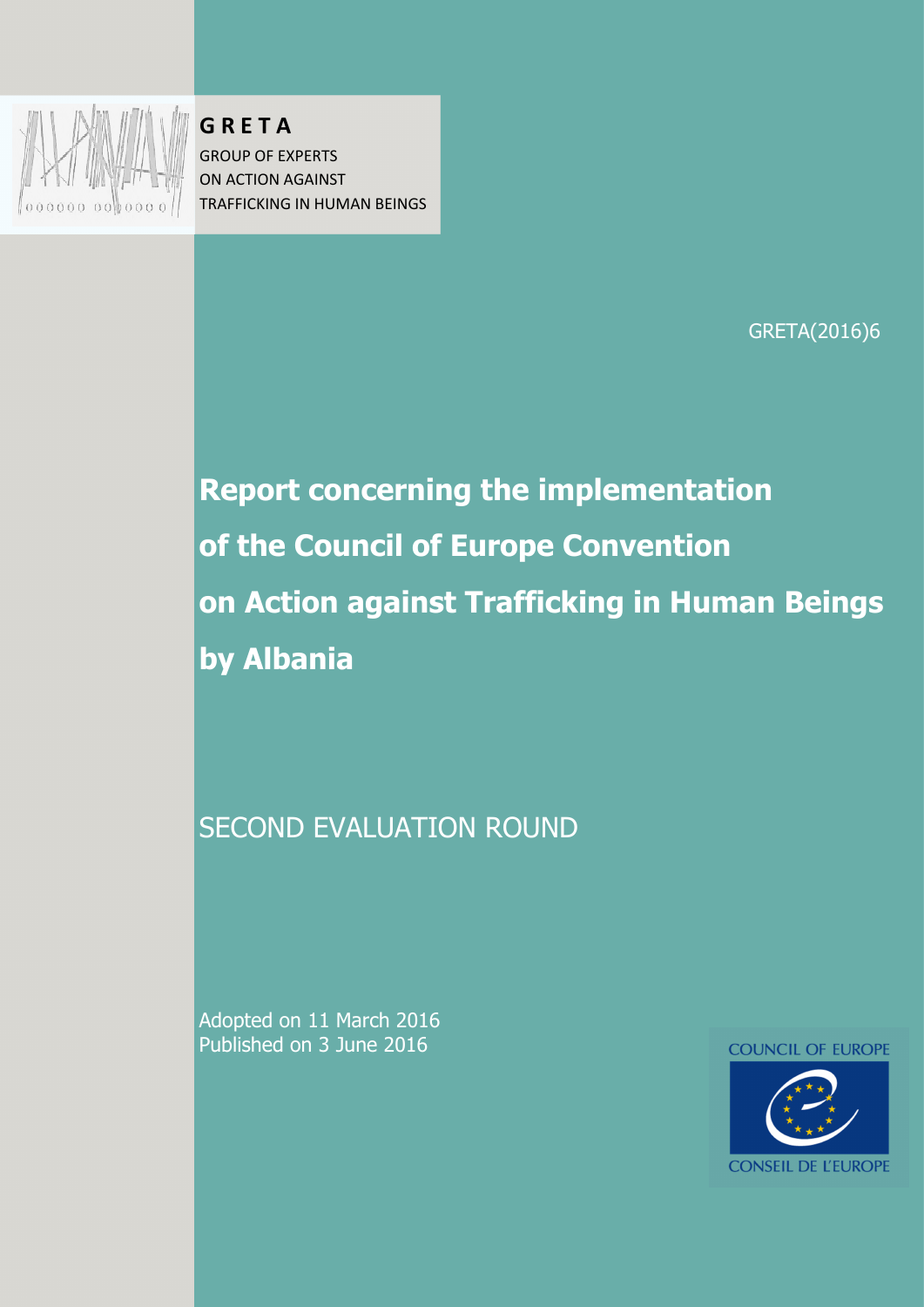$\_$  , and the state of the state of the state of the state of the state of the state of the state of the state of the state of the state of the state of the state of the state of the state of the state of the state of the

Secretariat of the Council of Europe Convention on Action against Trafficking in Human Beings (GRETA and Committee of the Parties) Council of Europe F- 67075 Strasbourg Cedex France

trafficking@coe.int

[www.coe.int/trafficking](http://www.coe.int/trafficking)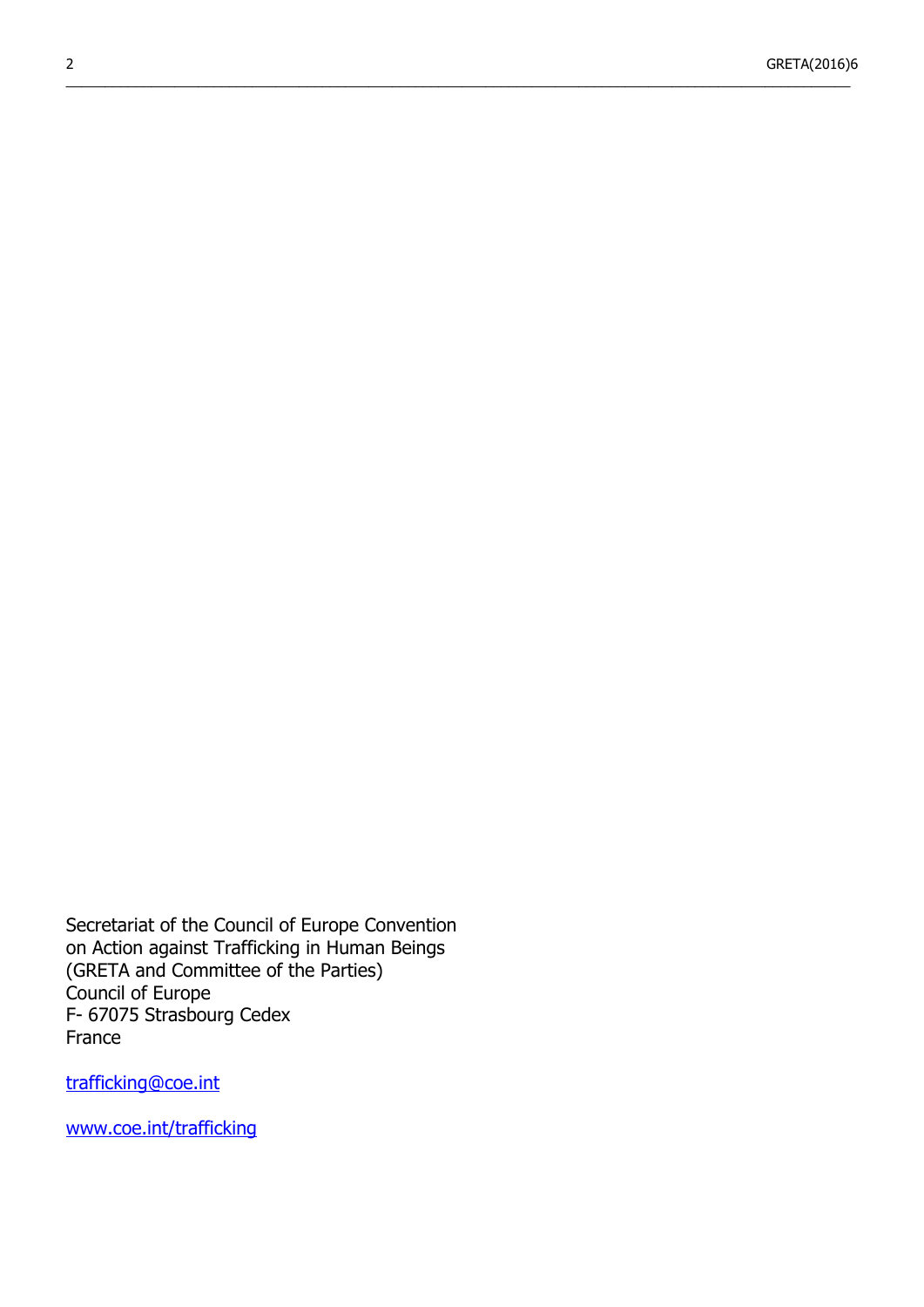### **Table of contents**

| Ι. |                                                                                                                                                                      |  |
|----|----------------------------------------------------------------------------------------------------------------------------------------------------------------------|--|
|    | II. Main developments in the implementation of the Convention by Albania  7                                                                                          |  |
| 1. |                                                                                                                                                                      |  |
| 2. |                                                                                                                                                                      |  |
| 3. |                                                                                                                                                                      |  |
| 4. |                                                                                                                                                                      |  |
| 5. |                                                                                                                                                                      |  |
| 6. |                                                                                                                                                                      |  |
|    |                                                                                                                                                                      |  |
| 1. |                                                                                                                                                                      |  |
|    | a.                                                                                                                                                                   |  |
|    | Measures to prevent THB for the purpose of labour exploitation (Article 5)14<br>b.                                                                                   |  |
|    | c.                                                                                                                                                                   |  |
|    | Social, economic and other initiatives for groups vulnerable to THB (Article 5)17<br>d.                                                                              |  |
|    | Measures to prevent trafficking for the purpose of organ removal (Article 5)18<br>e.                                                                                 |  |
|    | f.                                                                                                                                                                   |  |
|    | g.                                                                                                                                                                   |  |
| 2. | Measures to protect and promote the rights of victims, guaranteeing gender equality. 20                                                                              |  |
|    | a.                                                                                                                                                                   |  |
|    | b.<br>Identification of and assistance for child victims of trafficking (Articles 10 and 12) 25<br>c.                                                                |  |
|    | d.                                                                                                                                                                   |  |
|    | e.                                                                                                                                                                   |  |
|    | f.                                                                                                                                                                   |  |
|    | g.                                                                                                                                                                   |  |
|    | h.                                                                                                                                                                   |  |
| 3. |                                                                                                                                                                      |  |
|    | a.                                                                                                                                                                   |  |
|    | b.                                                                                                                                                                   |  |
|    | c.                                                                                                                                                                   |  |
|    | d                                                                                                                                                                    |  |
| 4. |                                                                                                                                                                      |  |
|    | Measures related to ensuring effective investigations (Articles 1, 27 and 29)34<br>a.                                                                                |  |
|    | b.                                                                                                                                                                   |  |
|    | $C_{\bullet}$                                                                                                                                                        |  |
| 5. |                                                                                                                                                                      |  |
|    | a.                                                                                                                                                                   |  |
|    | b.                                                                                                                                                                   |  |
|    |                                                                                                                                                                      |  |
|    | Appendix: List of public bodies, intergovernmental organisations, non-governmental<br>organisations and civil society actors with which GRETA held consultations  45 |  |
|    |                                                                                                                                                                      |  |
|    |                                                                                                                                                                      |  |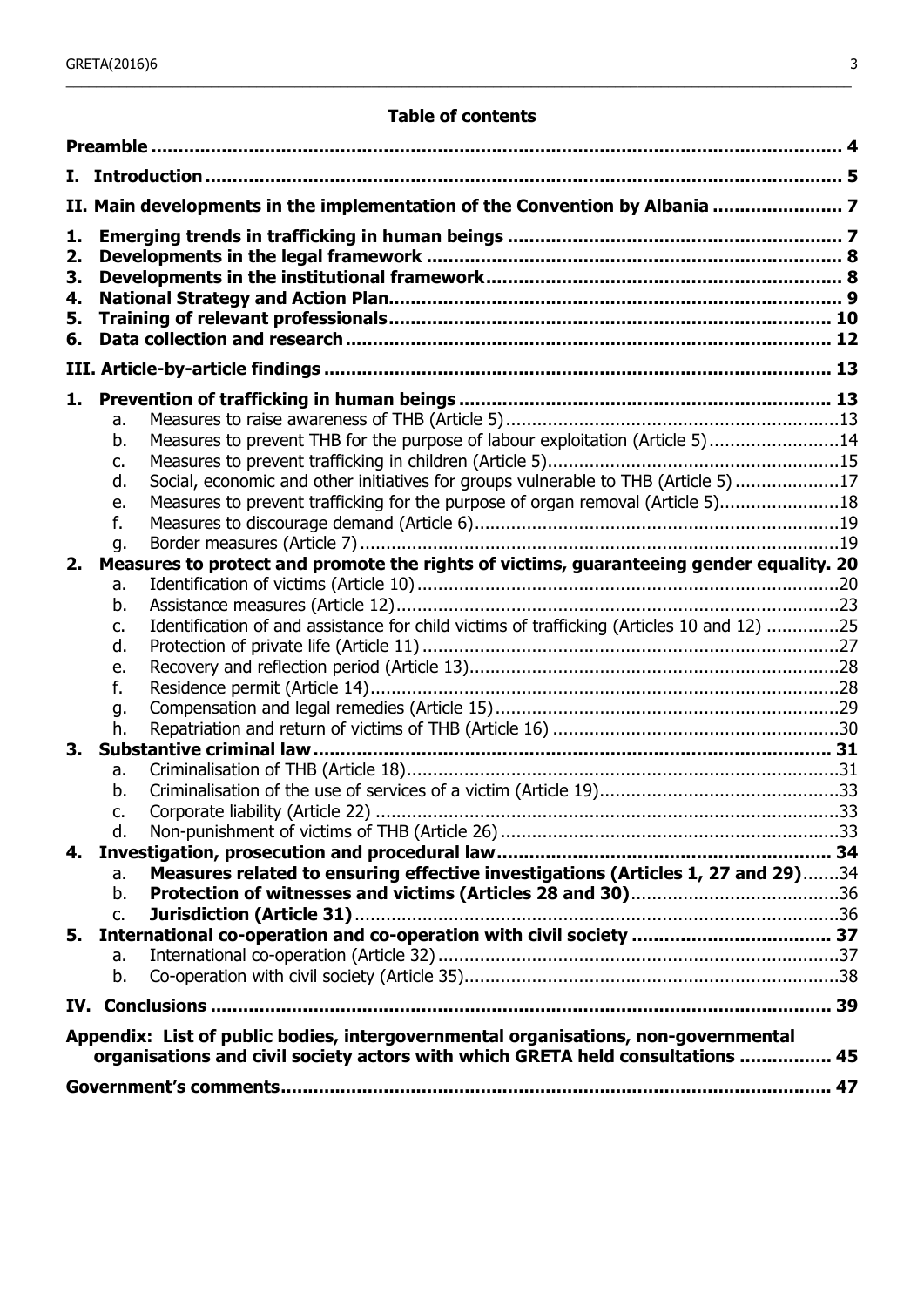## <span id="page-3-0"></span>**Preamble**

The Group of Experts on Action against Trafficking in Human Beings (GRETA) has been set up pursuant to Article 36 of the Council of Europe Convention on Action against Trafficking in Human Beings ("the Convention"), which entered into force on 1 February 2008. GRETA is composed of 15 independent and impartial experts coming from a variety of backgrounds, who have been selected on the basis of their professional experience in the areas covered by the Convention. The term of office of GRETA members is four years, renewable once.

\_\_\_\_\_\_\_\_\_\_\_\_\_\_\_\_\_\_\_\_\_\_\_\_\_\_\_\_\_\_\_\_\_\_\_\_\_\_\_\_\_\_\_\_\_\_\_\_\_\_\_\_\_\_\_\_\_\_\_\_\_\_\_\_\_\_\_\_\_\_\_\_\_\_\_\_\_\_\_\_\_\_\_\_\_\_\_\_\_\_\_\_\_\_\_\_\_\_\_\_\_\_\_

GRETA is responsible for monitoring the implementation of the Convention by the parties and for drawing up reports evaluating the measures taken by each party. In accordance with Article 38, paragraph 1, of the Convention, GRETA evaluates the implementation of the Convention following a procedure divided into rounds. At the beginning of each round, GRETA selects the specific provisions on which the evaluation procedure is to be based and defines the most appropriate means to carry out the evaluation. GRETA adopts a questionnaire for each evaluation round which serves as the basis for the evaluation and is addressed to all parties.

The first evaluation round was launched in February 2010 and the questionnaire for this round was sent to the parties according to a timetable adopted by GRETA, which reflected the time of entry into force of the Convention for each party. GRETA organised country visits to all parties in order to collect additional information and have direct meetings with relevant actors, both governmental and non-governmental.

Following the first round of monitoring, which provided an overview of the implementation of the Convention by each party, GRETA launched the second evaluation round of the Convention on 15 May 2014. During this new evaluation round, GRETA has decided to examine the impact of legislative, policy and practical measures on the prevention of trafficking, the protection of the rights of victims of trafficking, and the prosecution of traffickers. The adoption of a human rights-based approach to action against trafficking in human beings remains at the centre of the second evaluation round. In addition, particular attention is paid to measures taken to address new trends in human trafficking and the vulnerability of children to trafficking. The questionnaire adopted by GRETA for the second evaluation round is sent to all parties which have undergone the first evaluation round, following a timetable approved by GRETA.

GRETA's reports are based on information gathered from a variety of sources and contain recommendations intended to strengthen the implementation of the Convention by the party concerned. In its recommendations, GRETA has adopted the use of three different verbs - "urge", "consider" and "invite" - which correspond to different levels of urgency of the recommended action for bringing the party's legislation and/or practice into compliance with the Convention. GRETA uses the verb "urge" when it assesses that the country's legislation or policy are not in compliance with the Convention, or when it finds that despite the existence of legal provisions and other measures, the implementation of a obligation of the Convention is lacking. In other situations, GRETA "considers" that it is necessary to make improvements in order to fully comply with an obligation of the Convention. By "inviting" a country to pursue its efforts in a given area, GRETA acknowledges that the authorities are on the right track.

As regards the procedure for the preparation of reports, GRETA examines a draft report on each party in a plenary session. The process of confidential dialogue with the national authorities allows the latter to submit, within two months, comments on GRETA's draft report with a view to providing additional information or correcting any possible factual errors. These comments are taken into account by GRETA when establishing its final report. The final report is adopted by GRETA in a plenary session and transmitted to the party concerned, which is invited to submit any final comments. At the expiry of the time-limit of one month GRETA's report, together with eventual comments by the party concerned, is made public and sent to the Committee of the Parties to the Convention.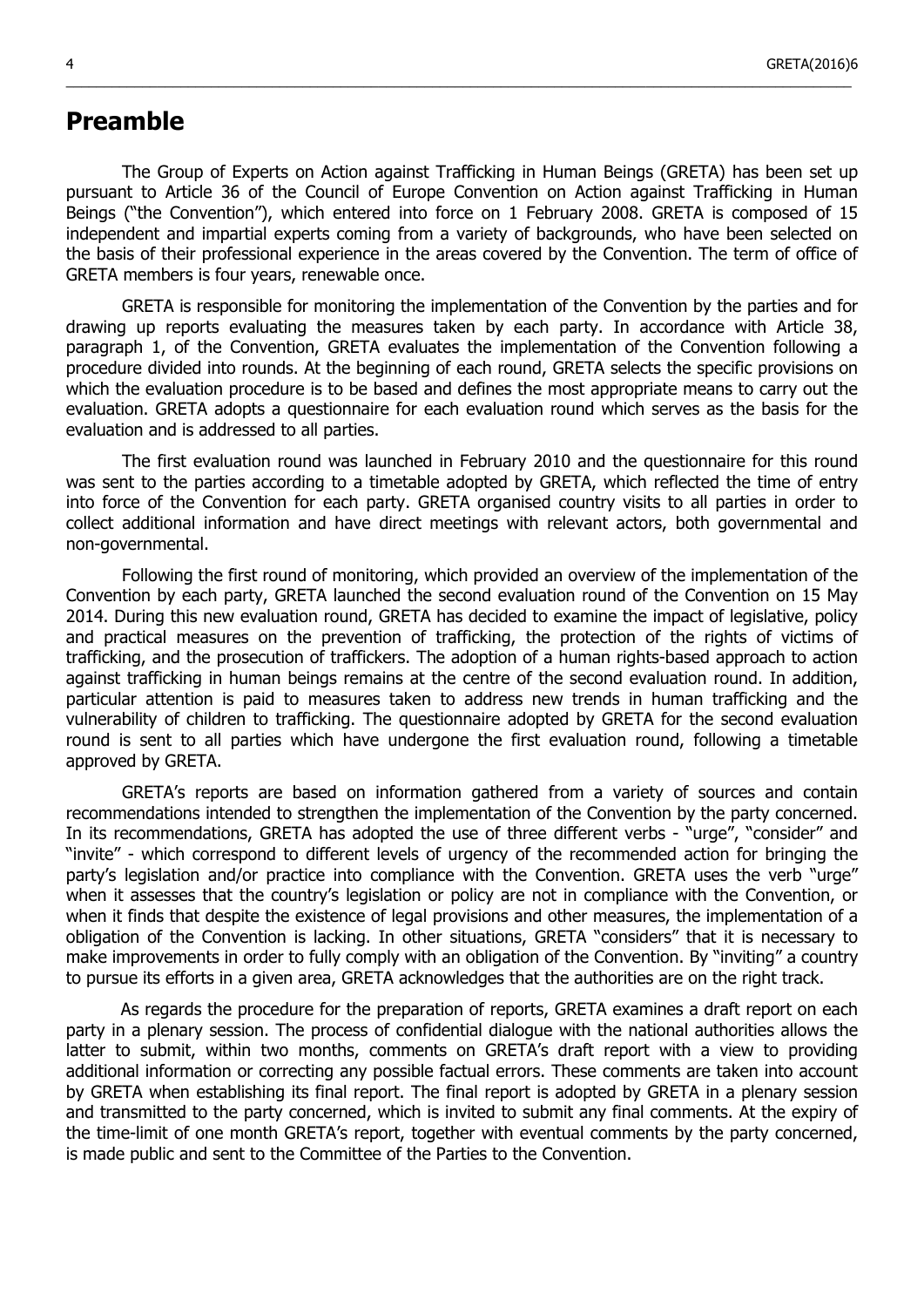# <span id="page-4-0"></span>**I. Introduction**

1. The first evaluation of the implementation of the Council of Europe Convention on Action against Trafficking in Human Beings ("the Convention") took place in 2010-2011. Following the receipt of Albania's reply to GRETA's first questionnaire on 31 August 2010, a country evaluation visit was organised from 31 January to 3 February 2011. The draft report on Albania was examined at GRETA's 10th meeting (21-24 June 2011) and the final report was adopted at GRETA's 11th meeting (20-23 September 2011). Following the receipt of the Albanian authorities' comments, GRETA's final report was published on 2 December  $2011.<sup>1</sup>$  $2011.<sup>1</sup>$  $2011.<sup>1</sup>$ 

\_\_\_\_\_\_\_\_\_\_\_\_\_\_\_\_\_\_\_\_\_\_\_\_\_\_\_\_\_\_\_\_\_\_\_\_\_\_\_\_\_\_\_\_\_\_\_\_\_\_\_\_\_\_\_\_\_\_\_\_\_\_\_\_\_\_\_\_\_\_\_\_\_\_\_\_\_\_\_\_\_\_\_\_\_\_\_\_\_\_\_\_\_\_\_\_\_\_\_\_\_\_\_

2. In its first report, GRETA welcomed the appointment of a National Ant-Trafficking Co-ordinator, the setting up of the National Anti-Trafficking Task Force and regional committees against human trafficking, and the establishment of a National Referral Mechanism for the identification and assistance of victims of trafficking in human beings (THB). However, GRETA found that prevention measures, including public awareness and access to education and employment of persons vulnerable to trafficking, had to be strengthened. It considered that the authorities had to improve the identification of victims of trafficking, in particular amongst men and foreign nationals, as well as victims of internal trafficking. GRETA also urged the authorities to guarantee in practice the assistance measures provided for by law, including through the adequate funding of NGOs running shelters for victims. Further, it stressed the need to ensure that victims of trafficking can exercise their right to compensation, and that the protection measures provided for in law are applied to them.

3. On the basis of GRETA's report, the Committee of the Parties to the Convention adopted a recommendation to the Albanian authorities on 30 January 2012, requesting them to report back on the measures taken to comply with this recommendation by 30 January [2](#page-4-2)014. $^2$  The report submitted by the Albanian authorities was considered at the 13th meeting of the Committee of the Parties (7 February 2014). The Committee of the Parties decided to transmit the authorities' report to GRETA for consideration and to make it public. $3$ 

4. On 3 June 2014, GRETA launched the second round of evaluation of the Convention in respect of Albania by sending the questionnaire for this round to the Albanian authorities. The deadline for submitting the reply to the questionnaire was 3 November 2014. Albania submitted its reply on 23 February 2015.<sup>[4](#page-4-4)</sup>

5. In preparation of the present report, GRETA used the reply to the questionnaire by the Albanian authorities, the above-mentioned report submitted by them to the Committee of the Parties and information received from civil society. An evaluation visit to Albania took place from 1 to 5 June 2015 in order to hold meetings with relevant actors, collect additional information and examine the practical implementation of adopted measures. The visit was carried out by a delegation composed of:

- Mr Nicolas Le Coz, President of GRETA;
- Ms Vessela Banova, member of GRETA;

 $\overline{a}$ 

Mr Gerald Dunn, Administrator in the Secretariat of the Convention.

<http://rm.coe.int/CoERMPublicCommonSearchServices/DisplayDCTMContent?documentId=0900001680630c43>

<span id="page-4-1"></span>Report concerning the implementation of the Council of Europe Convention on Action against Trafficking in Human Beings by Albania, GRETA(2011)22, available at:

<span id="page-4-2"></span>Recommendation CP(2011)1 on the implementation of the Council of Europe Convention on Action against Trafficking in Human Beings by Albania, adopted at the 6th meeting of the Committee of the Parties on 26 September 2011, available at: http://rm.coe.int/CoERMPublicCommonSearchServices/DisplayDCTMContent?documentId=0900001680630bfb

<span id="page-4-3"></span>Available at:

<span id="page-4-4"></span>http://rm.coe.int/CoERMPublicCommonSearchServices/DisplayDCTMContent?documentId=0900001680630bfd 4 Available at:

<http://rm.coe.int/CoERMPublicCommonSearchServices/DisplayDCTMContent?documentId=0900001680630c45>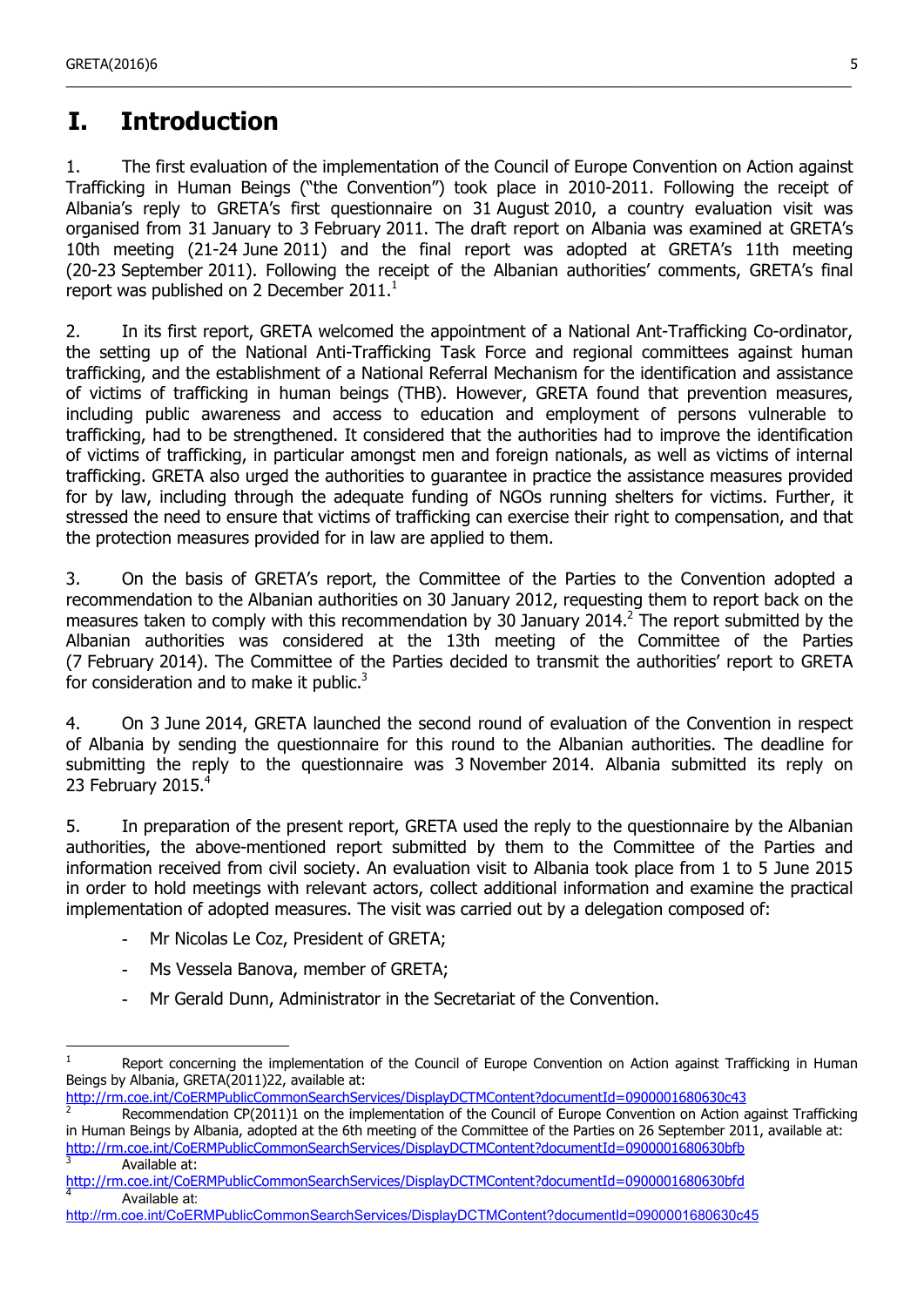6. During the visit, the GRETA delegation met Ms Elona Gjebrea Hoxha, Deputy Minister of the Interior and National Anti-trafficking Co-ordinator, and members of the State Committee for the Fight against Trafficking in Human Beings representing the ministries and public agencies concerned. It also met officials from the Serious Crime Prosecution Office, the Labour Inspectorate and the National Agency for the protection of children's rights. In addition, the delegation held talks with Ms Vasilika Hysi, Chair of the Sub-committee on Human Rights of the Albanian Parliament, and Mr Arben Shkembi, Deputy Ombudsman.

\_\_\_\_\_\_\_\_\_\_\_\_\_\_\_\_\_\_\_\_\_\_\_\_\_\_\_\_\_\_\_\_\_\_\_\_\_\_\_\_\_\_\_\_\_\_\_\_\_\_\_\_\_\_\_\_\_\_\_\_\_\_\_\_\_\_\_\_\_\_\_\_\_\_\_\_\_\_\_\_\_\_\_\_\_\_\_\_\_\_\_\_\_\_\_\_\_\_\_\_\_\_\_

7. In addition to meetings in Tirana, the GRETA delegation travelled to Vlora where it met members of the regional co-ordination body and representatives of the Vlora District Prosecutor's Office.

8. Separate meetings were held with representatives of non-governmental organisations (NGOs) and representatives of the local offices of the International Organization for Migration (IOM), the United Nations High Commissioner for Refugees (UNHCR) and the International Labour Organisation (ILO).

9. In the course of the visit, the GRETA delegation visited the National Reception Centre for Victims of Trafficking in Tirana, as well as the shelter for victims of trafficking run by the NGO Different and Equal in Tirana and the shelter run by the NGO Vatra in Vlora.

10. The list of the national authorities, NGOs and other organisations with which the delegation held consultations is set out the Appendix to this report. GRETA is grateful for the information provided by them.

11. GRETA wishes to thank the Albanian authorities, in particular Ms Elona Gjebrea Hoxha, Deputy Minister of the Interior and National Anti-Trafficking Co-ordinator, and Ms Anila Trimi, Head of the Office of the National Anti-Trafficking Co-ordinator (ONAC), for the co-operation provided during the evaluation process.

12. The draft of the present report was approved by GRETA at its 24th meeting (16-20 November 2015) and was submitted to the Albanian authorities for comments. The authorities' comments were received on 22 February 2016 and have been taken into account by GRETA when considering and adopting the final report at its 25th meeting (7-11 March 2016). The final report covers the situation up to 11 March 2016; developments since that date are not taken into account in the following analysis and conclusions. The conclusions summarise the progress made since the first report, the issues which require immediate action and the other areas where further action is needed (see pages 39-44).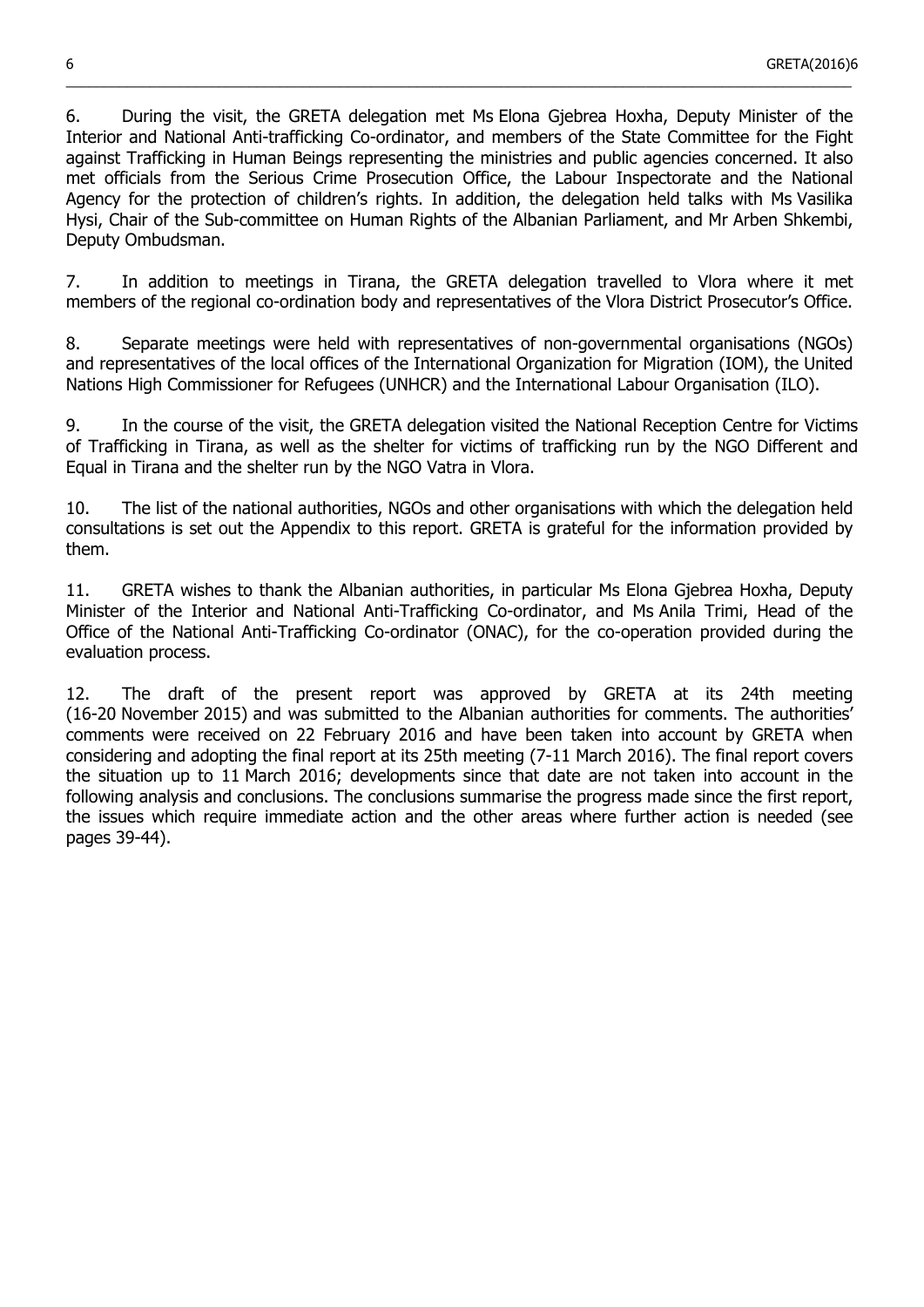# <span id="page-6-1"></span>**II. Main developments in the implementation of the Convention by Albania**

\_\_\_\_\_\_\_\_\_\_\_\_\_\_\_\_\_\_\_\_\_\_\_\_\_\_\_\_\_\_\_\_\_\_\_\_\_\_\_\_\_\_\_\_\_\_\_\_\_\_\_\_\_\_\_\_\_\_\_\_\_\_\_\_\_\_\_\_\_\_\_\_\_\_\_\_\_\_\_\_\_\_\_\_\_\_\_\_\_\_\_\_\_\_\_\_\_\_\_\_\_\_\_

## <span id="page-6-0"></span>**1. Emerging trends in trafficking in human beings**

13. Albania remains primarily a country of origin for victims of trafficking in human beings. According to statistical information provided by the Office of the National Anti-trafficking Co-ordinator (ONAC), the number of potential victims and victims<sup>[5](#page-6-2)</sup> of THB identified per year was as follows: 97 in 2010, including 14 children; 84 in 2011, including 39 children; 92 in 2012, including 26 children; 95 in 2013, including 43 children; 125 in 2014, including 62 children; and 109 in 2015, including 48 children. The vast majority of the victims were Albanian. There were 3 foreign nationals identified as victims in 2013, 2 in 2014, and 4 in 2015.

14. Following legislative changes in 2013 that resulted in express reference being made to internal trafficking in the definition of trafficking in human beings in the Criminal Code (CC), the number of identified victims of internal trafficking (i.e. within Albania) has risen above that of Albanian victims trafficked abroad. Internal trafficking is said to be linked to the rural exodus, with a surge in the number of female victims of trafficking for the purpose of sexual exploitation and child victims trafficked for the purpose of sexual exploitation and/or begging during the tourist season. As regards transnational trafficking, the main countries of destination of Albanian victims were Italy, Greece, Kosovo<sup>\*</sup>, Germany, Switzerland and the United Kingdom. The authorities acknowledge that Albania is also becoming a country of transit as the flow of asylum seekers and migrants, including unaccompanied minors, is increasing and there may well be victims of trafficking among this mixed migration flow (see paragraph 98).

15. No breakdown into types of exploitation of the above figures is available, but GRETA was informed that the identified victims were mostly women and girls subjected to sexual exploitation. The authorities have referred to cases linked to the "lover-boy" phenomenon, where men seduce women and girls and then force them into prostitution. Other victims were initially offered jobs as waitresses, dancers or singers and were subsequently subjected to sexual exploitation. The number of men identified as victims of trafficking for the purpose of slavery, servitude or forced labour has risen, partly as a result of the informal economy and the job shortage in Albania. While in 2010 all identified victims were female, the number of identified male victims was 14 in 2013, 17 in 1024, and 22 in 2015.

16. The number of child victims, particularly of internal trafficking, has been on the increase. According to civil society, within the Roma and Egyptian communities, $<sup>6</sup>$  $<sup>6</sup>$  $<sup>6</sup>$  there are cases of forced</sup> marriages of girls, but none have been formally identified as victims of THB in the period 2012-2015. Children from Roma and Egyptian communities are being exploited for forced begging, but it is not clear from the statistical data whether any have been identified as victims of THB (see paragraph 123).

<span id="page-6-2"></span><sup>—&</sup>lt;br>5 The distinction between "potential victims" and "victims" of human trafficking corresponds to the initial and formal identification as part of the National Referral Mechanism (see paragraph 90).

All reference to Kosovo whether to the territory, institutions or population, in this report shall be understood in full compliance with United Nations Security Council Resolution 1244 and without prejudice to the status of Kosovo.

<span id="page-6-3"></span><sup>6</sup> The "Egyptians" are an Albanian-speaking community living in Albania whose members define themselves by their ethnic origin and historical roots as descendants of the Egyptians, their traditions and cultural heritage. This group, comparable to Roma in certain respects, wishes to be recognised as an ethnic group distinct from Roma (see the second opinion on Albania of the Advisory Committee of the Framework Convention for the Protection of National Minorities, 2008, paragraphs 41-46).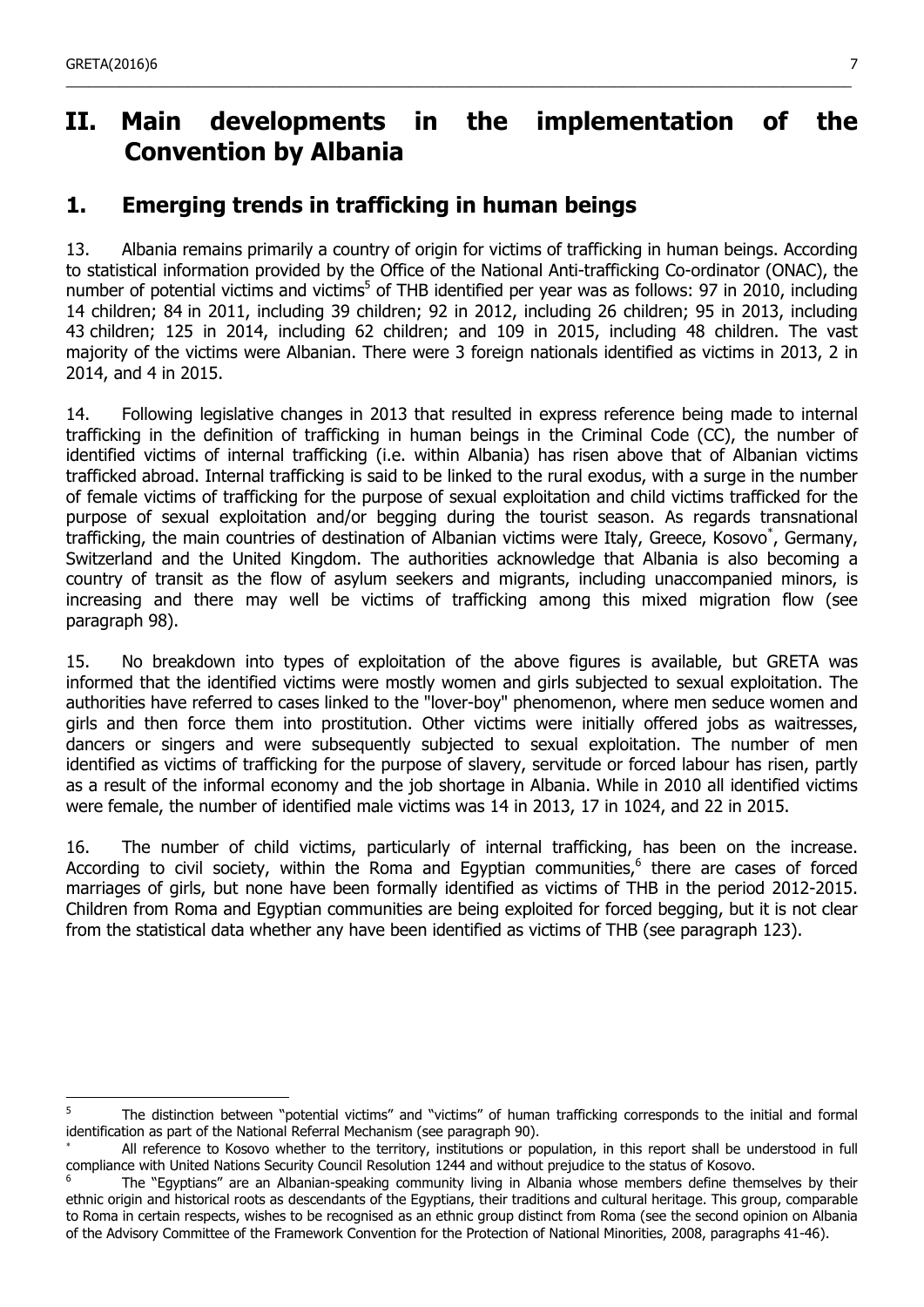## <span id="page-7-1"></span>**2. Developments in the legal framework**

17. In its first report, GRETA made a number of recommendations related to the criminalisation of trafficking in human beings and asked the Albanian authorities to address shortcomings arising from the lack of harmonisation between certain legal provisions. As a follow-up to GRETA's recommendations, in 2013 several amendments were made to the Criminal Code (CC) which concerned the provisions on trafficking in human beings. Article 110/b concerning trafficking in women was repealed and Article 110/a now criminalises trafficking of adults, both men and women. The wording of Article 110/a has been amended to expressly refer to internal trafficking. Further, a new Article 110/b was added criminalising the use of the services of a victim of THB, with the knowledge that the person has been trafficked. Furthermore, penalties for human trafficking have been increased. Other amendments concerned the list of aggravating circumstances and the criminalisation of offences linked to travel and identity documents related to THB. Moreover, a new Article 52/a enshrines the principle of nonpunishment of victims of THB for offences they are forced to commit while being trafficked.

\_\_\_\_\_\_\_\_\_\_\_\_\_\_\_\_\_\_\_\_\_\_\_\_\_\_\_\_\_\_\_\_\_\_\_\_\_\_\_\_\_\_\_\_\_\_\_\_\_\_\_\_\_\_\_\_\_\_\_\_\_\_\_\_\_\_\_\_\_\_\_\_\_\_\_\_\_\_\_\_\_\_\_\_\_\_\_\_\_\_\_\_\_\_\_\_\_\_\_\_\_\_\_

18. Law No. 108/2013 on Foreigners, passed on 28 March 2013, has introduced changes with regard to the right of stay of foreign victims of trafficking, and in particular their right to a recovery and reflection period and a residence permit (see paragraphs 130 to 136).

19. Further, Law No. 10383/2001 on Compulsory Health Insurance has been amended by Law No. 141/2014 to provide for free-of-charge health care for victims of trafficking (see paragraph 111). Moreover, Law No. 10039/2008 on Legal Assistance was amended in May 2013 by Law No. 143/2013, intended, *inter alia*, to improve access to legal assistance for trafficking victims.

20. The above-mentioned legal developments are examined in greater detail in later parts of this report (see in particular paragraphs 150 to 159).

## <span id="page-7-0"></span>**3. Developments in the institutional framework**

21. The State Committee for the Fight against Trafficking in Human Beings, set up in 2002, continues to frame anti-trafficking policy. Chaired by the Minister of the Interior, its membership was enlarged in 2014 to include the Ministry of Economic Development, Trade and Enterprise, the Ministry of Urban Development and Tourism, the Ministry of European Integration, and the Ministry of Energy and Industry. According to the Albanian authorities, this development was part of the effort to take greater account at institutional level of trafficking for the purpose of labour exploitation.

22. GRETA notes that, between the departure of the previous National Anti-Trafficking Co-ordinator and the appointment of the current one in 2013, the post remained vacant for nearly a year. This situation jeopardised the continuity of co-ordination of the different institutions at national level. Since 2013, the Office of the National Anti-Trafficking Co-ordinator (ONAC), which comes under the Ministry of the Interior, has had its own budget allocation (see paragraph 29). ONAC is made up of the National Coordinator, a Head of Office, four administrators and an assistant.

23. The National Anti-Trafficking Task Force was set up in 2012 pursuant to the revised National Referral Mechanism (NRM). Its aim is to monitor implementation of the NRM with a view to improving the identification and referral to assistance of victims and co-ordination between different stakeholders. It is chaired by the National Anti-Trafficking Co-ordinator and comprises experts, representatives of national and local authorities and NGOs. The Task Force met once in 2013, twice in 2014 and three times in 2015. In 2014, the meetings focused on victims of trafficking with mental health problems, registration of children, and problems encountered by the National Coalition of Shelters for Victims of THB (see paragraph 101), mobile units and police contact points. In 2015, discussions related to, inter alia, the problems faced by NRM members, co-ordination of anti-trafficking actions, identification and referral of victims, and implementation of the Standardised Operating Procedures (SOPs).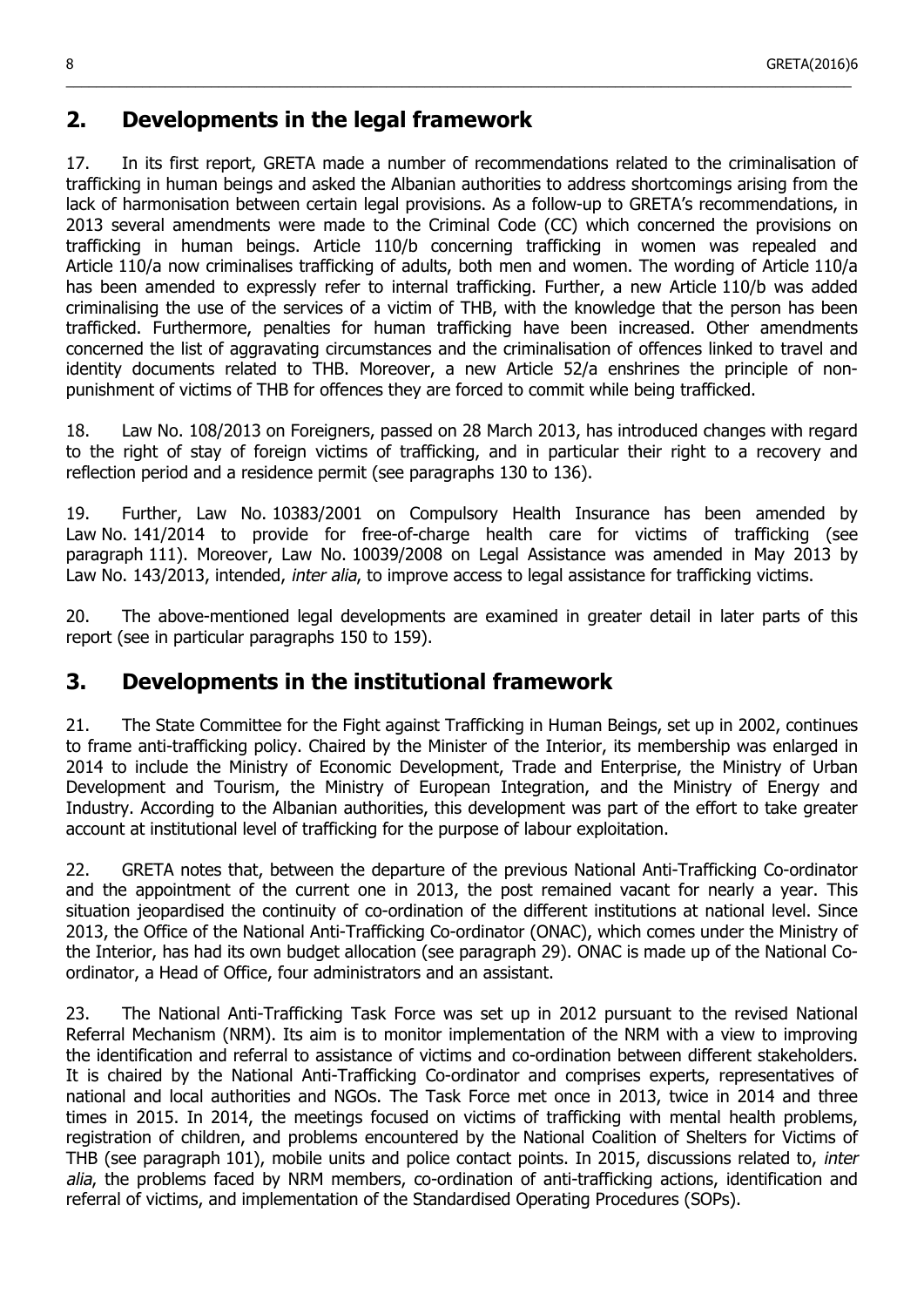24. Following a revision of the Co-operation Agreement establishing the National Referral Mechanism (NRM) in June 2012, several new entities are now involved in the NRM, notably the Ministry of Health, the Ministry of Education and Sciences, the Prosecutor General's Office and a new NGO, World Vision. Since July 2014, the Responsible Authority of the NRM, tasked, inter alia, with formally identifying victims of trafficking in complex cases, has included the Ministry of the Interior, the Ministry of Education and Sports, the Ministry of Health, the Ministry of Foreign Affairs and the National Coalition of Shelters for Victims of THB.

\_\_\_\_\_\_\_\_\_\_\_\_\_\_\_\_\_\_\_\_\_\_\_\_\_\_\_\_\_\_\_\_\_\_\_\_\_\_\_\_\_\_\_\_\_\_\_\_\_\_\_\_\_\_\_\_\_\_\_\_\_\_\_\_\_\_\_\_\_\_\_\_\_\_\_\_\_\_\_\_\_\_\_\_\_\_\_\_\_\_\_\_\_\_\_\_\_\_\_\_\_\_\_

25. In October 2014, the National Anti-Trafficking Co-ordinator, the Director of the Labour Inspectorate and the Director General of the National Police signed an agreement on co-operation for identifying cases of forced labour and trafficking for the purpose of labour exploitation. The agreement provides for the setting up of mixed inspection groups at the national and local levels (see paragraph 97).

26. Furthermore, the National Anti-Trafficking Co-ordinator initiated the setting up of a working group bringing together representatives of the Serious Crime Prosecution Office and the National Police in order to strengthen co-operation between them. A Memorandum of Understanding "On the establishment of a task force on the integrated review of the cases of trafficking in persons that have been dropped or not started" between these partners was concluded in October 2015. The aim is to guarantee a multi-institutional approach, to perform an analysis of criminal legislation related to THB, and to strengthen institutional co-operation.

27. The regional anti-trafficking committees operating in each of the country's 12 regions have been increasingly involved in co-ordination of anti-trafficking activities and awareness-raising at the local level. The National Co-ordinator has organised meetings with prefects who chair them the regional antitrafficking committees and training has been provided to their members. ONAC has consistently required from prefects to allocate a budget for the implementation of awareness activities in each region.

## <span id="page-8-0"></span>**4. National Strategy and Action Plan**

28. The National Strategy for the Fight against Trafficking in Human Beings for the period 2014-2017 and its Action Plan were approved by the Ministry of the Interior on 26 November 2014. The strategy identifies a number of issues, which are translated into specific objectives with an indication of the stakeholders responsible for implementing them, the deadline set and the source of funding, in particular:

- increase the number of prosecutions and convictions and quarantee victims' right to compensation;
- increase the number and speed of identifications of victims and improve assistance, protection and reintegration measures;
- make the NRM fully functional by improving implementation of the SOPs and extending it to the municipal level;
- prevent trafficking via socio-economic measures and awareness-raising;
- step up international co-operation;
- improve collection and management of data on trafficking in human beings;
- evaluate the anti-trafficking response;
- prevent and combat trafficking in children through reinforced child protection and application of existing standards and Standardised Operating Procedures.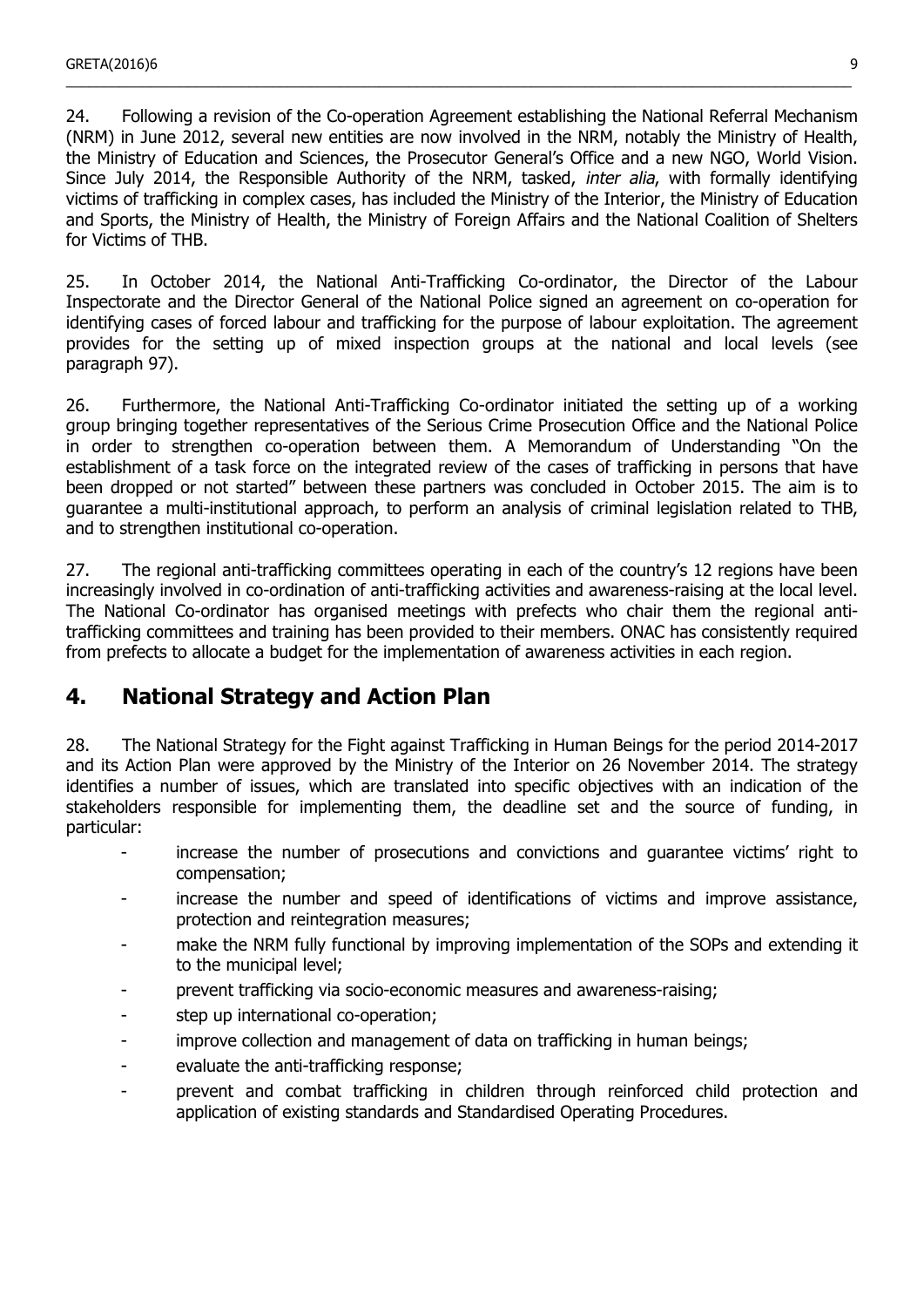29. The implementation of the National Strategy is monitored by the State Committee for the Fight against Trafficking in Human Beings, acting via the National Anti-Trafficking Coordinator and in conjunction with the National Anti-Trafficking Task Force. It is stipulated that each stakeholder must report to ONAC on the implementation of the Action Plan every four months. It is also envisaged that the implementation of the National Strategy will be assessed independently and/or internally by the Task Force. Each ministry allocates budgetary funds for the implementation of the Strategy and its Action Plan. For 2014 and 2015, the Ministry of Internal Affairs allocated a special budget for ONAC respectively in the amount of ALL 4.7 million (34 165 euros) and ALL 5.2 million (37 800 euros), which was mainly used in awareness-raising activities, such as the Anti-trafficking Week (2014), summer anti-trafficking campaigns, the Month against Trafficking in Persons (2015), and periodic meetings with regional antitrafficking committees.

\_\_\_\_\_\_\_\_\_\_\_\_\_\_\_\_\_\_\_\_\_\_\_\_\_\_\_\_\_\_\_\_\_\_\_\_\_\_\_\_\_\_\_\_\_\_\_\_\_\_\_\_\_\_\_\_\_\_\_\_\_\_\_\_\_\_\_\_\_\_\_\_\_\_\_\_\_\_\_\_\_\_\_\_\_\_\_\_\_\_\_\_\_\_\_\_\_\_\_\_\_\_\_

## <span id="page-9-0"></span>**5. Training of relevant professionals**

30. In its first report, while noting that a number of training courses had been organised by the Albanian authorities in collaboration with international organisations and civil society, GRETA stressed the need to reinforce training as regards the phenomenon of internal trafficking for bodies responsible for identifying victims and in order to ensure that internal trafficking offences are duly investigated, prosecuted and punished.

31. Numerous training sessions have been held on the National Referral Mechanism's Standardised Operating Procedures (SOPs) for the identification and referral of victims of THB, including on the identification of male victims. Similarly, the regional anti-trafficking committees, which are in charge of prevention and identification of potential victims at local level, have organised training for staff of the different entities represented in the committees. In 2012, ONAC and IOM held 12 multi-disciplinary trainings in each region, attended by about 500 people, on the implementation of the SOPs. The trainings were attended by representatives from the General Directorate of the State Police (antitrafficking, border, minors), State Social Services, Regional Education Directorates, Regional Directorates of Public Health, the State Labour Inspectorate, NGOs and members of regional anti-trafficking committees. In 2014, more than 250 were trained people on the implementation of SOPs. In 2015, ONAC provided in co-operation with the State Police and OSCE, training sessions on improving the implementation of the NRM and the SOPs, in Shkodra, Kukës, Dibër, Lezhë, Elbasan, Fier, Vlora, Berat, Korça, Tirana, Gjirokastra and Durrës.

32. In 2012, in partnership with the Judicial Training College, five seminars were organised on the topic of THB, including internal trafficking, which were attended by 114 police officers, prosecutors and judges. Following the 2013 amendments to the CC, six training courses were organised for police officers from March to June 2014, with special emphasis on internal trafficking. In October 2013, ONAC organised a one-day training course in Shkodra in collaboration with IOM, part of which was devoted to the new non-punishment provision in the CC. In May 2014, ONAC organised a one-day seminar at the Police Training Centre on interviewing victims and the SOPs, attended by some 30 professionals.

33. Further, training for judges and prosecutors was organised with IOM in March 2014 in Korça, with emphasis on victims of THB, their reintegration and compensation; it was attended by 17 judges and prosecutors. In 2015, the Judicial Training College organised 12 training activities, each focused on a different aspect of human trafficking (including assistance to victims and victims' rights; changes to the CC; interviewing child victims of THB; THB as an organised crime; investigation into financial aspects of THB; confiscation of assets; protection of victims of THB).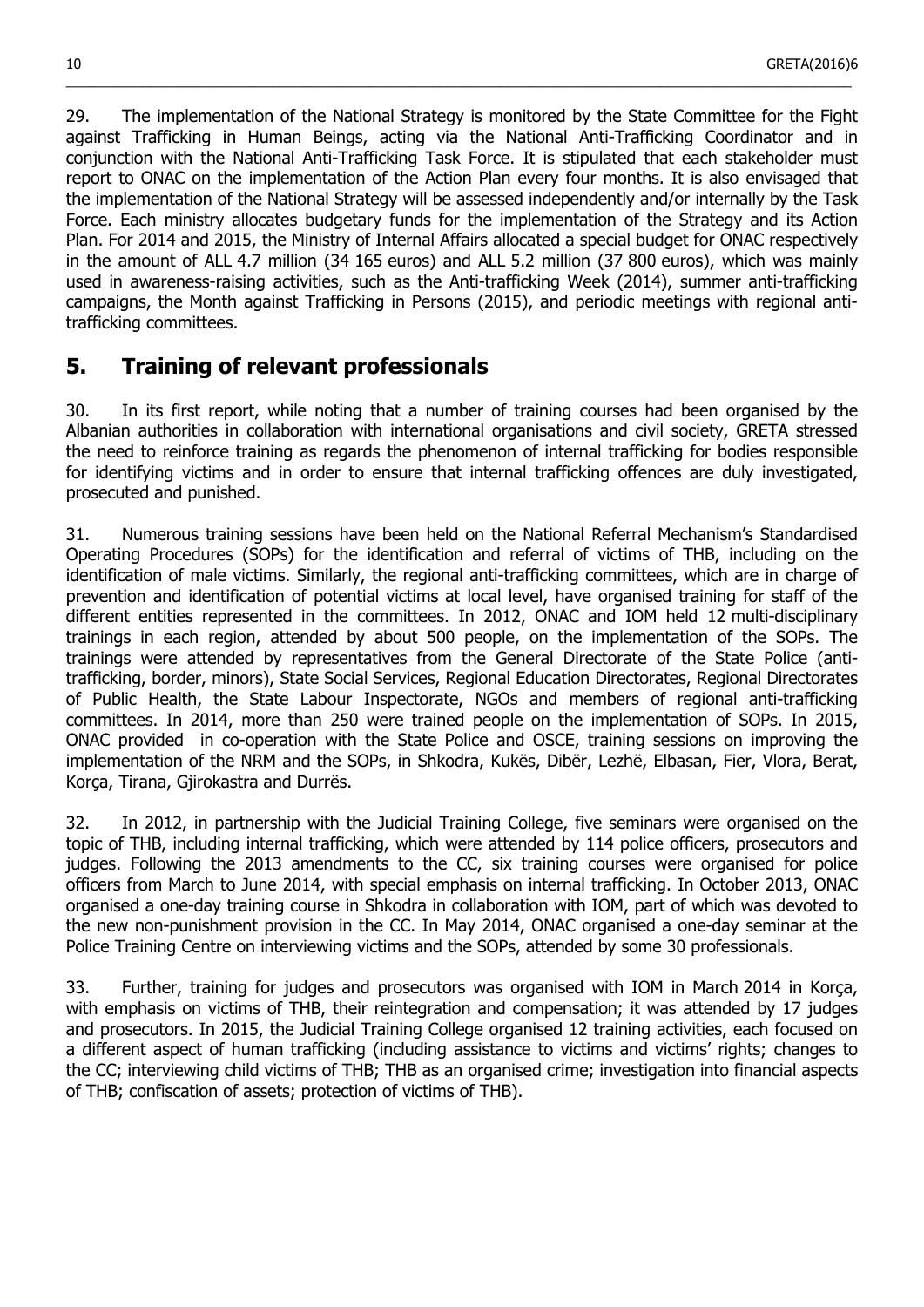34. Border guards receive regular training, in particular from the Borders and Migration Service, on the SOPs interviewing potential victims and trafficking in children. Training has also focused on the relevant legislation on asylum and international standards applicable in this field. Leaflets presenting a list of indicators for identifying victims of THB have been distributed at border checkpoints and regional police directorates. At the end of 2014, five joint training sessions were organised for border guards and staff from the National Police Unit for combatting Illegal Trafficking, bringing together 47 participants. A training session on identification was organised for 20 border guards in May 2015.

\_\_\_\_\_\_\_\_\_\_\_\_\_\_\_\_\_\_\_\_\_\_\_\_\_\_\_\_\_\_\_\_\_\_\_\_\_\_\_\_\_\_\_\_\_\_\_\_\_\_\_\_\_\_\_\_\_\_\_\_\_\_\_\_\_\_\_\_\_\_\_\_\_\_\_\_\_\_\_\_\_\_\_\_\_\_\_\_\_\_\_\_\_\_\_\_\_\_\_\_\_\_\_

35. In its first report, GRETA considered that the Albanian authorities should step up their efforts to provide training for consular staff. The authorities have referred to training on identification of victims of THB and the SOPs held for consular staff in 2012-2013. The Consular Department of the Ministry of Foreign Affairs, in co-operation with ONAC, has informed Albanian diplomats posted abroad about their role as provided by the SOPs. The National Anti-Trafficking Co-ordinator has also held meetings with Albanian consulates to brief them on their role regarding the identification and referral of victims of trafficking (e.g. the consulates in Abu Dhabi, Belgium, France, Greece, Italy, Kosovo<sup>\*</sup> and Sweden).

36. From January to November 2012, training sessions were organised in partnership with the OSCE for staff of the Labour Inspectorate in the country's 12 regions. In July 2013, the Labour Inspectorate ran a one-day training seminar on the identification of victims, attended by 15 labour inspectors from Tirana. Six training sessions were conducted by inspectors of the Regional Directorates of the Labour Inspectorate in order to increase capacity to deal with forced labour issues. Further, in July 2014, ONAC held a training course in Vlora, in collaboration with IOM, for 20 labour inspectors.

37. The Ministry of Social Affairs and Youth has organised training sessions for social services staff, in collaboration with the National Anti-Trafficking Co-ordinator and IOM. GRETA was informed that four sessions covering internal trafficking of children, the SOPs and case management had been run in 2014. Further, in March 2013, USAID and the IOM organised a day-long workshop in Tirana on victim reintegration services, and in November 2013, a one-day training session was organised by the National Coalition of shelters for victims of human trafficking and the IOM. In parallel, Shkodra regional social services office ran training sessions on trafficking in human beings in municipalities. In addition, with a view to rolling out an initiative focusing on street children run in Tirana (see paragraph 61) to three other regions, a training course on identifying trafficking victims among children living and working on the streets was organised for 62 staff working in child protection units, children's rights protection units, social services regional offices, municipal social services, local police and NGOs.

38. In May 2013, a training seminar on THB for public and private health sector professionals was attended by 14 people. In April 2014, another session was organised in Shkodra on the identification and referral of victims and attended by 25 public and private health sector professionals. In 2014, similar sessions were also organised in Tirana and Vlora.

39. In 2014 ONAC organised several seminars in collaboration with the National Employment Service and the Regional Directorate for Employment aimed at representatives of companies, state agencies and NGOs. Two training courses, attended by a total of 34 participants, were run by ONAC jointly with the IOM for travel agencies so that they play a more active role in identifying potential trafficking victims.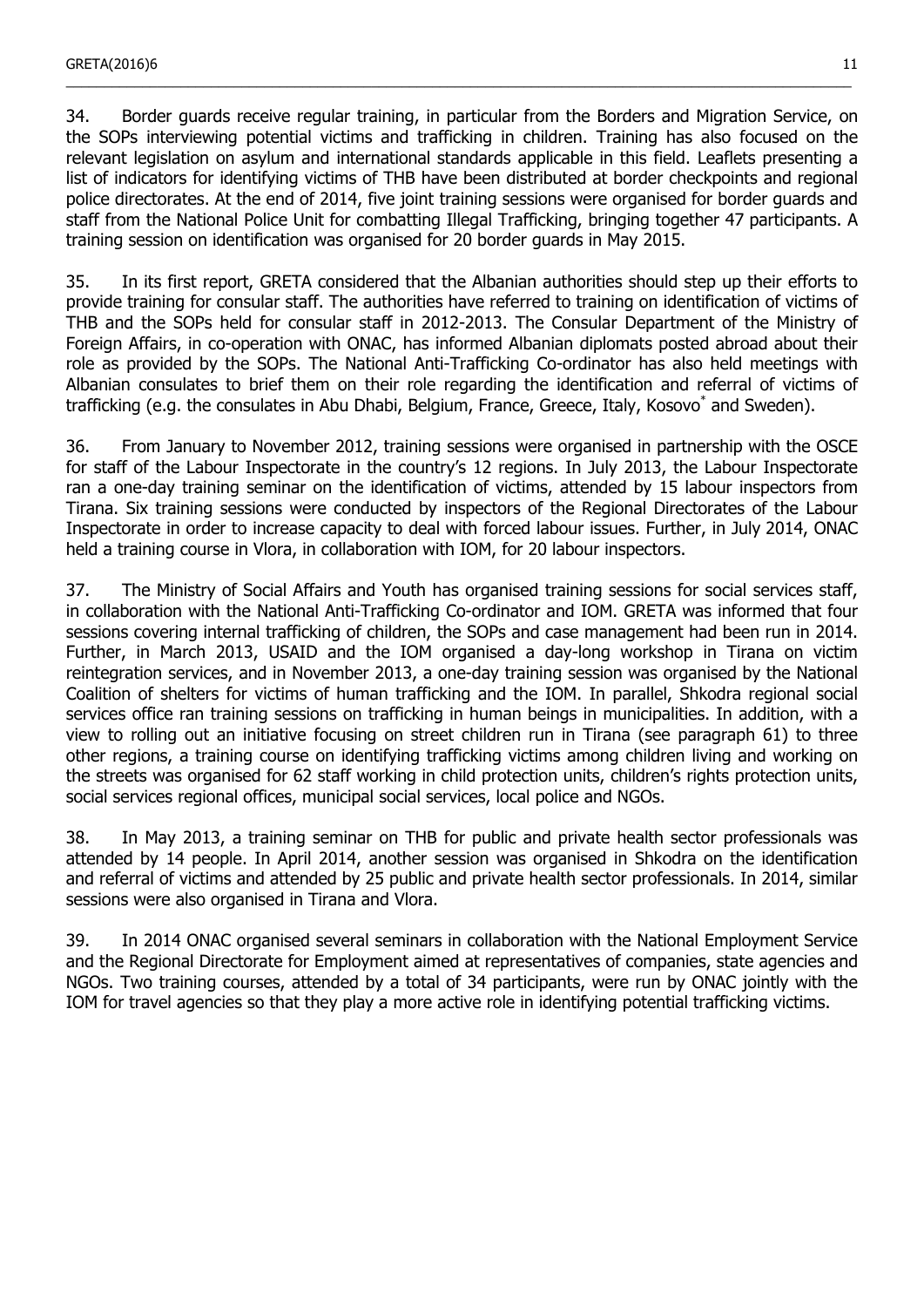40. Training seminars on THB have also been organised for head teachers, teachers and school psychologists, in both urban and rural areas. Training took place in the towns of Kukës, Korça, Fier, Shkodra, Tirana, Gjirokastra and Berat in January 2013, with 245 teachers and head teachers participating in this training. The Institute for the development of education also organised workshops on THB aimed at both teachers and orphanage staff. Furthermore, from November 2012 to May 2013, the National Agency for the Protection of Children's Rights organised two-day workshops in collaboration with UNICEF in the 12 regions, training some 430 people, including representatives of regional-level institutions, members of child protection units and representatives of NGOs. Training more specifically geared to the topic of street children was provided for 45 professionals, including police officers, child protection units and civil society organisations.

\_\_\_\_\_\_\_\_\_\_\_\_\_\_\_\_\_\_\_\_\_\_\_\_\_\_\_\_\_\_\_\_\_\_\_\_\_\_\_\_\_\_\_\_\_\_\_\_\_\_\_\_\_\_\_\_\_\_\_\_\_\_\_\_\_\_\_\_\_\_\_\_\_\_\_\_\_\_\_\_\_\_\_\_\_\_\_\_\_\_\_\_\_\_\_\_\_\_\_\_\_\_\_

41. **GRETA welcomes the training provided to different categories of professionals, including judges. GRETA considers that the Albanian authorities should actively pursue their efforts to train and sensitise relevant professionals on human trafficking and victims' rights, in particular police officers, prosecutors, judges, health professionals, labour inspectors, social workers and consular and diplomatic staff. The training should be organised throughout the country and should aim, inter alia, at combating prejudices against victims of trafficking, improving their identification, increasing the number of prosecutions against traffickers and guaranteeing compensation for victims.**

## <span id="page-11-0"></span>**6. Data collection and research**

42. In its first report, GRETA welcomed the setting up of a data collection mechanism on trafficking in human beings, while calling on the authorities to pursue their efforts in improving the collection of statistical data on arrests, prosecutions and convictions for the offence of THB.

43. A new database (SIVET) was introduced in 2014 with a view to collecting information on victims of THB from different sources, including the police and victim assistance services. This database is intended to enable the authority tasked with the formal identification of victims to manage each case and distinguish between potential victims, i.e. after initial identification, and victims who have been formally identified. There is a single person designated within the Office of the National Anti-Trafficking Co-ordinator (ONAC) to access and manage the database. Only members of the Responsible Authority of the NRM have access to certain data of victims. However, GRETA notes that the available statistics do not provide information on the types of exploitation, which is crucial to inform and adapt anti-trafficking action.

44. **While acknowledging the steps taken to improve data collection, GRETA considers that the Albanian authorities should pursue their efforts to set up and maintain a comprehensive and coherent statistical system on trafficking in human beings by compiling reliable statistical data from all main actors on measures to protect and promote the rights of victims as well as on the investigation, prosecution, convictions and compensation in human trafficking cases. Statistics regarding victims should allow disaggregation concerning not only sex, age, country of origin and/or destination, but also type of exploitation. This should be accompanied by all the necessary measures to respect the right of data subjects to personal data protection.**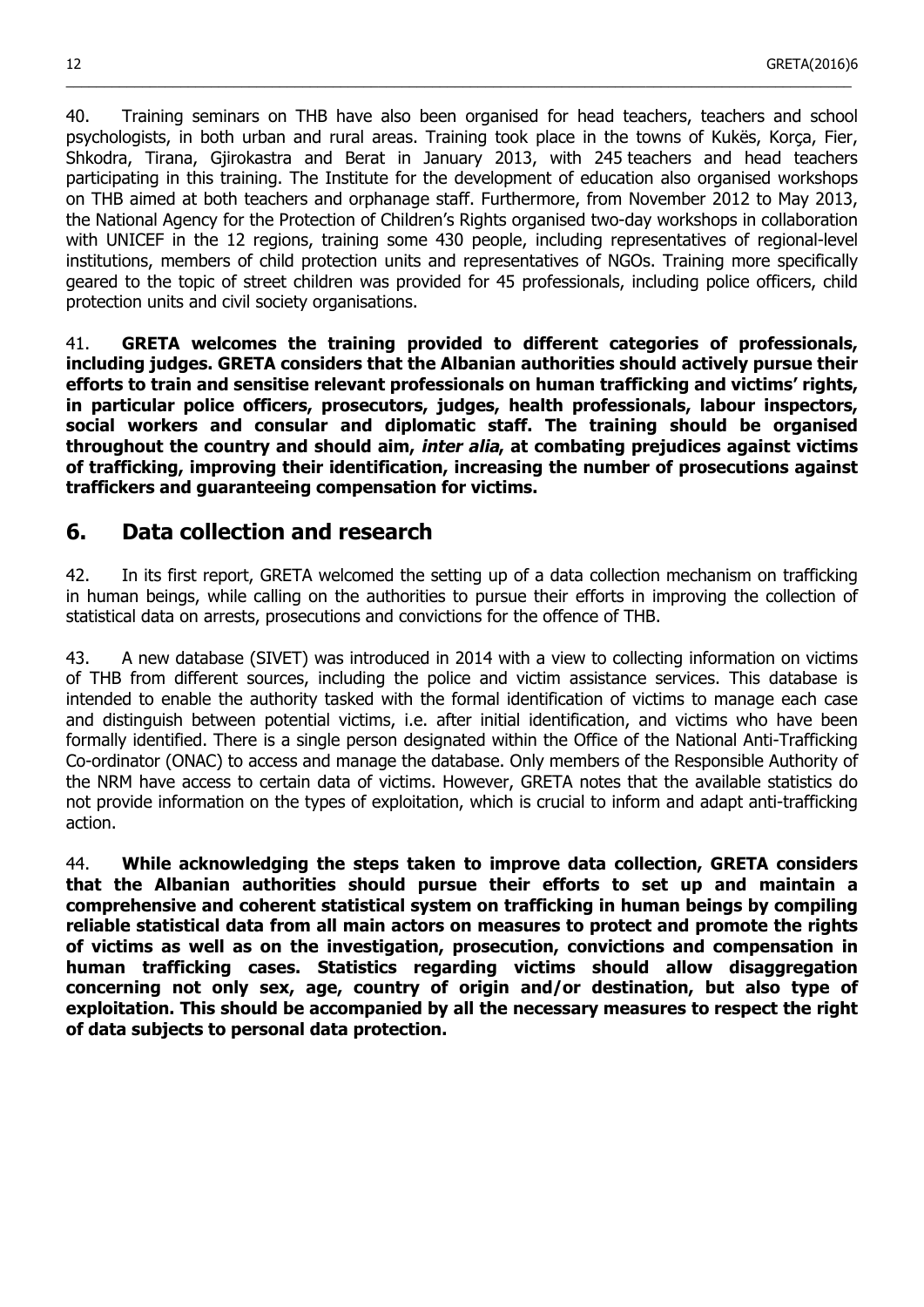$\overline{a}$ 

45. In its first report on Albania, GRETA considered that the Albanian authorities should carry out and support research on THB-related issues, including trafficking within Albania, trafficking in men and trafficking for the purpose of slavery, servitude and forced labour. Research in the area of THB is essentially initiated and carried out by NGOs and international organisations. By way of example, a research report on children on the move involved in street work in Albania and Kosovo\* was published in 2014 as part of the Mario Project funded by the European Commission and the Oak Foundation.<sup>[7](#page-12-3)</sup> Further, a study was carried out in 2013-2014 by the NGOs Arsis and GFK, in partnership with UNICEF and the NGO Save the Children, on children in street situation.<sup>[8](#page-12-4)</sup> In 2015 ONAC conducted research on "Community knowledge of THB and how and where to report THB cases".

\_\_\_\_\_\_\_\_\_\_\_\_\_\_\_\_\_\_\_\_\_\_\_\_\_\_\_\_\_\_\_\_\_\_\_\_\_\_\_\_\_\_\_\_\_\_\_\_\_\_\_\_\_\_\_\_\_\_\_\_\_\_\_\_\_\_\_\_\_\_\_\_\_\_\_\_\_\_\_\_\_\_\_\_\_\_\_\_\_\_\_\_\_\_\_\_\_\_\_\_\_\_\_

46. **GRETA considers that the Albanian authorities should conduct and support research on THB-related issues as an evidence base for future policy measures. Areas where research is needed in order to shed more light on the extent and nature of the problem of THB include internal trafficking, trafficking for the purpose of labour exploitation, and trafficking in men.**

# <span id="page-12-2"></span>**III. Article-by-article findings**

## <span id="page-12-1"></span>**1. Prevention of trafficking in human beings**

47. In its first evaluation report, while welcoming the measures taken by the Albanian authorities to prevent trafficking, GRETA considered that they should step up their efforts to tackle root causes , foster access to education and jobs for vulnerable groups, particularly women and members of the Roma and Egyptian communities, and strengthen the protection of children.

## a. **Measures to raise awareness of THB (Article 5)**

<span id="page-12-0"></span>48. ONAC has organised several initiatives to raise awareness of trafficking in human beings in collaboration with international organisations and NGOs. In 2012 and 2013, it combined efforts with the NGO Different and Equal on an awareness-raising project entitled "Respect for victims' rights in Albania - Stop stigmatisation". A photo-story based on the experience of a trafficking victim was published, with 1 000 copies printed, a workshop was run for schoolchildren in Lezhë, meetings with civil society organisations were organised in Durrës, Berat and Lezhë, and workshops were run for employers in Durrës and Lezhë.

49. Since 2013, the Albanian authorities have run awareness-raising activities each year to mark the EU Anti-Trafficking Day, 18 October. In 2014, the National Co-ordinator launched the "Week against trafficking in human beings" (18-24 October) in partnership with international organisations and NGOs. Numerous awareness-raising initiatives were organised, including the running of 17 stands to distribute information materials, and the broadcasting of 10 television programmes and five videos on trafficking in human beings.

50. The Ministry of the Interior has launched a mobile phone application ("Report and Save") in collaboration with the Vodafone Albania and the NGO World Vision. The application is geared to raising public awareness of trafficking and ensuring that victims are identified (see paragraph 94).

<span id="page-12-3"></span> $^7$  Vathi, Zana, Children and Adolescents on the Move Involved in Street Work in Albania and Kosovo<sup>\*</sup>: Transnational and Internal Patterns, Mario Project, November 2014.

<span id="page-12-4"></span>National Study on Children in Street Situation, June 2014. Available at: [www.unicef.org/albania/NationalStudy](http://www.unicef.org/albania/NationalStudy-childen_in_street_situation-June2014.pdf)[childen\\_in\\_street\\_situation-June2014.pdf](http://www.unicef.org/albania/NationalStudy-childen_in_street_situation-June2014.pdf)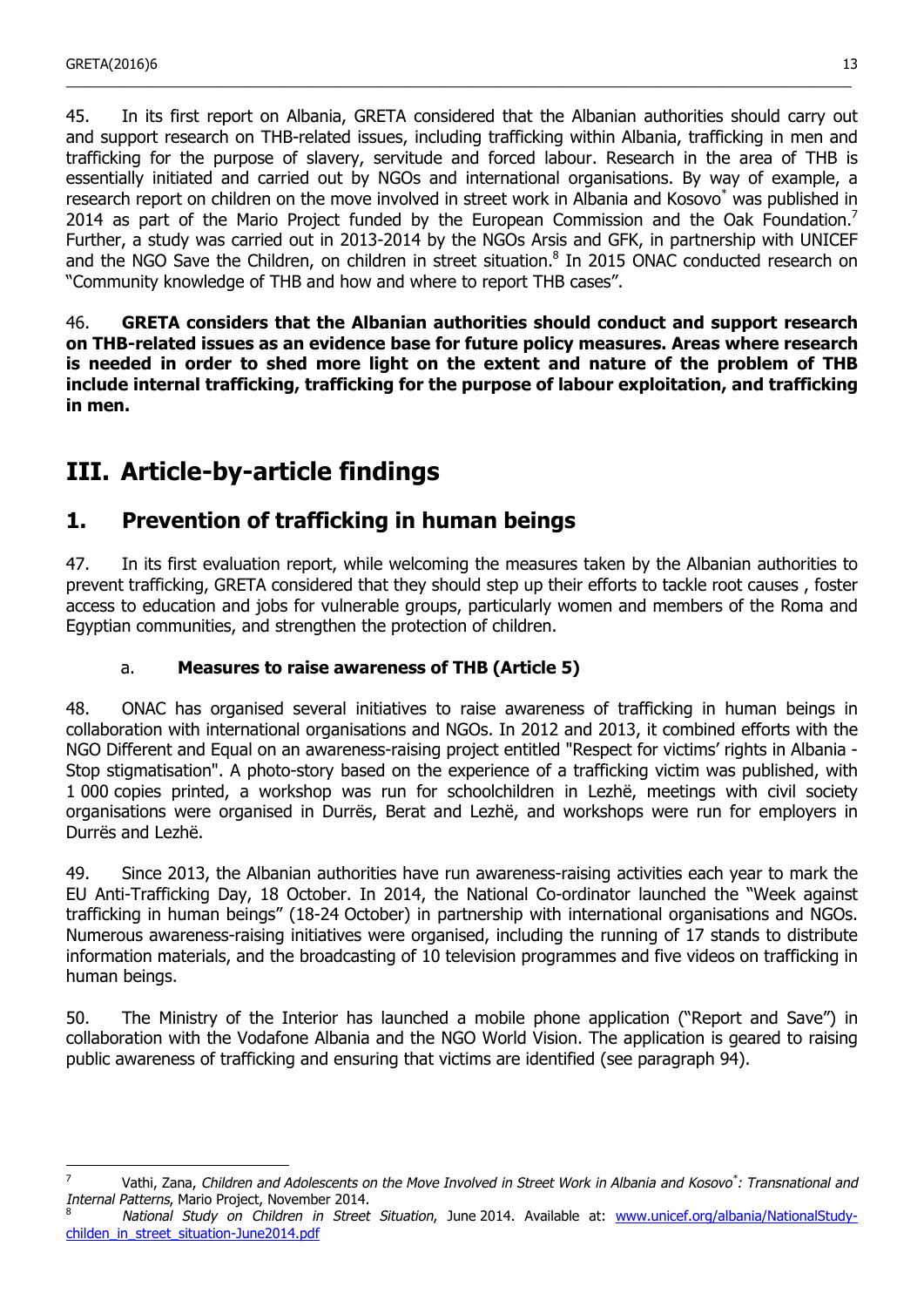51. Information materials have been published by ONAC in collaboration with the National Coalition of anti-trafficking centres and UN Women, notably calendars and leaflets promoting the 116 006 hotline for reporting cases of trafficking. ONAC has also published information documents in conjunction with the NGO Vatra, such as booklets, leaflets and posters aimed at police officers and victims of THB.

\_\_\_\_\_\_\_\_\_\_\_\_\_\_\_\_\_\_\_\_\_\_\_\_\_\_\_\_\_\_\_\_\_\_\_\_\_\_\_\_\_\_\_\_\_\_\_\_\_\_\_\_\_\_\_\_\_\_\_\_\_\_\_\_\_\_\_\_\_\_\_\_\_\_\_\_\_\_\_\_\_\_\_\_\_\_\_\_\_\_\_\_\_\_\_\_\_\_\_\_\_\_\_

52. **GRETA considers that the Albanian authorities should continue and strengthen their efforts to raise awareness of THB for different types of exploitation, both internally and transnationally. Future actions in this area should be designed in the light of impact assessment of previous measures, focusing on the needs identified.**

## b. **Measures to prevent THB for the purpose of labour exploitation (Article 5)**

<span id="page-13-0"></span>53. According to the Labour Inspectorate, the sectors most at risk of human trafficking and forced labour in Albania are agriculture, food processing, textiles, mining, construction, restaurants, hotels, entertainment, transport, domestic work as well as the informal economy.<sup>[9](#page-13-1)</sup> The Roma and Egyptian communities are groups which are particularly vulnerable to trafficking for the purpose of labour exploitation as they are often employed in the informal economy.

54. In 2012 and 2013, as part of the "Respect for victims' rights in Albania - Stop stigmatisation" project, ONAC ran one-day workshops on trafficking for forced labour aimed at employees and students in Lezhë, Durrës, Tirana and Berat in conjunction with the NGO Different and Equal. Working with the OSCE, ONAC has also set up initiatives aimed at involving companies in the prevention of trafficking. In 2012, these activities reached 74 employers and business representatives in Tirana, Elbasan and Vlora. In addition, awareness-raising activities were organised in 12 schools (with around 360 participants) and community forums in Tirana, Elbasan and Vlora (with 167 participants). In 2013, further activities were organised across the country as part of the same project: 16 workshops with high school students attended by 529 participants; nine community forums attended by 226 participants; and two workshops for employers attended by 48 participants.

55. The National Anti-Trafficking Co-ordinator has signed an agreement with the national police and the Labour Inspectorate on "Co-operation procedures on identifying cases of forced labour and trafficking and trafficking for labour exploitation", aimed at increasing prevention measures, proactive identification and protection of people trafficked for forced labour (see also paragraph 97).

56. The Albanian authorities have indicated having made efforts to have all workers in the informal economy entered into the social insurance scheme. During the tourist season from June to August 2015, the Labour Inspectorate conducted 667 inspections in hotels, bars and restaurants and identified 420 employees without social security. On the basis of the previously mentioned agreement, common inspections are conducted to identify potential victims exploited for forced labour.

<span id="page-13-1"></span>l 9 In its 2015 report on Albania, paragraph 69, ECRI noted that "there are a number of occupational activities that are specific to the Roma, such as the collection of recyclable waste and the reselling of second-hand clothes. Although these activities are on the rise, they are confined to the black market economy, with all risks that this may involve, not the least health hazard and child labour". ECRI recommended that the authorities "ensure that the employment promotion programmes specifically address the situation of Roma and in particular the question of their informal employment, exploring the possibility of formalising Roma black economy jobs through the creation of social businesses schemes and the promotion of public-private partnerships at local level". Available at: [www.coe.int/t/dghl/monitoring/ecri/Country-by-country/Albania/ALB-CbC-V-2015-18-](http://www.coe.int/t/dghl/monitoring/ecri/Country-by-country/Albania/ALB-CbC-V-2015-18-ENG.pdf) [ENG.pdf](http://www.coe.int/t/dghl/monitoring/ecri/Country-by-country/Albania/ALB-CbC-V-2015-18-ENG.pdf)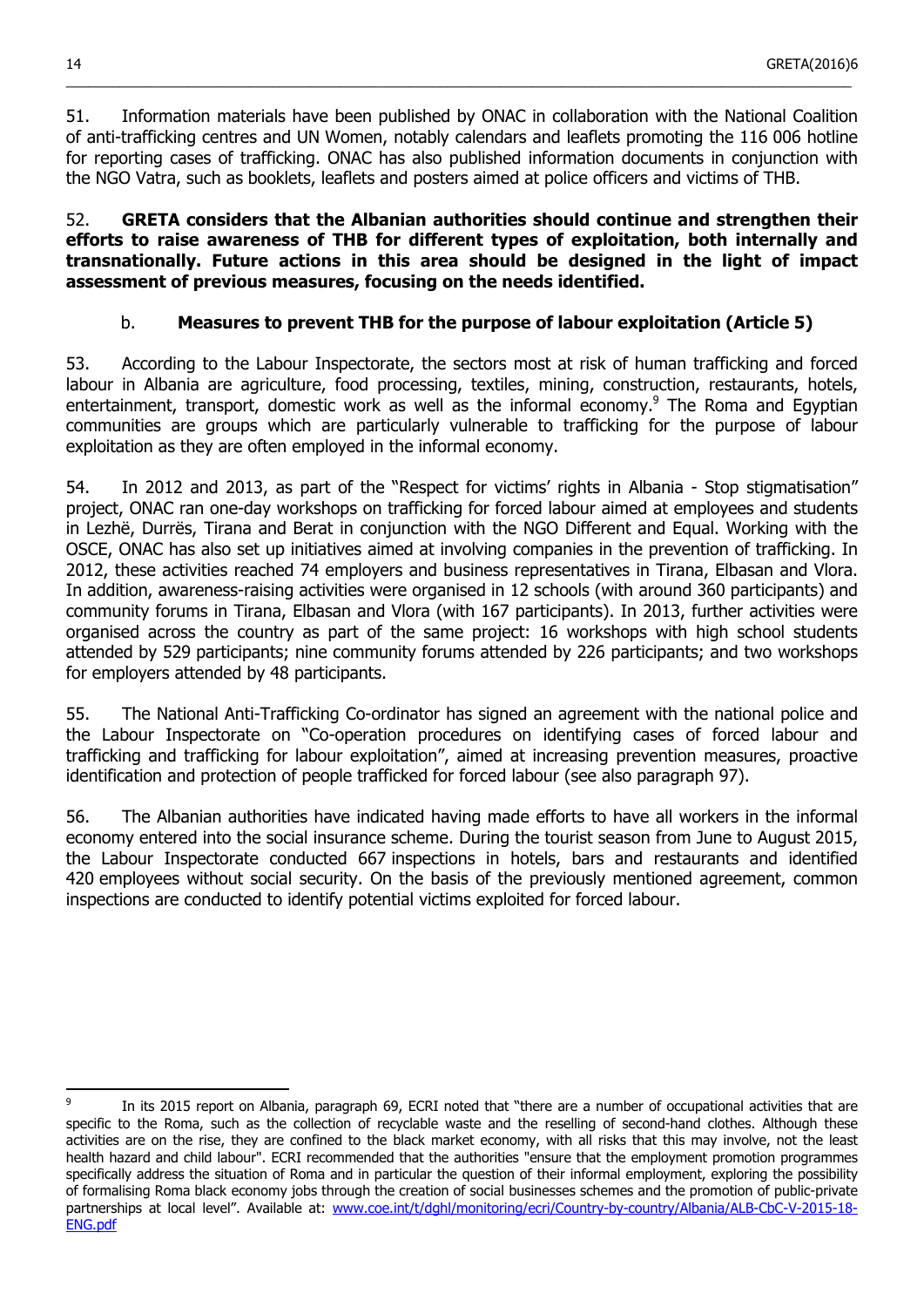57. **With a view to preventing trafficking for the purpose of labour exploitation, GRETA considers that the Albanian authorities should take further measures to:**

\_\_\_\_\_\_\_\_\_\_\_\_\_\_\_\_\_\_\_\_\_\_\_\_\_\_\_\_\_\_\_\_\_\_\_\_\_\_\_\_\_\_\_\_\_\_\_\_\_\_\_\_\_\_\_\_\_\_\_\_\_\_\_\_\_\_\_\_\_\_\_\_\_\_\_\_\_\_\_\_\_\_\_\_\_\_\_\_\_\_\_\_\_\_\_\_\_\_\_\_\_\_\_

- **- organise activities aimed at raising awareness on the risks of human trafficking for the purpose of labour exploitation in Albania and abroad, aimed in particular at vulnerable groups.**
- **sensitise relevant officials, in particular labour inspectors, about THB for the purpose of labour exploitation and the rights of victims;**
- **strengthen the monitoring of recruitment and temporary work agencies;**
- **work closely with the private sector, in line with the Guiding Principles on Business and Human Rights.[10](#page-14-1)**
- c. **Measures to prevent trafficking in children (Article 5)**

<span id="page-14-0"></span>58. In its first report, GRETA considered that the Albanian authorities should strengthen the protection of children, particularly through the recording of all children in the civil status register and awareness-raising measures, particularly in the Roma and Egyptian communities.

59. Since the introduction of Law No. 10347 of 2010 on the Protection of the Rights of the Child, several institutions have been tasked with protecting children's rights. At the central government level, the National Agency for the Protection of Children's Rights is responsible for monitoring and coordinating central and local institutions. At the regional level, children's rights units are present in each of the country's 12 regions. At the municipal level, child protection units are tasked with assessing and monitoring the families of vulnerable children and co-ordinating the work between local institutions and NGOs in respect of vulnerable children, including victims of trafficking. The existing 200 units do not cover the whole of the country's territory and the units' effectiveness is hampered by limited technical, financial and professional resources. GRETA was informed that the territorial reform, which involved merging municipalities, could result in units being closed down. The Albanian authorities have indicated that Law No. 10347 was being revised to strengthen the child protection system by establishing regular monitoring and control mechanisms for child protection units, and to ensure adequate budget allocation for them. **GRETA would like to be kept informed of the development of this reform.**

60. In 2012, the Ministry of the Interior adopted regulations aimed at reducing the number of unregistered children. It also signed an agreement with the Ministry of Foreign Affairs and the NGO Tirana Legal Aid Society (TLAS) to speed up procedures for registering Albanian children born outside the country's territory. However, GRETA was informed that the number of unregistered children had increased in 2014, partly as a result of numerous Albanians previously living in Italy or Greece returning to the country with their children. Furthermore, while most women gave birth in hospitals, where all new-born children are registered, the number of women giving birth elsewhere was put at several hundred. **GRETA considers that the Albanian authorities should continue their efforts to register children, particularly those born outside maternity units or abroad and/or returning to Albania without valid documentation.**

<span id="page-14-1"></span> $10$ 

[www.ohchr.org/Documents/Publications/GuidingPrinciplesBusinessHR\\_EN.pdf](http://www.ohchr.org/Documents/Publications/GuidingPrinciplesBusinessHR_EN.pdf)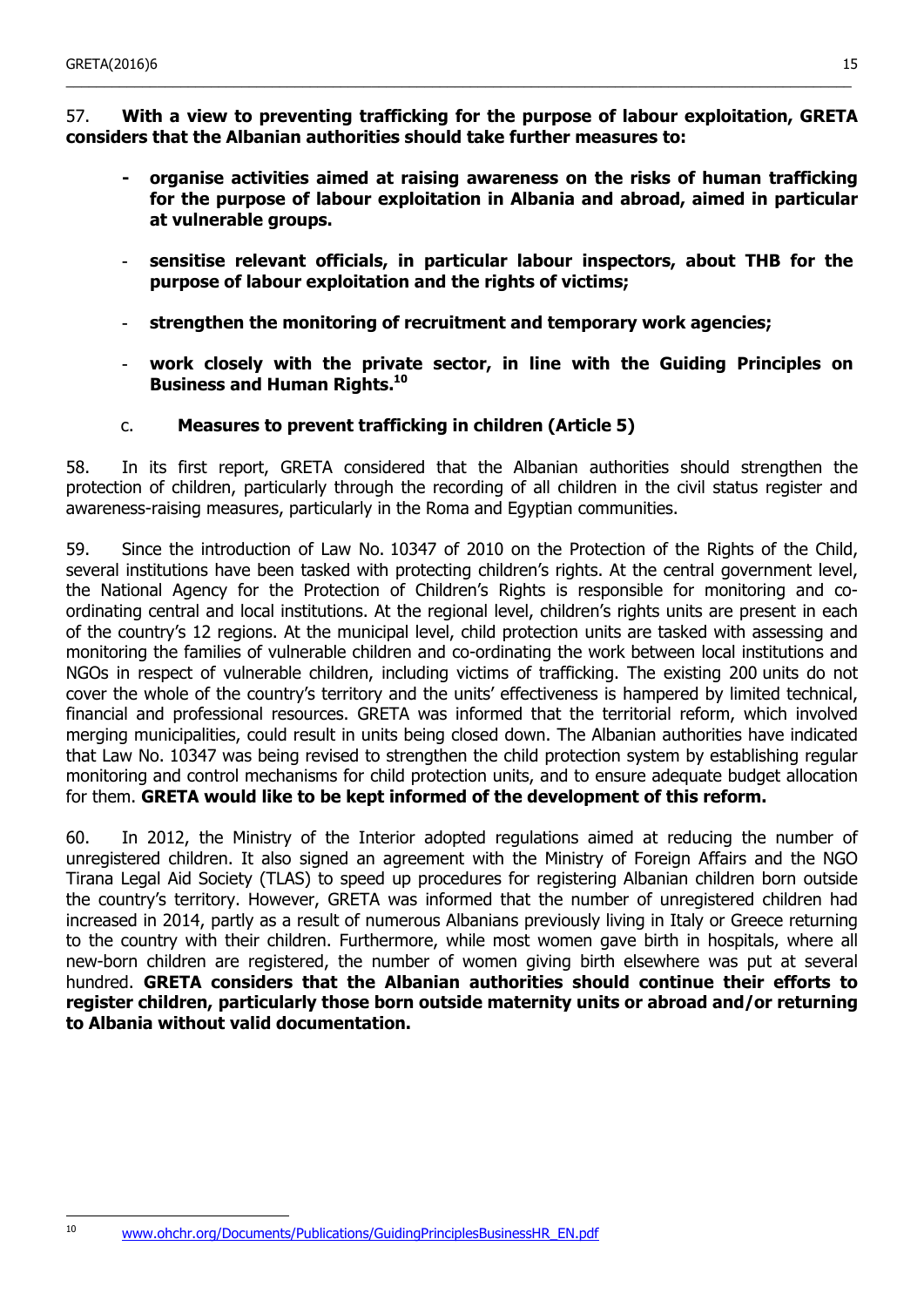61. The Ministry of the Interior and the Ministry of Social Affairs and Youth signed an agreement in 2014 with a view to identifying and protecting children in street situations.<sup>[11](#page-15-0)</sup> A Task Force has been set up for this purpose in Tirana, combining the forces of those two ministries and other institutions such as ONAC, the National Agency for the Protection of Children's Rights, the Tirana regional police directorate and the social services. An initiative entitled "Help for Families and Children in street situations" has also been set up by the Ministry of the Interior and the Ministry of Social Affairs and Youth, in collaboration with other agencies and NGOs, with a view to providing interdisciplinary support for these children. In recent years, the municipal child protection units have identified 161 children in street situations; 63 children were removed from the streets and nine were placed in an institution. During the 2014-2015 school year, 30 children were enrolled in schools, eight in nursery schools and one in a day nursery. However, the authorities encountered difficulties in enrolling these children since their families were registered in other municipalities. Moreover, these children often dropped out of school.

\_\_\_\_\_\_\_\_\_\_\_\_\_\_\_\_\_\_\_\_\_\_\_\_\_\_\_\_\_\_\_\_\_\_\_\_\_\_\_\_\_\_\_\_\_\_\_\_\_\_\_\_\_\_\_\_\_\_\_\_\_\_\_\_\_\_\_\_\_\_\_\_\_\_\_\_\_\_\_\_\_\_\_\_\_\_\_\_\_\_\_\_\_\_\_\_\_\_\_\_\_\_\_

62. School drop-out is a particular problem in the Roma and Egyptian communities and among children living in rural areas. A national programme, "Zero school drop-out", was adopted for the period 2009-2013. There are psycho-social structures working with schools and seeking to provide assistance to families so that their children remain at school. Other initiatives have involved summer schools, tutoring and free meals for children attending school. It was also planned to introduce financial aid to help families in precarious financial situations to cover the costs of the school year for their children.

63. Children placed in institutions form a particularly vulnerable group. The United Nations Committee of the Rights of the Child and Human Rights Committee have both expressed concern about the fact that children were placed in institutions because of their families' poverty and inability to support them, and that children have to leave institutions at the age of 15 and are left with no support from the state, living in poverty, marginalised and vulnerable to abuse and exploitation.<sup>[12](#page-15-1)</sup> The Albanian authorities have indicated that Instruction No. 6 of 21 May 2014 "On the resettlement of children in residential social care institutions, public and private ones" states that children can stay in institutions until the age of 18. Furthermore the authorities have taken steps towards the de-institutionalisation of children and, to this effect, in 2015, 103 children left institutions and returned to their families and 67 adoptions were carried out. In this respect, special attention is paid to monitoring of applications for foster care by the local authorities, where 153 children are currently placed in foster families.

64. GRETA refers to the report by the UN Committee on the Rights of the Child on Albania according to which a large number of children are subjected to economic exploitation in Albania and some are involved in hazardous occupations.<sup>[13](#page-15-2)</sup> In the framework of the World Day against Child Labour on 12 June 2015, the State Agency for the Protection of Children's Rights, in co-operation with ONAC, the Ministry of Education and Sports, the International Labour Organization (ILO), the OSCE Presence in Albania, USAID and NGOs organised an awareness-raising campaign to protect children from labour exploitation and to encourage access to education. The campaign conveyed the message "No child labour and exploitation, but proper education".

65. Albania has had a hotline to report child abuse, ALO 116, since 2009. Callers to this free phone number can obtain advice and information, particularly on financial assistance and health care services. This line is said to receive around 400 calls a day. During the last four years ALO 116 has received 95 calls which concerned children at risk of trafficking.

<span id="page-15-0"></span> $11$  See National Study of Children in Street Situation in Albania, 2014, available at:

[www.unicef.org/albania/NationalStudy-childen\\_in\\_street\\_situation-June2014.pdf](http://www.unicef.org/albania/NationalStudy-childen_in_street_situation-June2014.pdf)

l

<span id="page-15-1"></span><sup>12</sup> Committee on the Rights of the Child, Concluding observations the combined second to fourth periodic reports of Albania, adopted by the Committee at its sixty-first session (17 September–5 October 2012), CRC/C/ALB/CO/2-4; Human Rights Committee, Concluding observations on the second periodic report of Albania, 22 August 2013, CCPR/C/ALB/CO/2.

<span id="page-15-2"></span><sup>13</sup> Committee on the Rights of the Child, Concluding observations the combined second to fourth periodic reports of Albania, adopted by the Committee at its sixty-first session (17 September–5 October 2012), CRC/C/ALB/CO/2-4, paragraph 78.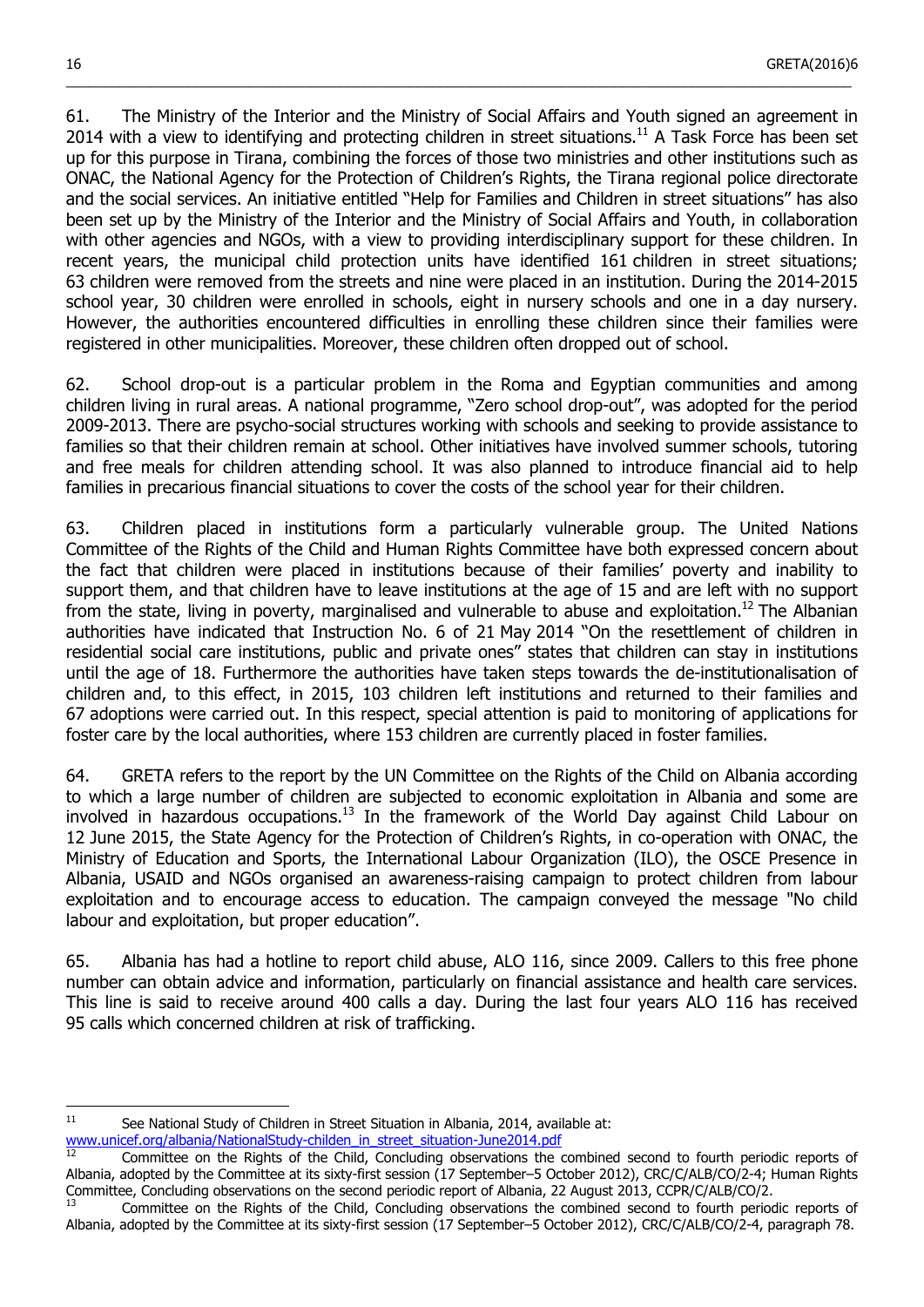66. ONAC has organised several initiatives to raise awareness of trafficking in human beings in collaboration with international organisations and NGOs. In 2012 and 2013, it combined efforts with the NGO Different and Equal on an awareness-raising project entitled "Respect for victims' rights in Albania - Stop stigmatisation". A photo-story based on the experience of a trafficking victim was published, with 1,000 copies printed, a workshop was run for schoolchildren in Lezhë, meetings with civil society organisations were organised in Durrës, Berat and Lezhë, and workshops were run for employers in Durrës and Lezhë.

\_\_\_\_\_\_\_\_\_\_\_\_\_\_\_\_\_\_\_\_\_\_\_\_\_\_\_\_\_\_\_\_\_\_\_\_\_\_\_\_\_\_\_\_\_\_\_\_\_\_\_\_\_\_\_\_\_\_\_\_\_\_\_\_\_\_\_\_\_\_\_\_\_\_\_\_\_\_\_\_\_\_\_\_\_\_\_\_\_\_\_\_\_\_\_\_\_\_\_\_\_\_\_

67. Several awareness-raising campaigns have focused on child trafficking in recent years. In 2013, as part of the above-mentioned project "Respect for victims' rights in Albania - Stop stigmatisation", ONAC organised three one-day workshops for school children in Lezhë. In 2014, during the week against trafficking in human beings, 14 awareness-raising activities were organised in schools and community centres around the country, 12 meetings took place on the theme of THB in Kukës, Gjirokastra, Shkodra, Korça and Dibër, and nine roving exhibitions were set up in schools. In addition, trafficking awarenessraising workshops were incorporated in the school curriculum. In 2015, there were 10 discussion forums with students, school pupils and representatives of the governmental and non-governmental structures, exhibitions with pupils' drawings, and distribution of various information materials. A summer campaign was also organised in June-August 2015, including 13 awareness-raising activities in Tirana, Dibër, Kukës, Durrës, Korça, Lezhë, Berat, Elbasan and Fier; 11 discussion forums with members of the regional anti-trafficking committees and pupils of high schools in Gjirokastra, Elbasan, Korça, Kukës, Vlora and Dibër; 10 summer camps in Elbasan, Tirana, Durrës, Dibër, Berat and Fier, where 230 pupils of high and secondary schools.

68. **GRETA considers that the Albanian authorities should strengthen their efforts in the area of prevention of child trafficking, in particular by sensitising and training child protection professionals across the country, raising awareness of children through education, and paying special attention to children placed in institutions and children from the Roma and Egyptian communities.**

### d. **Social, economic and other initiatives for groups vulnerable to THB (Article 5)**

<span id="page-16-0"></span>69. The Albanian authorities have referred to a number of initiatives to advance gender equality and promote the economic inclusion of women. By way of example, a programme was launched in 2012 with a view to promoting access to employment of women belonging to vulnerable groups, which finances part of the wages and social contributions of the women participating in the programme. As a result, 105 women were able to obtain jobs in 2014. Another initiative consists in supporting women living in rural areas in the framework of Guidelines No. 4/2014 "On the procedures and manner of administration of the fund programme for agriculture and rural development".

70. The CC was amended in 2012 so as to criminalise domestic violence and Albania ratified the Council of Europe Convention on Preventing and Combating Violence against Women and Domestic Violence ("Istanbul Convention") on 4 February 2013.

71. Other initiatives have included the provision of free training for unemployed women under 25 years of age, and the adoption of an Action Plan to support female entrepreneurs for the period 2014-2020. Finally, the principle of gender equality was incorporated in the recruitment criteria for public administration employees.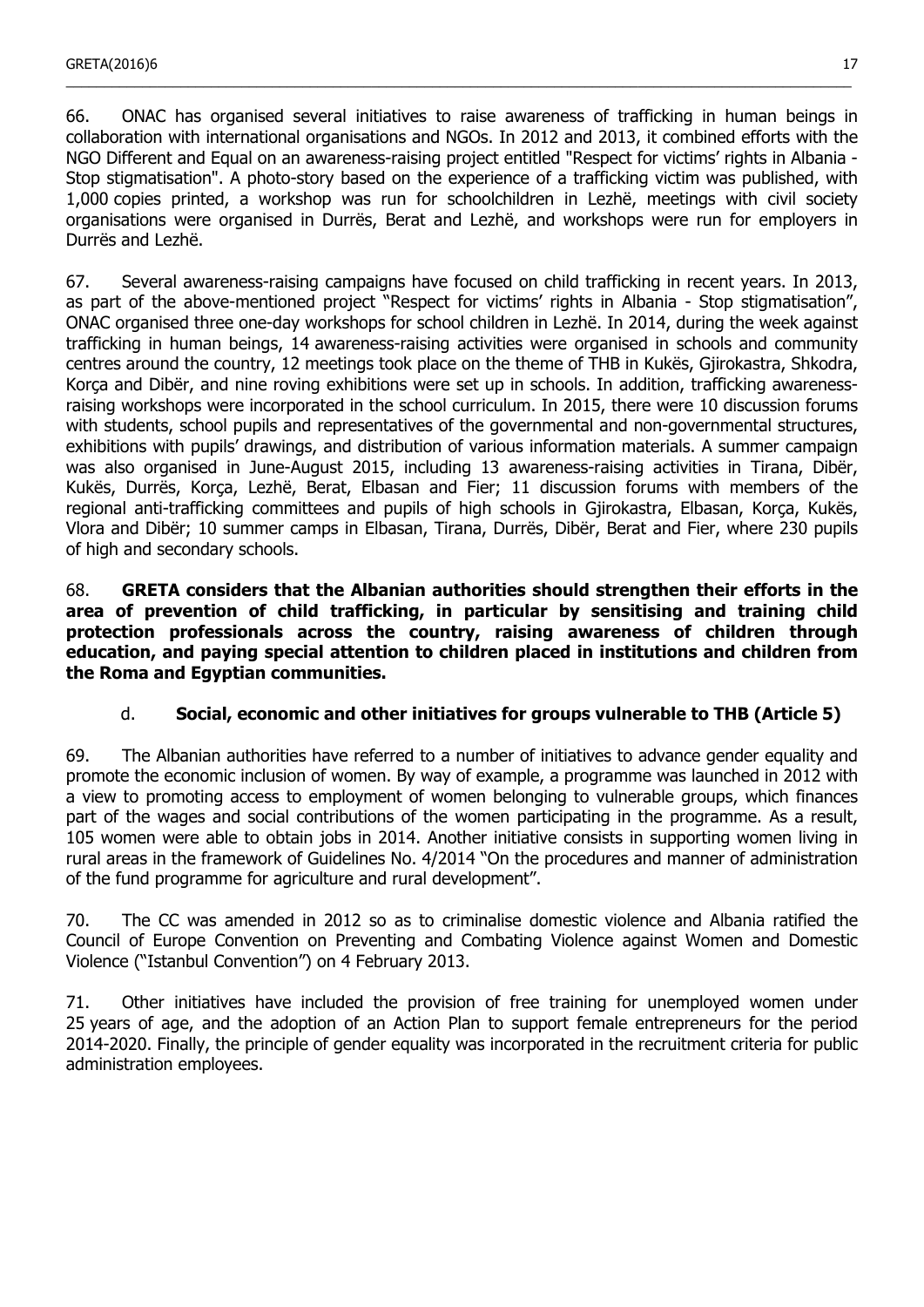72. Notwithstanding these positive developments, the UN Human Rights Committee has noted with concern the continuing reports of domestic violence against women and has been particularly concerned at reports of ineffective police investigation into complaints of domestic violence, as well as the insufficient number of shelters for domestic violence victims.<sup>[14](#page-17-1)</sup>

\_\_\_\_\_\_\_\_\_\_\_\_\_\_\_\_\_\_\_\_\_\_\_\_\_\_\_\_\_\_\_\_\_\_\_\_\_\_\_\_\_\_\_\_\_\_\_\_\_\_\_\_\_\_\_\_\_\_\_\_\_\_\_\_\_\_\_\_\_\_\_\_\_\_\_\_\_\_\_\_\_\_\_\_\_\_\_\_\_\_\_\_\_\_\_\_\_\_\_\_\_\_\_

73. According to the UN Human Rights Committee, despite the adoption of the National Strategy for Roma and the Decade of Roma Inclusion (2010-2015), the Roma minority in Albania continues to face discrimination in accessing housing, employment, education and social services and participating in political life.<sup>[15](#page-17-2)</sup> For its part, the UN Committee on the Rights of the Child has noted with concern that various programmes and strategies in favour of Roma are seldom applied.[16](#page-17-3)

74. GRETA welcomes the above-mentioned efforts to address the root causes of THB in Albania. However, GRETA notes that Albania remains a major source country of persons trafficked in Europe. **GRETA considers that the Albanian authorities should take vigorous measures to strengthen the prevention of THB, including through measures to:** 

- **- combat violence and discrimination against women and ensure gender equality;**
- **- facilitate access for Roma and Egyptian communities to jobs, education, housing and public services.**

## e. **Measures to prevent trafficking for the purpose of organ removal (Article 5)**

<span id="page-17-0"></span>75. GRETA notes that while trafficking in human beings for the purpose of organ removal as defined by the Convention and organ trafficking as defined by Articles 4 to 8 of the Council of Europe  $\overrightarrow{C}$  Convention against Trafficking in Human Organs<sup>[17](#page-17-4)</sup> are distinct crimes, they share similar root causes, such as shortage of organs to meet demand for transplantation and poor economic and other conditions that put persons in a vulnerable position. Therefore, measures to prevent organ trafficking can help prevent trafficking for the purpose of organ removal and the reverse is also true. Among the necessary preventive measures, GRETA underlines the importance of a robust and transparent domestic system for the removal and transplantation of human organs and the need for training of health-care professionals. GRETA also stresses the importance of conducting a thorough investigation of each case where there is information or suspicion of trafficking for the purpose of organ removal, paying attention to the abuse of the vulnerability of the "donor" and ensuring that "donors" are treated as victims of trafficking in human beings. $18$ 

l

<span id="page-17-1"></span><sup>14</sup> Human Rights Committee, Concluding observations on the second periodic report of Albania, CCPR/C/ALB/CO/2, paragraph 11, 22 August 2013. See also Report of the Special Rapporteur on extrajudicial, summary or arbitrary executions, A/HRC/23/47/Add.4, paragraphs. 30–51, 23 April 2013.

<span id="page-17-2"></span><sup>15</sup> Ibid, CCPR/C/ALB/CO/2, paragraph 23. See also Committee on Economic, Social and Cultural Rights, Concluding observations on the combined second and third periodic reports of Albania, E/C.12/ALB/CO/2-3, paragraph 12, 18 December 2013.

<span id="page-17-3"></span><sup>16</sup> Committee on the Rights of the Child, Concluding observations the combined second to fourth periodic reports of Albania, adopted by the Committee at its sixty-first session (17 September–5 October 2012), CRC/C/ALB/CO/2-4, paragraph 76. <sup>17</sup> Opened for signature in Santiago de Compostela on 25 March 2015.

<span id="page-17-5"></span><span id="page-17-4"></span>See "Trafficking in organs, tissues and cells and trafficking in human beings for the purpose of the removal of organs", Joint Council of Europe/United Nations Study (2009), in particular pages 55-56; "Trafficking in human beings for the purpose of organ removal in the OSCE region: Analysis and Finding", OSCE Occasional Paper No. 6 (2013).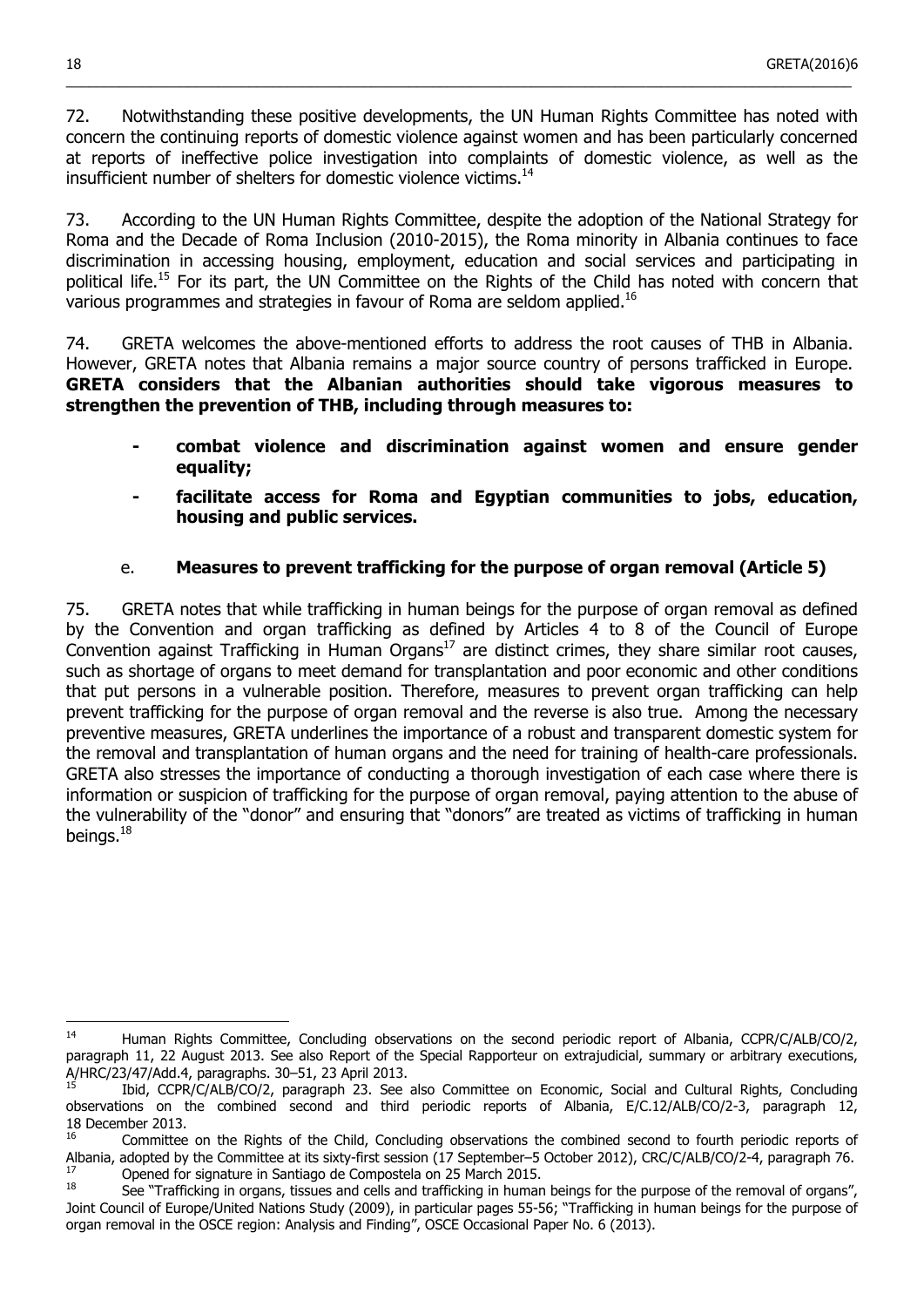76. In Albania, organ transplantation is governed by Law No. 10454 of 7 August 2012 on the Transplantation of Cells, Tissues and Organs.[19](#page-18-2) It stipulates that donors and recipients must give their consent and must be related. Donations must be validated by an independent ethics council of the Ministry of Health, made up of representatives of hospitals and the public health foundation, with the latter having to cover the costs of transplantation. Under the law, staff directly responsible for transplants cannot sit on the ethics council. Two decisions have been adopted by the Council of Ministers, one on the potential setting up of an organ bank as provided for in Law No. 10454 and the other on the functioning of establishments carrying out transplantations. In addition, there are Ministry of Health regulations governing the importing and exporting of organs.

\_\_\_\_\_\_\_\_\_\_\_\_\_\_\_\_\_\_\_\_\_\_\_\_\_\_\_\_\_\_\_\_\_\_\_\_\_\_\_\_\_\_\_\_\_\_\_\_\_\_\_\_\_\_\_\_\_\_\_\_\_\_\_\_\_\_\_\_\_\_\_\_\_\_\_\_\_\_\_\_\_\_\_\_\_\_\_\_\_\_\_\_\_\_\_\_\_\_\_\_\_\_\_

77. A unit at the "Mother Theresa" hospital centre specialises in kidney transplants and keeps a transplant waiting list. With a few rare exceptions, transplantations are performed in private clinics, owing to a lack of trained staff in public hospitals, and the costs are covered by the aforementioned public health foundation. Other types of transplantations are carried out abroad.

78. The Albanian authorities have stated that no case of trafficking for the purpose of organ removal has been identified to date.

79. **GRETA considers that the Albanian authorities should ensure that, as part of their training, medical professionals involved in organ transplantations and other relevant professionals are sensitised about THB for the purpose of organ removal.**

## f. **Measures to discourage demand (Article 6)**

<span id="page-18-1"></span>80. Following the 2013 amendments to the CC, it is a criminal offence to knowingly use the services of a victim of THB (see also paragraph 156).

81. As noted in paragraph 14, trafficking and exploitation for different purposes of women, men and children within Albania has been on the rise and there have been more identified victims of internal trafficking than of transnational trafficking. The risks of human trafficking increase during the tourist season, including for the purpose of sexual exploitation and forced begging. As noted in paragraph 53, certain sectors of the economy, and in particular the informal economy, have been identified as representing a heightened risk of human trafficking for the purpose of forced labour.

### 82. **GRETA considers that the Albanian authorities should strengthen their efforts to discourage demand for the services of trafficked persons, for all forms of exploitation, in partnership with civil society and the private sector.**

### g. **Border measures (Article 7)**

<span id="page-18-0"></span>83. The SOPs specify the role and tasks of the border police in detecting victims of THB at the border. The Working Group on Border Surveillance is involved in the implementation of the SOPs. In 2014, the border police identified as potential victims of THB three Albanian women, aged from 19 to 23, who were returning to Albania. In 2015, the border police identified six potential victims, including one foreigner.

<span id="page-18-2"></span>19

<sup>19</sup> Albania signed the Council of Europe Convention against Trafficking in Human Organs on 25 March 2015.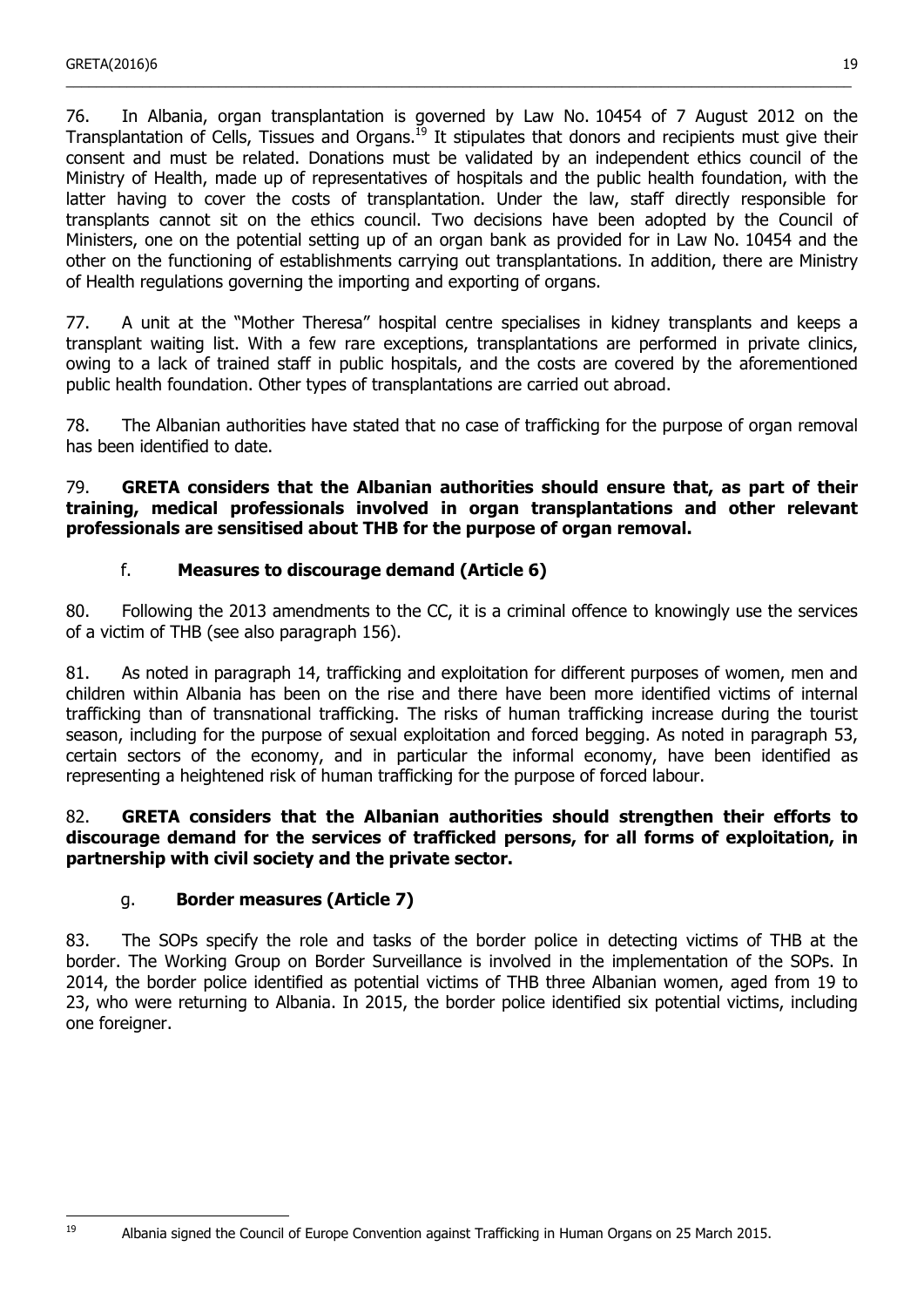84. The liberalisation of the visa regime with the EU has reportedly resulted in an increase in the number of border crossings. If border police officers suspect human trafficking, an initial interview takes place, followed by a second one if the suspicion is not allayed. The information received is logged in a database accessible at all border posts. Once border police officers have identified a victim of THB, the investigation is the task of the Anti-Trafficking Section of the National Police. GRETA refers to a recent report by Caritas, according to which organised criminal groups were taking migrants from Greece to Albania so that they would cross the sea to Italy.<sup>[20](#page-19-2)</sup> GRETA stresses the importance of identifying potential victims of trafficking among migrants who are at particular risk of falling into the hands of traffickers.<sup>[21](#page-19-3)</sup>

\_\_\_\_\_\_\_\_\_\_\_\_\_\_\_\_\_\_\_\_\_\_\_\_\_\_\_\_\_\_\_\_\_\_\_\_\_\_\_\_\_\_\_\_\_\_\_\_\_\_\_\_\_\_\_\_\_\_\_\_\_\_\_\_\_\_\_\_\_\_\_\_\_\_\_\_\_\_\_\_\_\_\_\_\_\_\_\_\_\_\_\_\_\_\_\_\_\_\_\_\_\_\_

85. GRETA was informed that Albanian children from the Roma community continued to travel, unaccompanied or in the company of adults, to Kosovo\* where they were exploited for begging (see also paragraph 123). Civil society organisations pointed out that children travelling on their own to Kosovo\* could sometimes be younger than 15. There are a number of documents required for a child to cross the border unaccompanied by his/her parents, including a valid passport, a voluntary return declaration signed by the child and his/her guardian, and a statement from the child's parents certified by a notary. In cases where there are reasonable grounds to believe that a child is a victim, the child is separated from the adult which whom he/she is travelling and is interviewed in the presence of a social worker. Special interview rooms have been set up at the Murriqan and Durrës border crossings.

86. **GRETA urges the Albanian authorities to step up their efforts to prevent and detect cases of trafficking in human beings during border controls, paying particular attention to unaccompanied children.**

## <span id="page-19-1"></span>**2. Measures to protect and promote the rights of victims, guaranteeing gender equality**

## a. **Identification of victims (Article 10)**

<span id="page-19-0"></span>87. In its first evaluation report, GRETA stressed that the Albanian authorities should pursue their efforts to identify victims of trafficking by ensuring that established norms and procedures are duly followed by all the actors concerned, and by paying particular attention to the identification of victims of THB amongst men, foreign nationals and people trafficked within Albania. GRETA also asked the authorities to strengthen co-operation with destination and transit countries in order to improve the identification of Albanian victims abroad.

88. Since the first evaluation report, the functioning of the National Referral Mechanism (NRM) has been placed on a formal footing through the adoption of Standardised Operating Procedures (SOPs) for the identification and referral of victims and potential victims of trafficking, in force as of December 2011.<sup>[22](#page-19-4)</sup> The SOPs specify the different actors involved in victim identification and their respective roles, and provide indicators for the identification of victims in different situations.

89. A joint instruction for the setting up of the Responsible Authority for the NRM was adopted in July 2014 by the Ministries of the Interior, Education and Sports, Health and Foreign Affairs and the National Coalition of Shelters for Victims of THB, which includes three NGOs (see paragraph 101). In addition to exercising oversight over the NRM, the Responsible Authority decides on the most complex cases of identification and referral.

<span id="page-19-2"></span> $20$ <sup>20</sup> Peyroux O., Trafficking in Human Beings in Conflict and Post-Conflict Situation, Progress Report, Caritas (2015).<br><sup>21</sup> Eth Conoral Bonest on CBETA's activities, sovering the period from 1 October 2014 to 21 Desember

<span id="page-19-4"></span><span id="page-19-3"></span><sup>&</sup>lt;sup>21</sup> 5th General Report on GRETA's activities, covering the period from 1 October 2014 to 31 December 2015.

<sup>22</sup> Council of Ministers Decision No. 582 of 27 July 2011.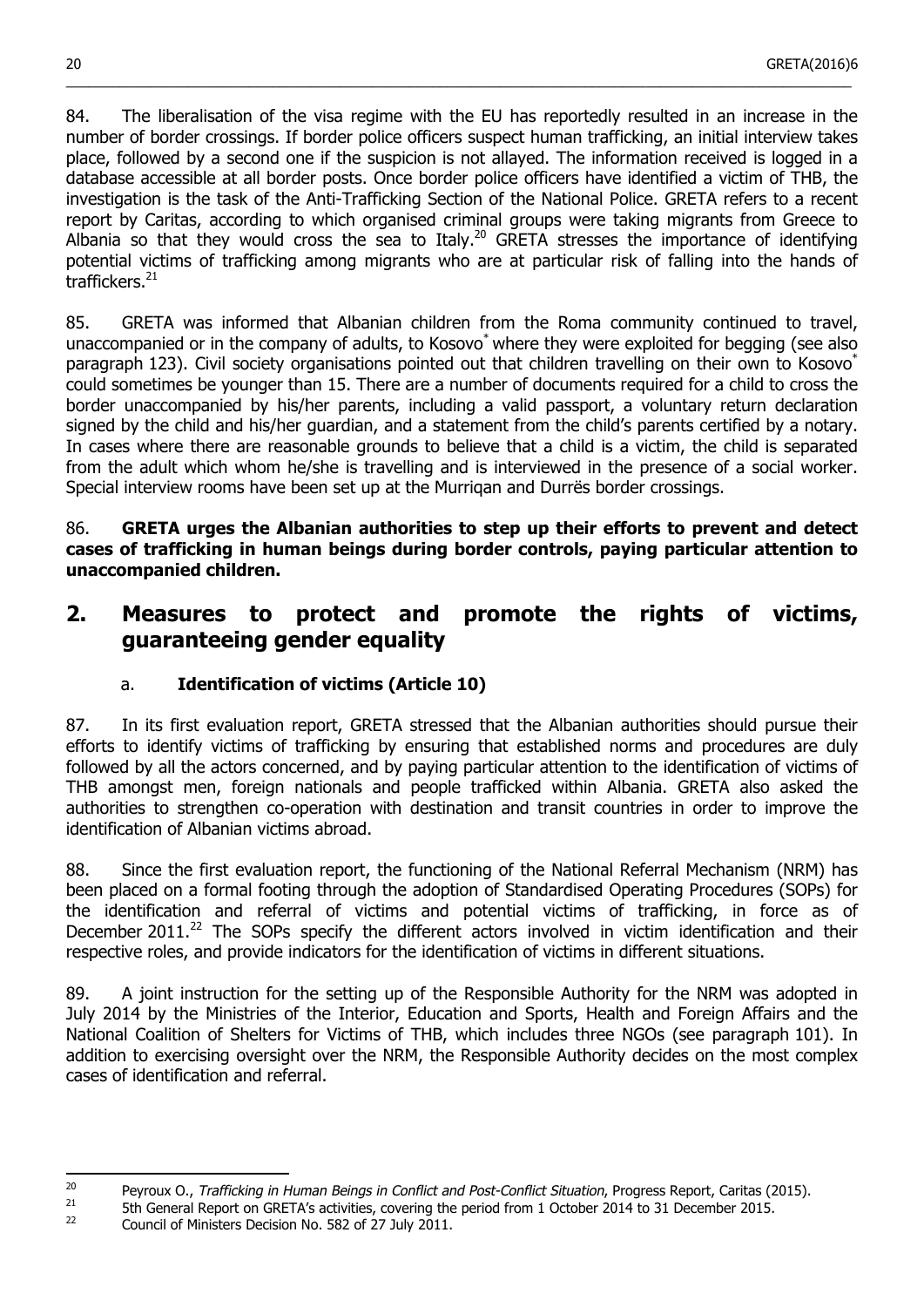90. The SOPs describe two phases of identification: initial and formal identification. Initial identification of "potential victims" may be carried out by the police, border police, social services, labour inspectorate, regional education directorates, regional health directorates, municipal protection child units and civil society organisations. These actors are required to contact the group responsible for the formal identification of victims of THB, which comprises a police officer from the Anti-Trafficking Section and a social worker from the regional office of the social services. The group performing formal identification interviews the person referred to them as a potential victim, if necessary with the aid of an interpreter. The person has to consent to being formally identified as a victim of THB and must sign a confidentiality clause. Following formal identification, victims are informed of their right to assistance and, if necessary, are accommodated in a shelter.

\_\_\_\_\_\_\_\_\_\_\_\_\_\_\_\_\_\_\_\_\_\_\_\_\_\_\_\_\_\_\_\_\_\_\_\_\_\_\_\_\_\_\_\_\_\_\_\_\_\_\_\_\_\_\_\_\_\_\_\_\_\_\_\_\_\_\_\_\_\_\_\_\_\_\_\_\_\_\_\_\_\_\_\_\_\_\_\_\_\_\_\_\_\_\_\_\_\_\_\_\_\_\_

91. According to ONAC's report on the implementation of the National Anti-trafficking Strategy published in March 2015, there have been cases where the police performed formal identification without the social services being involved. There have been cases of persons initially not identified the victims of THB, despite the presence of clear indicators, but a second assessment was performed as a result of which they were formally identified as such. According to the report, the education and health services have not identified any victims of THB.

92. Regarding the identification of Albanian victims abroad, the SOPs specify that diplomatic and consular staff are responsible for initial identification and the Ministry of Foreign Affairs representatives of the Responsible Authority, based in Tirana, are tasked with formal identification.

93. From June 2013 to October 2014, mobile teams were operating in Tirana, Elbasan and Vlora to improve initial identification of victims of THB. These mobile teams consisted of a police officer and two social workers from the three shelters managed by NGOs (Different and Equal in Tirana, Another Vision in Elbasan, and Vatra in Vlora). The mobile teams took a proactive approach by going to places where there were risks of trafficking, such as night clubs and begging hotspots, and also geared their efforts to vulnerable groups such as Roma and Egyptians communities, and children in a situation of vulnerability. In 2014, this action resulted in 94 potential victims (40 adults and 54 children) being identified. The operation of two of these mobile teams was suspended in October 2014, owing to a lack of funding, and only the Elbasan team was still operative at the time of the evaluation visit.

94. A free national hotline (116-006) has been set up to facilitate reporting of cases of THB, replacing the previous hotline which could only be dialled from land-line telephones. In addition, the authorities have recently launched a free smartphone application entitled Raporto! Shpëto! ("Report and save!") in conjunction with the Vodaphone Foundation, which enables people to send pre-filled text messages (such as: "I think I know a victim", "I think I am a victim", "I am a victim"), which are forwarded to the Responsible Authority and the aforementioned hotline. In 2014, 765 calls and 400 text messages were received.<sup>[23](#page-20-0)</sup> There were 16 calls to refer victims in 2014 and 11 in 2015.

95. Suspected cases of labour exploitation of foreigners were reported to GRETA during the second evaluation visit. GRETA refers to ECRI's 2015 report on Albania, according to which there is a growing presence of irregular migrants of Asian origin employed as domestic workers by wealthy families in Tirana.[24](#page-20-1) The Albanian authorities have indicated that out of four cases of potential foreign victims of trafficking detected in 2015, one concerned a person from the Philippines trafficked for forced labour.

<sup>24</sup> Available at: [www.coe.int/t/dghl/monitoring/ecri/Country-by-country/Albania/ALB-CbC-V-2015-18-ENG.pdf](http://www.coe.int/t/dghl/monitoring/ecri/Country-by-country/Albania/ALB-CbC-V-2015-18-ENG.pdf)

<span id="page-20-1"></span><span id="page-20-0"></span> $23$ <sup>23</sup> ONAC's annual report on implementation of the Anti-Trafficking Strategy 2014-2017.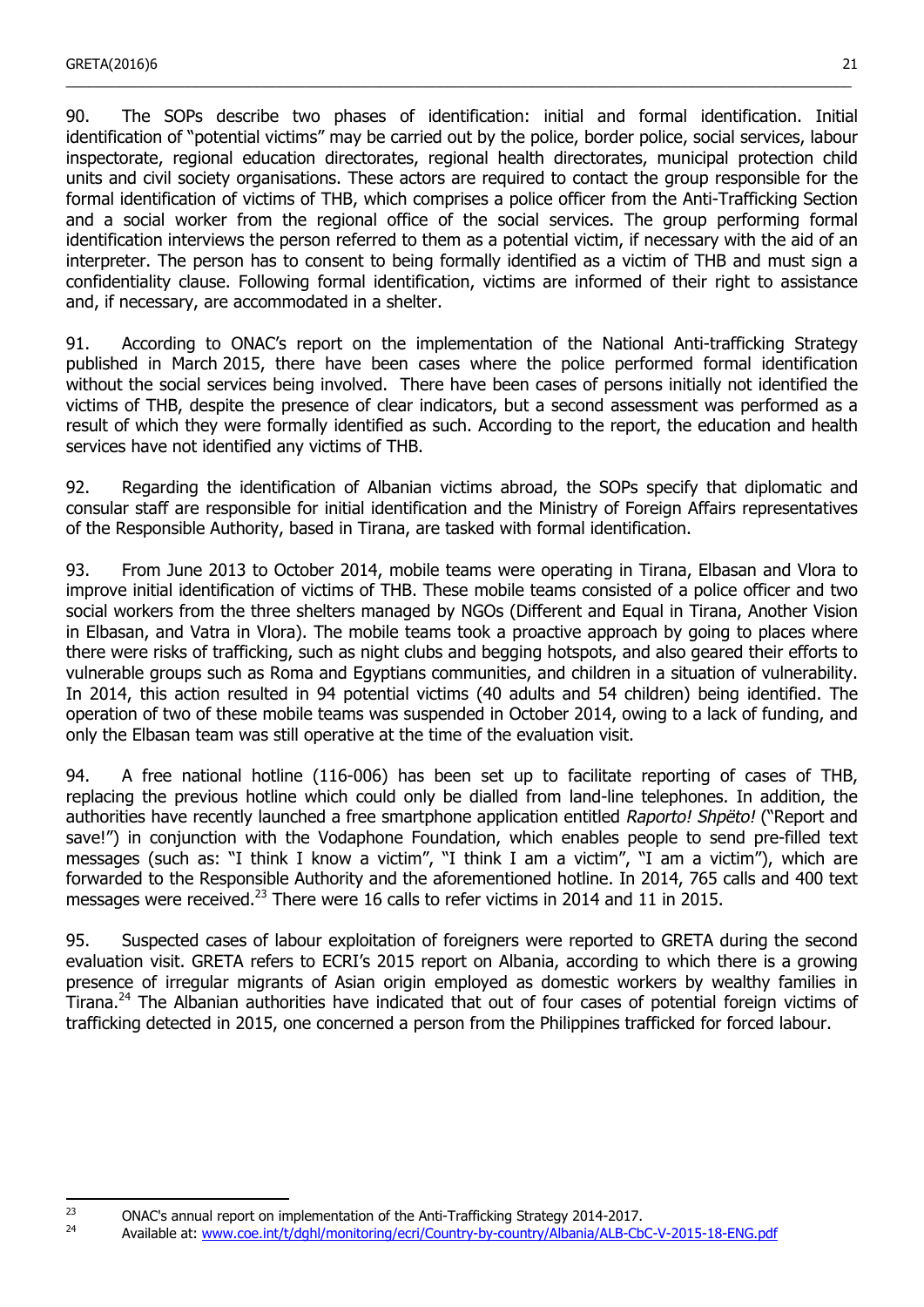96. The Labour Inspectorate employs 98 labour inspectors covering the country's 12 regions. GRETA was informed that due to their limited number, labour inspectors struggle to carry out the planned number of inspections and are still not sufficiently trained and aware of their role in detecting victims of THB. In 2014, the Labour Inspectorate detected 4 600 workers employed by 200 companies operating in the informal economy. In 2015, the Labour Inspectorate identified 4 431 workers without an employment contract.

\_\_\_\_\_\_\_\_\_\_\_\_\_\_\_\_\_\_\_\_\_\_\_\_\_\_\_\_\_\_\_\_\_\_\_\_\_\_\_\_\_\_\_\_\_\_\_\_\_\_\_\_\_\_\_\_\_\_\_\_\_\_\_\_\_\_\_\_\_\_\_\_\_\_\_\_\_\_\_\_\_\_\_\_\_\_\_\_\_\_\_\_\_\_\_\_\_\_\_\_\_\_\_

97. The Labour Inspectorate has only recently joined anti-trafficking efforts and uses indicators for forced labour drawn up in collaboration with the IOM. In January 2014, an ad hoc joined group drawn from the Labour Inspectorate and Tirana police was set up to carry out spot-checks aimed at detecting and identifying victims of THB in night clubs. In October 2014, an agreement was signed by the National Anti-Trafficking Co-ordinator, the Labour Inspectorate and the General Directorate of State Police, assigning the Labour Inspectorate a role in the proactive identification of victims of THB. The agreement aims, among other things, to set up groups consisting of labour inspectors and police officers to carry out joint inspections in risk sectors on a more regular basis. A first group has already been set up at the central level; this group will be tasked with establishing an action plan and the dates of joint operations to be carried out by the regional mixed groups, each comprising two labour inspectors and two police officers. The regional mixed groups are to carry out 24 inspections a month and report back to the central group every quarter. The two labour inspectors involved in the regional mixed groups will have their workload adjusted accordingly. A few grey areas remain, however, particularly as to how information is to be passed on between the police and the Labour Inspectorate. At the time of the evaluation visit, no victims of THB had been identified by labour inspectors.

98. The National Anti-trafficking Strategy 2014-2017 recognises that Albania is a country of transit for migrants and asylum seekers from the Middle East and Africa, who may include victims of THB. However, no potential victims have been identified in the detention centre for irregular migrants in Karec, nor in the centre for asylum seekers.

99. **GRETA urges the Albanian authorities to take further steps to ensure the timely identification of victims of THB, and in particular to:**

- **- ensure that the Standardised Operating Procedures (SOPs) for the identification and referral of victims of trafficking are complied with by the police and all the other actors concerned;**
- **- provide the necessary funding enabling the regional mobile teams to be reactivated and new ones created to cover the whole territory of the country;**
- **- increase efforts to proactively detect victims of trafficking for the purpose of labour exploitation;**
- **- strengthen measures to identify victims among irregular migrants and asylum seekers, particularly by raising the awareness of and providing training to staff working at the detention centre for irregular migrants and the centre for asylum seekers.**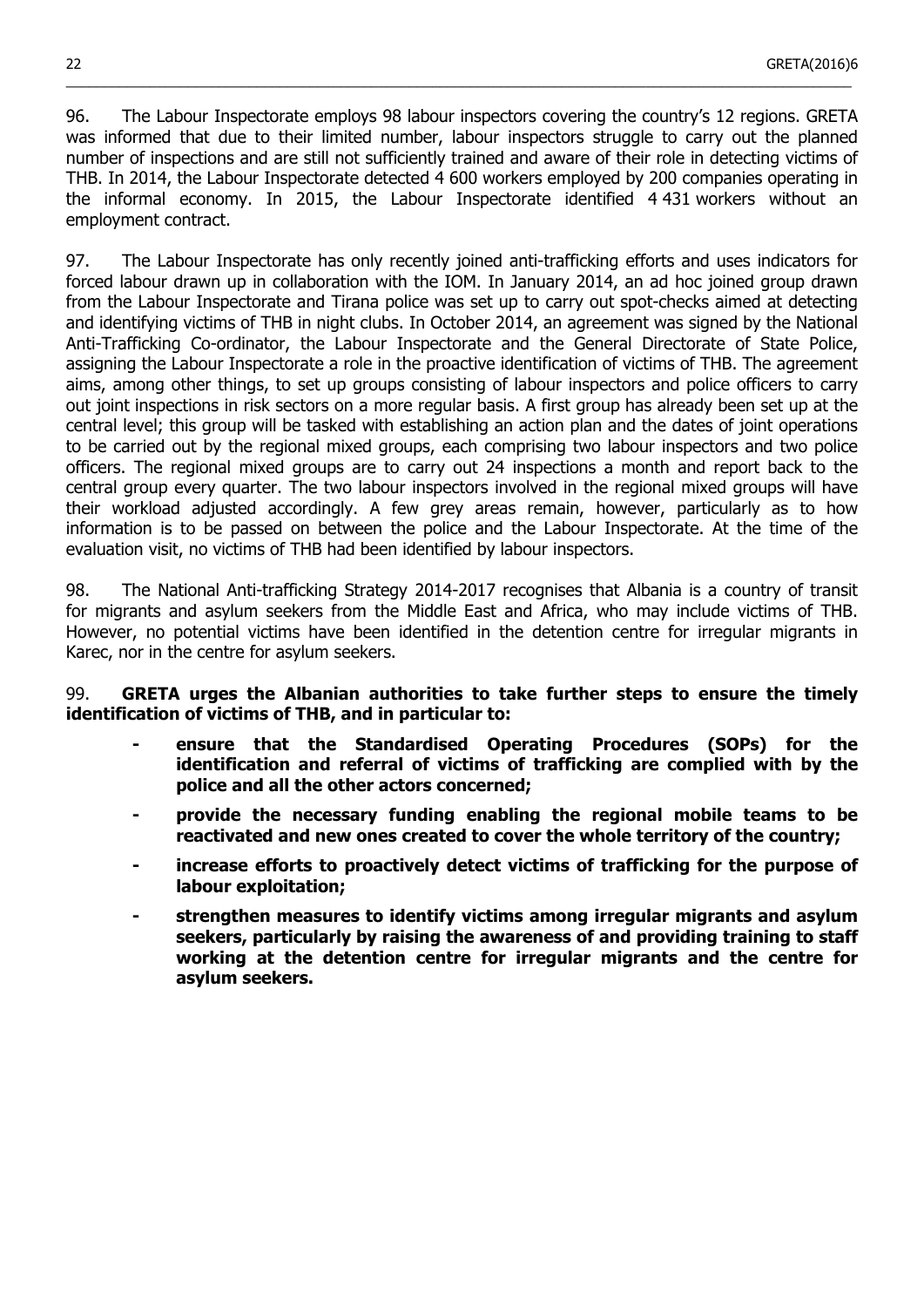## b. **Assistance measures (Article 12)**

100. In its first evaluation report, GRETA commended the co-operation of the Albanian authorities with NGOs in the area of assistance to victims. GRETA considered that the authorities should ensure that victims benefit from all assistance measures envisaged by law, in particular by providing adequate financing and ensuring the quality of the services delivered by NGOs acting as service providers.

<span id="page-22-0"></span>\_\_\_\_\_\_\_\_\_\_\_\_\_\_\_\_\_\_\_\_\_\_\_\_\_\_\_\_\_\_\_\_\_\_\_\_\_\_\_\_\_\_\_\_\_\_\_\_\_\_\_\_\_\_\_\_\_\_\_\_\_\_\_\_\_\_\_\_\_\_\_\_\_\_\_\_\_\_\_\_\_\_\_\_\_\_\_\_\_\_\_\_\_\_\_\_\_\_\_\_\_\_\_

101. The number and location of shelters for victims of THB in Albania remain the same as at the time of the first evaluation: two are for women, in Tirana (run by the NGO Different and Equal) and Vlora (run by the NGO Vatra), and a third one accommodates child victims in Elbasan (run by the NGO Another Vision) In addition, there is the National Reception Centre for Victims of Trafficking in Tirana, under the Ministry of Social Affairs and Youth. Each shelter has a multidisciplinary supervision team, which includes social workers, a psychologist, a doctor, a teacher and a legal specialist. The three shelters and the reception centre form the National Coalition of Shelters for Victims of THB, which meets each month to co-ordinate their activities and agrees on a number of priorities each year. The coalition is a participant in the Responsible Authority of the NRM.

102. The assistance provided to victims of THB comprises three phases: (i) emergency accommodation in a shelter (for three to six months, but if necessary longer, depending on the victim's situation), medical care, counselling, a reintegration project, legal advice, therapeutic activities and vocational training; (ii) accommodation outside the shelter in rented flats under the supervision of NGO staff, usually after finding a job, with the shelter sometimes acting as a mediator with the family and community to which the victim may return; (iii) monitoring and support for reintegration, in conjunction with the social services.

103. The shelters in Tirana and Vlora have respectively 15 and 20 places, and the National Reception Centre for Victims of Trafficking currently has 15 places. A building previously used to accommodate irregular migrants was in the process of being refurbished at the time of the visit and it would provide a further 90 places. The shelters are intended chiefly for women, sometimes accompanied by their children, but girls aged over 16 are also accommodated.

104. The delegation visited the shelter run by the NGO Different and Equal in Tirana, which occupies an entire building at a secret address. During the visit, it housed nine women, two of them with a child. In addition, 30 victims were accommodated in flats rented by the NGO. The women assisted by the NGO Different and Equal are mostly victims of trafficking for the purpose of sexual exploitation. In addition to therapeutic activities, victims are offered a range of vocational training possibilities and foreign language courses.

105. The delegation also visited the shelter managed by the NGO Vatra, located in Vlora at a secret address. At the time of the visit, it accommodated nine female victims, seven of whom aged between 16 and 18. Another seven victims assisted by the NGO were accommodated outside the shelter and 25 others were in the reintegration phase. The vast majority of the victims had been sexually exploited abroad or in Albania. In addition to psycho-social support, victims are offered literacy classes, schooling and vocational training. The NGO Vatra supports victims in their integration into working life, by helping to fund their professional project.

106. There is no shelter for male victims of trafficking, but the NGO Different and Equal rents flats where such victims can be accommodated. They receive counselling, legal advice, medical services, vocational training and assistance with job-seeking. Eighteen male victims received such assistance in 2014. They were typically aged between 17 and 20, and had been trafficked for the purpose of forced begging, labour exploitation or sexual exploitation. Further, the NGO Vatra in Vlora provided accommodated in rented flats to three male victims who had been forced into begging or committing offences.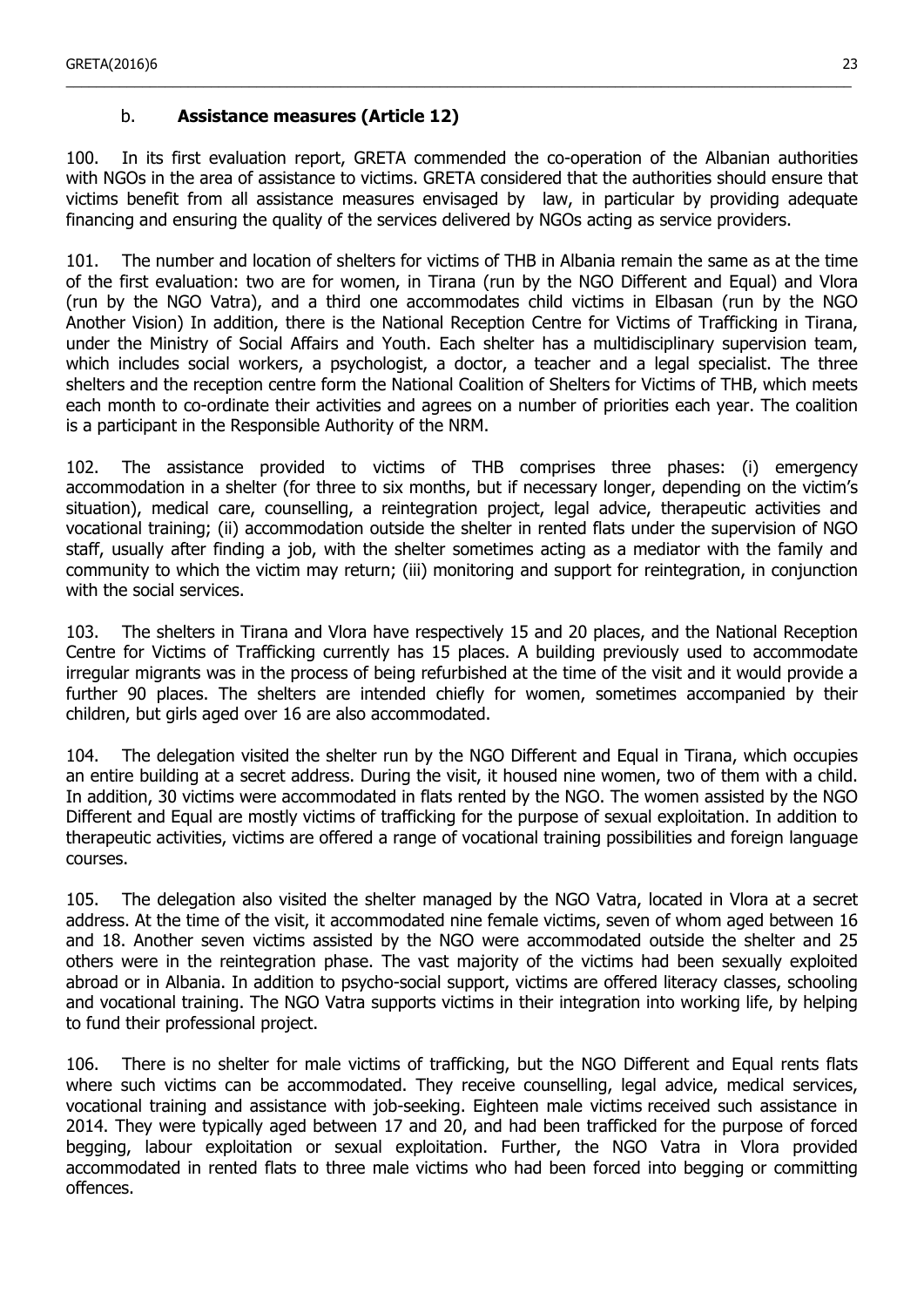107. The delegation also visited the National Reception Centre for Victims of Trafficking. The shelter is located on the outskirts of Tirana and its security is ensured by the national police. Victims who have undergone formal identification and are assessed to be in a particularly dangerous situation are placed in this centre. It has two buildings, one of them currently undergoing works with a view to housing male victims. In the first six months of 2015, 10 people were accommodated in the centre. In addition to risk assessment, counselling, medical assistance and legal advice, the centre provides vocational training in partnership with the Ministry of Social Affairs and Youth, either within the shelter or outside it if the victim's safety is not compromised.

\_\_\_\_\_\_\_\_\_\_\_\_\_\_\_\_\_\_\_\_\_\_\_\_\_\_\_\_\_\_\_\_\_\_\_\_\_\_\_\_\_\_\_\_\_\_\_\_\_\_\_\_\_\_\_\_\_\_\_\_\_\_\_\_\_\_\_\_\_\_\_\_\_\_\_\_\_\_\_\_\_\_\_\_\_\_\_\_\_\_\_\_\_\_\_\_\_\_\_\_\_\_\_

108. When a victim leaves the National Reception Centre for Victims of Trafficking, the regional welfare services draw up an individual reintegration plan. GRETA was informed that victims of THB enjoy priority access to jobs and are offered state-remunerated internships. Similarly, the NGO-run shelters seek the co-operation of employment agencies and potential employers to facilitate access to the labour market for victims of THB, which nevertheless remains difficult. The database referred to in paragraph 43 is updated to enable the different entities making up the Responsible Authority to track victims' progress and contribute to their reintegration. Civil society representatives pointed out that social services monitoring of the reintegration phase was inadequate, chiefly as a result of understaffing. Moreover, trafficked victims do not have priority access to social housing.

109. The number of victims of THB who received assistance was 74 in 2012, 95 in 2013, and 125 in 2014. The authorities believe that this increase is a result of the SOPs being better applied as time goes on.

110. Under Law No. 2039 of 17 March 2011, every victim leaving a shelter must in principle receive ALL 3 000 (21.50 euros) a month until they are able to find work. In 2015, a total of ALL 1 008 080 (7 250 euros) was spent on welfare benefits paid to 28 victims of THB. However, the authorities acknowledge that this amount is not enough to enable victims to lead independent lives. Only victims who have been accommodated in the shelters receive such benefits and according to NGOs, victims are reluctant to collect the benefits from the relevant local authorities departments because of the stigma attached to victims of THB.

111. At the end of 2014, Law No. 141/2014 amended Law No. 10383/2001 on Compulsory Health Insurance, entitling victims of THB to free access to health care. Victims must be issued with a card entitling them to free access to medical care provided outside shelters. This will, *inter alia*, enable victims suffering from psychiatric problems who cannot be cared for by the shelters to receive care and, if necessary, be hospitalised. The Ministry of the Interior is to draw up lists of beneficiaries to be forwarded to the Directorate General of Social Security, which will then contact the competent regional authorities. This legislative development has yet to be fully put into practice. The need to train medical staff coming into contact with victims of THB is acknowledged by the authorities, which have already launched a number of initiatives (see paragraph 38). In this context, NGOs have stressed the importance of guaranteeing the confidentiality of personal data of victims accessing public health care.

112. NGOs providing assistance to victims and the National Reception Centre for Victims of Trafficking have to comply with the social service care standards in residential centres for victims of trafficking or persons at risk from trafficking, set out in Council of Ministers Decision No. 195 of 11 April 2007, and the NRM Responsible Authority is tasked with ensuring compliance with these standards.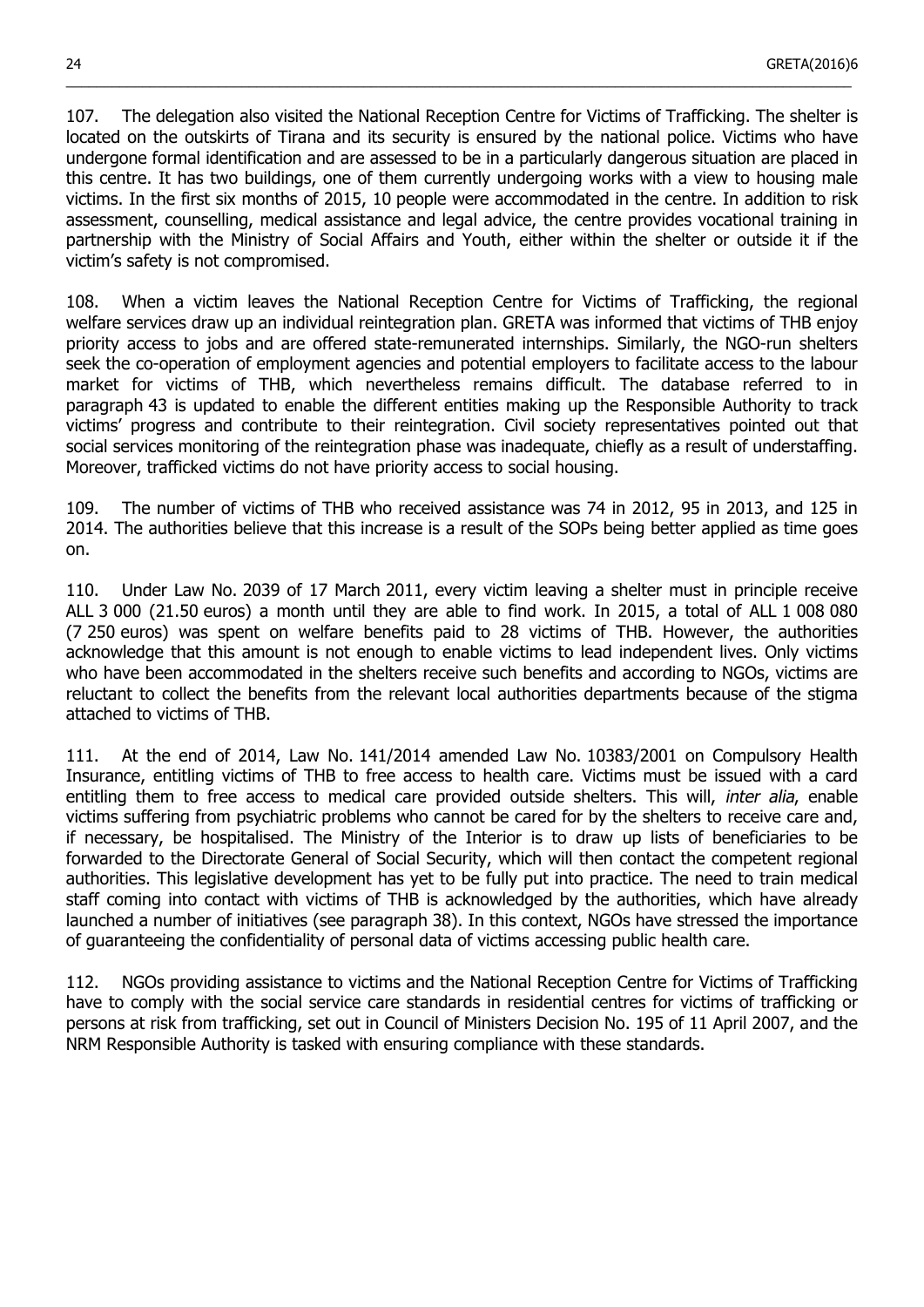113. The National Reception Centre for Victims of Trafficking is entirely financed by the Ministry of Social Affairs and Youth. It was granted ALL 19 770 000 (142 190 euros) in 2014 and ALL 21 400 000 (153 840 euros) in 2015. The funding of the three shelters managed by NGOs hinges essentially on international donors. The State has been providing funding towards meals in the shelters since 2012, contributing ALL 2 079 000 (14 900 euros) in 2014 and ALL 2 555 000 (18 500 euros) in 2015. However, NGOs are suffering from a lack of resources. In 2015 the NGO Another Vision had to scale back its activities to cover only urgent cases for three months and staff worked unpaid. In December 2014, the Ministry of Social Affairs and Youth secured private funding of ALL 100 000 (715 euros) for the NGO Another Vision. In 2015, the Ministry granted ALL 13 million (93 500 euros) to the shelters managed by NGOs, to be allocated to them via local authority budgets. This has enabled two of the NGOs to fund six employees but the third one, in Tirana, had not received any grant by the time of the visit. In their comments to the draft GRETA report, the Albanian authorities indicated that in early 2016, measures were taken so that the three shelters could increase the number of social workers up to a total of 24 (eight of whom have been employed by the shelter run by the NGO Different and Equal in Tirana).

\_\_\_\_\_\_\_\_\_\_\_\_\_\_\_\_\_\_\_\_\_\_\_\_\_\_\_\_\_\_\_\_\_\_\_\_\_\_\_\_\_\_\_\_\_\_\_\_\_\_\_\_\_\_\_\_\_\_\_\_\_\_\_\_\_\_\_\_\_\_\_\_\_\_\_\_\_\_\_\_\_\_\_\_\_\_\_\_\_\_\_\_\_\_\_\_\_\_\_\_\_\_\_

#### 114. **Recalling the recommendations made in the first report, GRETA urges once again the Albanian authorities to provide adequate funding for the assistance to victims of trafficking in order to enable NGOs to comply with the standards of assistance.**

115. **Furthermore, GRETA considers that the Albanian authorities should:**

- **- increase the number of places available in shelters to cater for the rise in identified victims, including male victims;**
- **- facilitate the reintegration of victims of THB, by providing them with vocational training and access to the labour market, and by strengthening the capacity and resources of the social services responsible for assisting in their integration.**

116. **While welcoming the progress made in providing victims of THB with access to public health care, GRETA considers that the Albanian authorities should ensure that this access is facilitated in practice, including by raising awareness amongst health care staff.**

### c. **Identification of and assistance for child victims of trafficking (Articles 10 and 12)**

<span id="page-24-0"></span>117. The SOPs provide for a differentiated procedure for identifying children, taking account of their specific situation. Tailored identification criteria have been established, taking into account the possible involvement of the children's families in the trafficking and exploitation. The format of interviews carried out for the purpose of formal identification and arrangements for referral to reception facilities are also adjusted accordingly.

118. The mobile team run by the NGO Another Vision in Elbasan, which was the only one still operational at the time of the second evaluation visit, carries out outreach among vulnerable groups, in particular children in street situations, in order to detect potential victims, and liaises with the municipal child protection units and the police. In two years of operation, the mobile team has identified 33 potential child victims of THB aged between 3 and 17 years.

119. Further, following the setting up of a Task Force for children in street situations in Tirana (see paragraph 61), the partners involved, notably municipal child protection units, identified 15 child victims of trafficking for the purposes of forced begging and forced labour in 2015. There are plans to set up similar task forces in two other towns.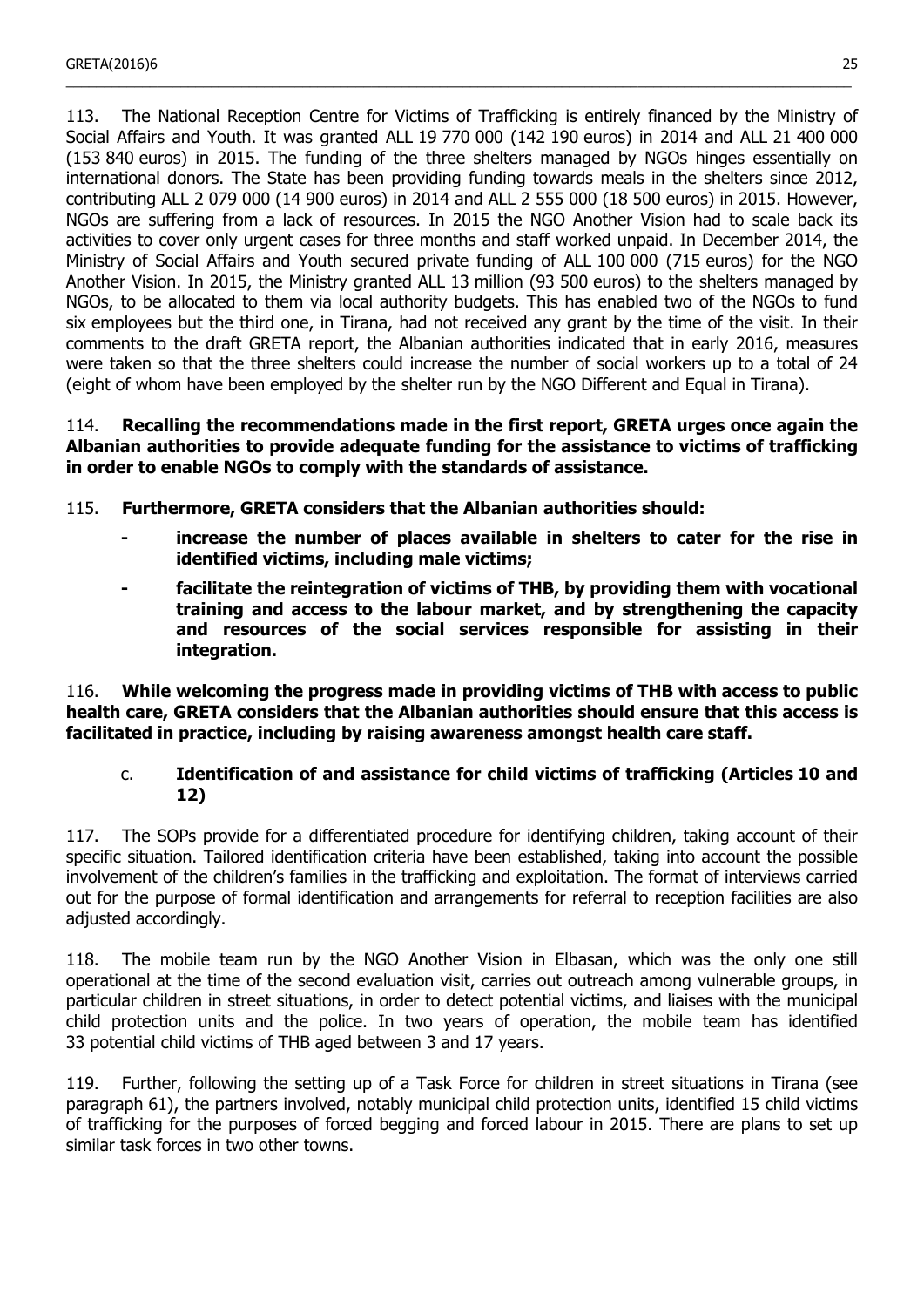120. With regard to the accommodation of child victims of trafficking, as explained above, the shelters run by the NGOs Different and Equal and Vatra and the National Reception Centre for Victims of Trafficking can accommodate child victims of trafficking over 16 years of age. Younger children are assisted by the NGO Another Vision, which runs the only shelter specialising in the reception of child victims of THB, in Elbasan. The shelter can accommodate 34 children, divided between two residences. Assistance is provided in the shelter by a multidisciplinary team and children are enrolled in the local school as quickly as possible, even for short periods of time, and receive tailored support from teachers. Vocational training is organised for older children in conjunction with the authorities. The municipal child protection units are also involved in the reintegration process.

\_\_\_\_\_\_\_\_\_\_\_\_\_\_\_\_\_\_\_\_\_\_\_\_\_\_\_\_\_\_\_\_\_\_\_\_\_\_\_\_\_\_\_\_\_\_\_\_\_\_\_\_\_\_\_\_\_\_\_\_\_\_\_\_\_\_\_\_\_\_\_\_\_\_\_\_\_\_\_\_\_\_\_\_\_\_\_\_\_\_\_\_\_\_\_\_\_\_\_\_\_\_\_

121. Generally speaking, in cases where children are identified as victims of THB, the child protection units seek first and foremost to find their families. The SOPs provide for procedures to remove children from exploitative situations within the family context and provide them with assistance tailored to their needs. The appointment of legal guardians requires cumbersome court proceedings, and the preferred approach is to take the child back to their family and support the family. In cases where parents appear to be involved in exploiting their children, the children are ultimately placed in orphanages as a more permanent solution. As noted above (see paragraph 63), children placed in institutions constitute a vulnerable group. The Albanian authorities have referred to several recent texts (Council of Ministers Decision No. 573 of 24 June 2015, on "Standards for the work of the Child Protection Units"; Joint Guideline No. 10 of 25 February 2015 on "Methods, forms of cooperation and intervention procedures to help children at risk for institutions and structures responsible for child protection"; Guideline No. 6 of 21 May 2014 on "The resettlement of children in public and private residential social care institutions"), which aim at improving care services for children under the responsibility of child protection units, particularly those placed in institutions.

122. In recent years, hundreds of children of Albanian origin have been detected as potential victims on THB in the United Kingdom.<sup>[25](#page-25-0)</sup> The Albanian authorities have expressed concern about the lack of information provided by the UK authorities on whether these Albanian children were formally identified as victims of THB and what happened to them. There are reportedly plans to open a reception centre to accommodate child victims identified in the United Kingdom and sent back to Albania, but for the time being, hardly any such children have been returned.

123. Albanian NGOs continue to be contacted by the Kosovo\* authorities with requests to take in charge unaccompanied Albanian children, mostly of Roma origin, who had been caught begging in Kosovo\* and are brought back to the border with Albania. NGOs pointed to the lack of facilities at borders to temporary take in children brought back by the Kosovo\* authorities.

124. While NGOs met during the second evaluation visit referred to cases of forced marriage of girls who were subsequently exploited sexually or through forced labour, the Albanian authorities have affirmed that no child victim of trafficking for forced marriage has been identified from 2012 to 2015. In some cases the girl's family apparently lodged a complaint but later withdrew it. The authorities have stated that, once a complaint has been lodged, an investigation must be carried out even if the complaint is subsequently withdrawn.

125. The Albanian authorities have indicated that no unaccompanied minors had been reported by the General Directorate of Border and Migration in the period 2011-2015.

l

<span id="page-25-0"></span><sup>&</sup>lt;sup>25</sup> According to statistics of the UK NRM, in 2013, Albania was the third country origin of referrals of child victims with 56 minors (out of 268 referrals of Albanian victims), and was the top country of origin of referrals of child victims in 2014 with 117 children (out 449 referrals of Albanian victims). For more information, please consult: [www.nationalcrimeagency.gov.uk/publications/national-referral-mechanism-statistics](http://www.nationalcrimeagency.gov.uk/publications/national-referral-mechanism-statistics)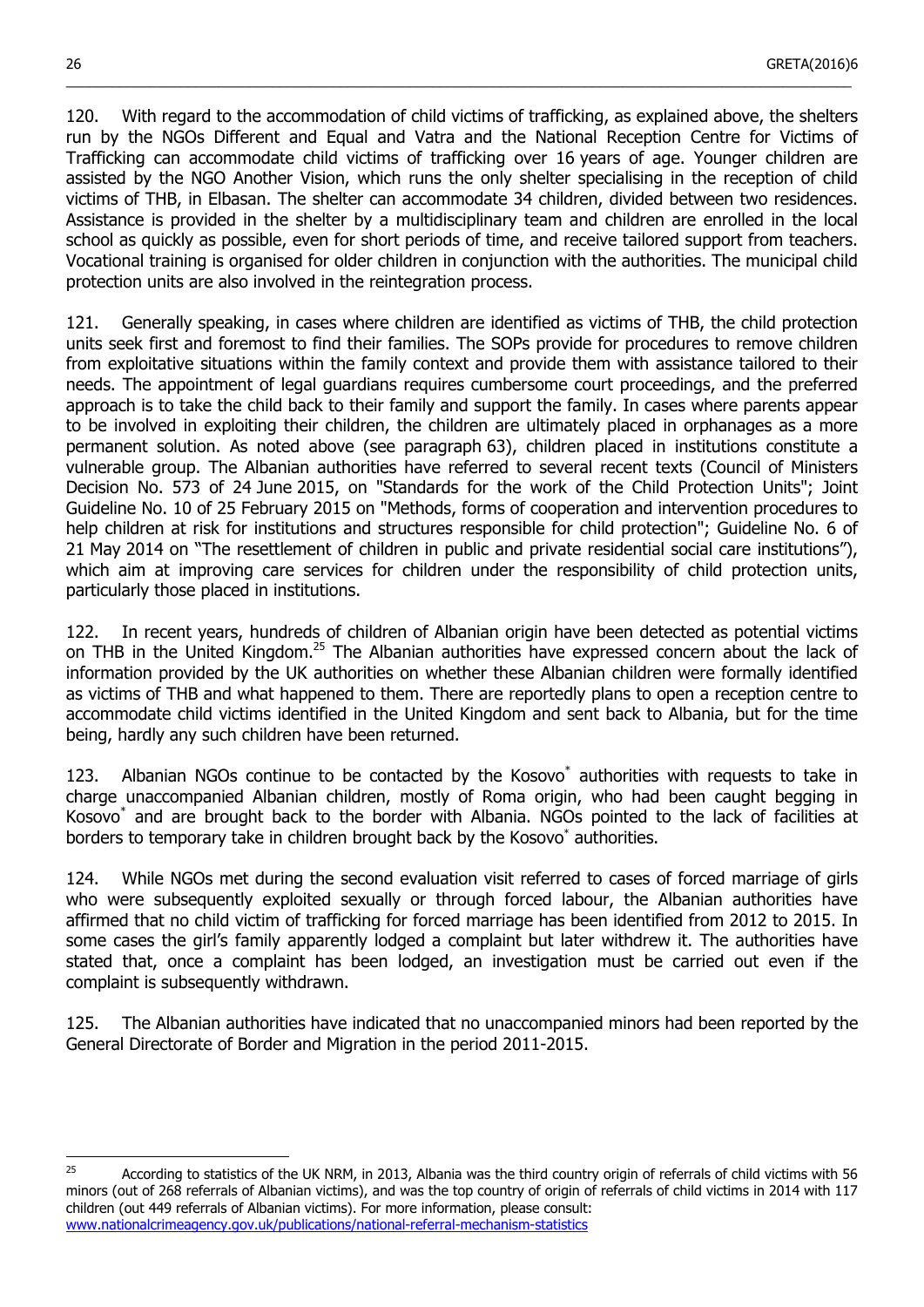126. Article 3 of Law No. 10347 on Protection of the Rights of the Child stipulates that, when a person's age is not established but there are reasons to believe that the person is a child, he or she is to be treated as such until their age is determined. The SOPs provide instructions for determining the age of victims based on physical appearance, psychological maturity, statements made by the victim and identity papers in their possession. If there is still uncertainty, two more checks are to be carried out: a medical examination by a health care professional, with the consent of the person concerned and their legal guardian, and contacting the embassy and other authorities competent for the apparent place of origin of the victim (region or another country). If doubts still persist over the victim's age, they must be considered as a child and protected as such.

\_\_\_\_\_\_\_\_\_\_\_\_\_\_\_\_\_\_\_\_\_\_\_\_\_\_\_\_\_\_\_\_\_\_\_\_\_\_\_\_\_\_\_\_\_\_\_\_\_\_\_\_\_\_\_\_\_\_\_\_\_\_\_\_\_\_\_\_\_\_\_\_\_\_\_\_\_\_\_\_\_\_\_\_\_\_\_\_\_\_\_\_\_\_\_\_\_\_\_\_\_\_\_

### 127. **GRETA urges the Albanian authorities to:**

- **- reinforce the proactive identification of child victims of trafficking, particularly among children in street situation;**
- **- urgently initiate consultations with destination countries with a view to putting into place effective mechanisms for identifying children at risk to be re-trafficked, effective reporting on such cases to the consular or diplomatic missions of Albania, and the provision of adequate assistance and protection in accordance the Convention;**
- **- review the application of the guardianship system for child victims of trafficking and pay increased attention to children who are trafficked by their parents or other family members, ensuring that proper risk assessment is conducted before returning such children to their parents;**
- **- ensure that there is a shelter providing adapted services for child victims of THB above 16 years of age, in line with the best interests of the child;**
- **- introduce a procedure for identifying victims of THB among unaccompanied foreign children.**

### d. **Protection of private life (Article 11)**

<span id="page-26-0"></span>128. Article 127 of Law No. 108/2014 on the National Police states that police officers have a duty to safeguard the confidentiality of all personal data collected, kept and processed by the police to which they have access.

129. The SIVET database set up to gather information on victims of THB from different sources (such as the police, NGOs, social services) is secure and all the information is entered into the database by a designated person from the Office of the National Anti-trafficking Co-ordinator (see paragraph 43). Only the Responsible Authority has access to the personal data of victims so that their situation and reintegration can be monitored.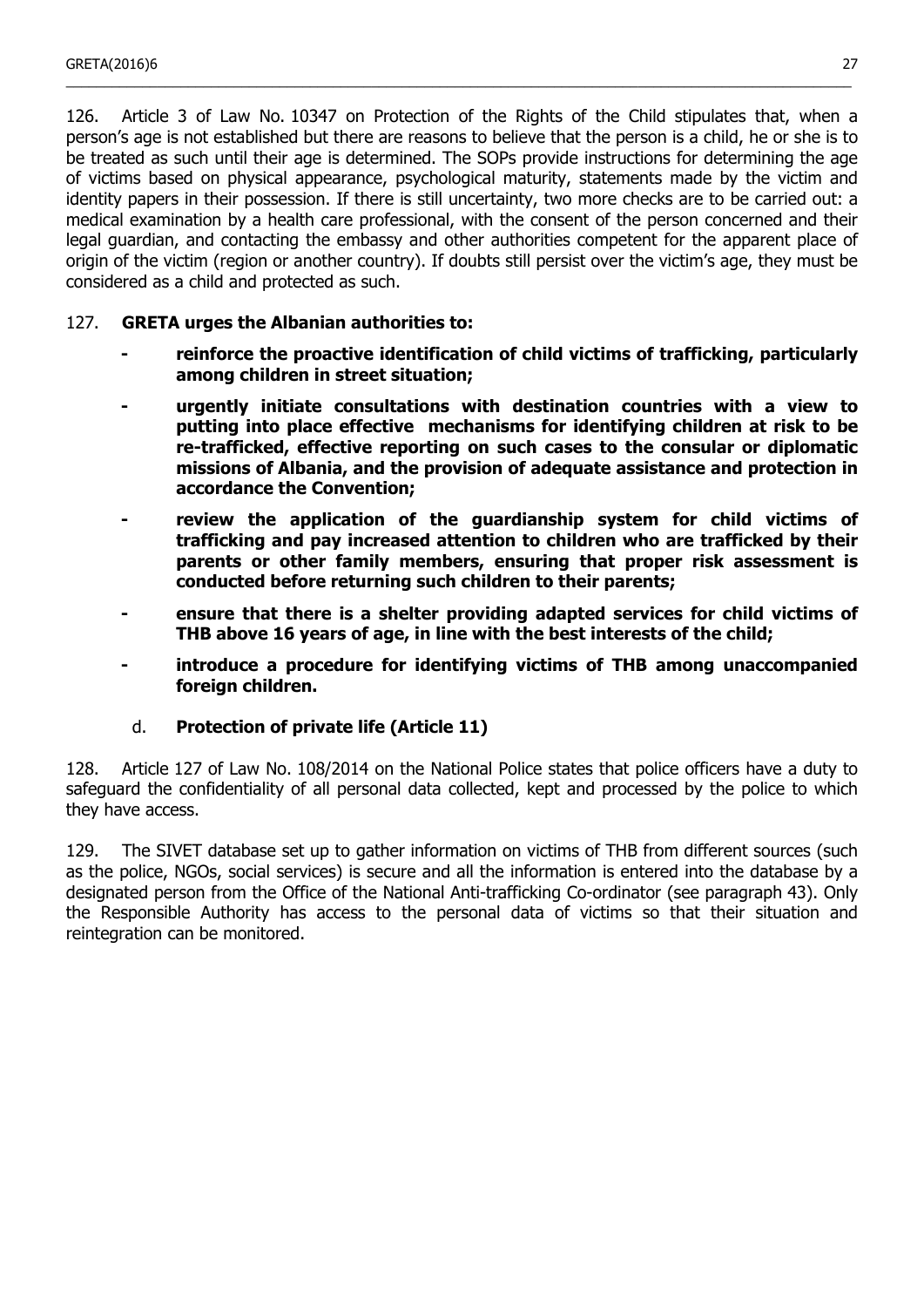## e. **Recovery and reflection period (Article 13)**

130. In its first evaluation report, GRETA invited the Albanian authorities to clarify the recovery and reflection period in a legislative text.

<span id="page-27-1"></span>\_\_\_\_\_\_\_\_\_\_\_\_\_\_\_\_\_\_\_\_\_\_\_\_\_\_\_\_\_\_\_\_\_\_\_\_\_\_\_\_\_\_\_\_\_\_\_\_\_\_\_\_\_\_\_\_\_\_\_\_\_\_\_\_\_\_\_\_\_\_\_\_\_\_\_\_\_\_\_\_\_\_\_\_\_\_\_\_\_\_\_\_\_\_\_\_\_\_\_\_\_\_\_

131. Since GRETA's first evaluation, Law No. 108/2013 on Foreigners entered into force, Article 54(1) of which provides for the issue of a residence permit valid for three months where there are sufficient grounds to believe that a foreign national is a victim or potential victim of THB. It is specified that the permits is granted so that the victim can recover and take a decision as to whether to co-operate with the investigation and prosecution authorities. Article 54(2) of the Law on Foreigners specifies that during the recovery and reflection period victims and potential victims of trafficking will enjoy the full range of rights and services to which such victims are entitled under Albanian legislation. The residence permit is of "category A", i.e. it is for a fixed term and is not renewable.

132. Under Article 54(3) of the Law on Foreigners, the residence permit issued for the purpose of recovery and reflection may be withdrawn if it is ascertained that the permit-holder has falsely claimed trafficking victim status and has actively and voluntarily renewed contact with the suspected trafficker, or if his/her conduct constitutes a threat to national security. The person is notified of the withdrawal of the permit in writing, in a language he/she understands, and the reason for the withdrawal, unless it is a national security issue.

133. **Whilst welcoming the introduction of a recovery and reflection period in Albanian legislation, GRETA invites the Albanian authorities to ensure that all victims of human trafficking are properly informed about their right to a recovery and reflection period and, for this purpose, that all police officers, prosecutors, labour inspectors, immigration officers and social workers are adequately trained and given clear guidance in this respect.**

### f. **Residence permit (Article 14)**

<span id="page-27-0"></span>134. Law No. 108/2013 on Foreigners specifies, in Article 54(4), that the border and migration authorities shall issue a "category B" residence permit (i.e. without a fixed validity and renewable) to foreign nationals who have been identified as victims of THB by the competent bodies on either or both of the following grounds: a) owing to their social situation and personal circumstances; b) owing to their co-operation with the judicial authorities in connection with the criminal investigation and prosecution. Article 54(5) of the Law on Foreigners further stipulates that the granting of residence permit does not depend on the victim having sufficient resources to be able to remain or being in possession of identity documents.

135. According to information provided by the Albanian authorities, three foreign victims have been provided with residence permits pursuant to Article 54(4) of the Law on Foreigners.

136. **GRETA welcomes the legal provisions in Albania enabling victims of THB to be granted a residence permit both on the basis of their personal situation and for the purpose of their co-operation in the investigation and prosecution. GRETA invites the Albanian authorities to ensure that victims of human trafficking are systematically informed about the right to a renewable residence permit and that all immigration officers are adequately trained and given clear guidance in this respect.**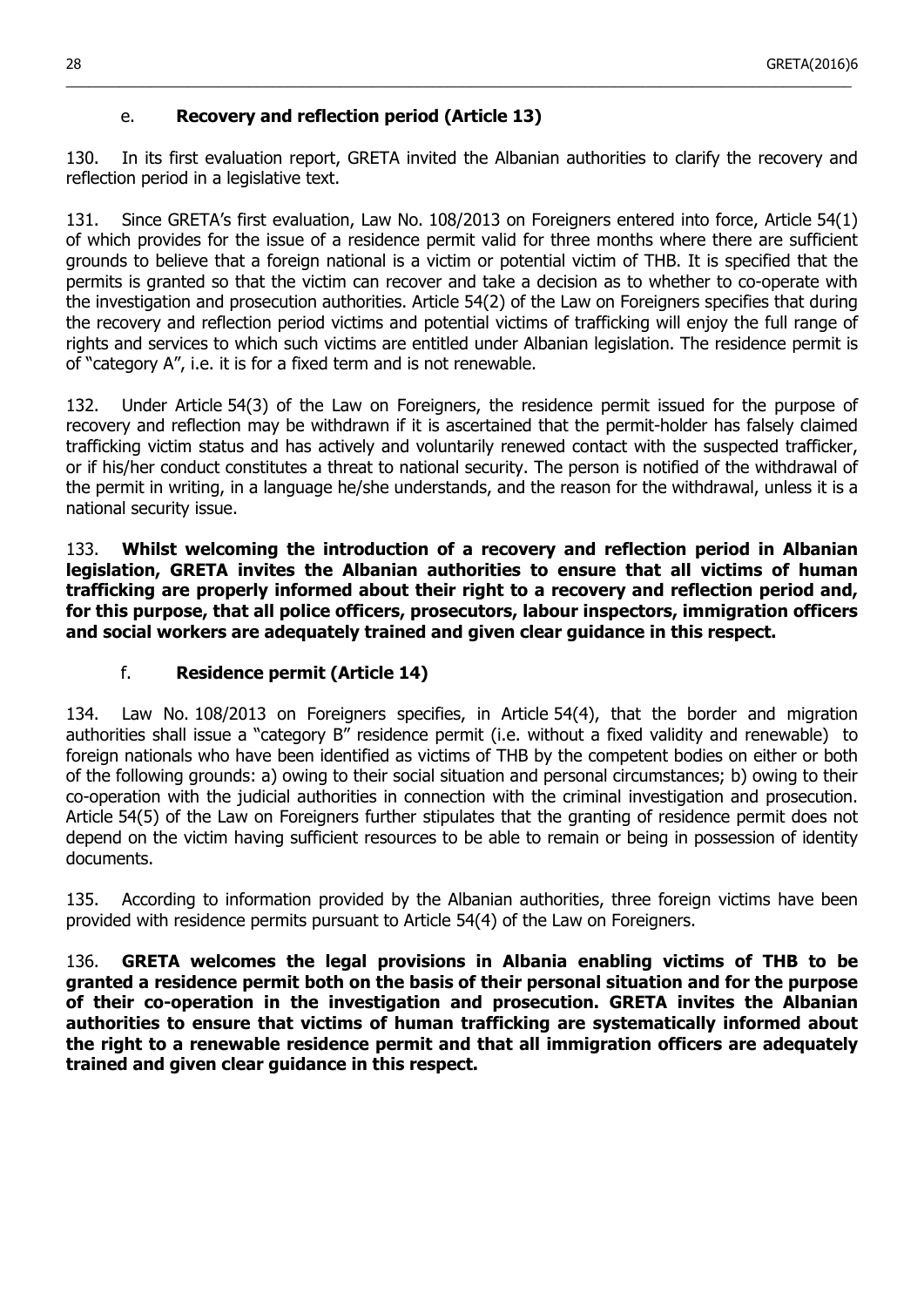## g. **Compensation and legal remedies (Article 15)**

137. In its first report, GRETA urged the Albanian authorities to assess the mechanism for State compensation to victims of THB, with a view to taking any necessary additional measures to guarantee access to such compensation. GRETA also considered that steps should be taken to ensure that victims of THB can effectively exercise their right to compensation from the perpetrators by taking measures to facilitate the relevant procedure. In this context, GRETA urged the authorities to ensure that victims of THB actually benefit from the free legal assistance to which they are entitled.

<span id="page-28-0"></span>\_\_\_\_\_\_\_\_\_\_\_\_\_\_\_\_\_\_\_\_\_\_\_\_\_\_\_\_\_\_\_\_\_\_\_\_\_\_\_\_\_\_\_\_\_\_\_\_\_\_\_\_\_\_\_\_\_\_\_\_\_\_\_\_\_\_\_\_\_\_\_\_\_\_\_\_\_\_\_\_\_\_\_\_\_\_\_\_\_\_\_\_\_\_\_\_\_\_\_\_\_\_\_

138. Law No. 10039/2008 on Legal Assistance was amended in May 2013 by Law No. 143/2013, one of the aims being to improve access to legal assistance for victims of THB. Under Article 4 of Law No. 143/2013, victims of THB who do not have sufficient resources to seek redress may be exempted from court costs and given free legal assistance. This assistance is provided by lawyers qualified to provide legal advice and represent victims in criminal, civil and administrative proceedings. The National Committee on Legal Assistance has the task of examining applications. However, according to civil society actors, in practice few victims of THB benefit from free legal assistance. Consequently, numerous costs (e.g. for the lodging of a complaint in relation to trafficking and certification by a notary of documents produced as evidence for example) are incurred even before the trial begins. Since the entry into the force of the amendments to above-mentioned Law No. 10039/2008, only one request by a victim of THB was submitted.

139. Pursuant to Articles 61 to 68 of the Code of Criminal Procedure, a victim may institute civil proceedings to obtain compensation from the perpetrator of an offence prosecuted under criminal law. Payment of compensation will depend on the outcome of the criminal trial. The Civil Code stipulates, in Article 625, that victims of THB, like other persons, are entitled to compensation for non-pecuniary damage suffered (including bodily harm).

140. There has been only one case of compensation awarded to a victim of THB, for the amount of 40 000 euros, by the first instance court in Tirana (decision No. 1202 of 19 February 2010) pursuant to Article 625 of the Civil Code. GRETA was informed that the compensation had not been paid to the victim as the trafficker was insolvent.

141. There is no State compensation scheme available to victims of THB in Albania. The Special State Fund for Preventing Criminality, set up pursuant to Law No. 10/192 of 3 December 2009 on Combating Organised Crime and Trafficking through Preventive Measures against Assets, and managed by the Confiscated Assets Agency (see paragraph 165) is not used to pay compensation to victims of THB. Money fed into this fund from confiscated assets is allocated to the general budget, public institutions and NGOs, including those providing assistance to victims of trafficking, which may submit project proposals for funding. Detailed allocation is proposed to the Ministry of Finance by a consultative body whose membership includes the Ministry of Finance, the Ministry of Justice, the Ministry of Social Affairs and Youth, the Judicial Administration Office, the police and the Confiscated Assets Agency. In 2013, the first fund amounted to ALL 7 million (50 000 euros), part of which was allocated to the National Reception Centre for Victims of Trafficking. In 2015, the funds to be redistributed stood at ALL 94 million (670 000 euros), of which ALL 10 million (71 930 euros) were allocated to all NGOs, including those dealing with THB.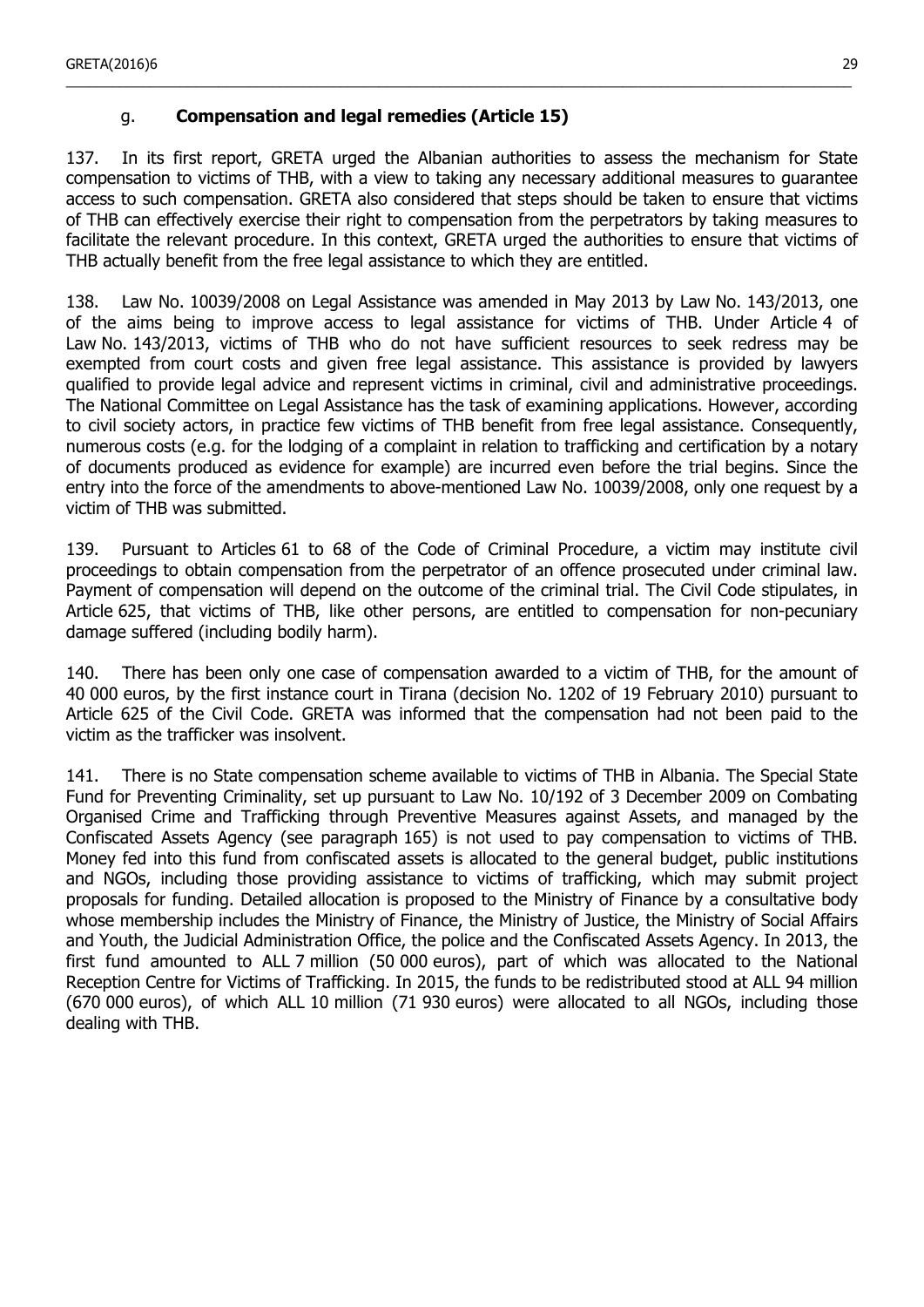142. **GRETA urges the Albanian authorities to adopt measures to facilitate and guarantee access to compensation for victims of THB, in particular by:**

\_\_\_\_\_\_\_\_\_\_\_\_\_\_\_\_\_\_\_\_\_\_\_\_\_\_\_\_\_\_\_\_\_\_\_\_\_\_\_\_\_\_\_\_\_\_\_\_\_\_\_\_\_\_\_\_\_\_\_\_\_\_\_\_\_\_\_\_\_\_\_\_\_\_\_\_\_\_\_\_\_\_\_\_\_\_\_\_\_\_\_\_\_\_\_\_\_\_\_\_\_\_\_

- reviewing the criminal and civil procedures regarding compensation from **perpetrators with a view to improving their effectiveness;**
- **- ensuring that victims of THB are systematically informed of their right to claim compensation and the procedures to be followed;**
- **enabling victims of THB to exercise their right to compensation by guaranteeing them effective access to legal assistance;**
- **strengthening the capacity of law practitioners to help victims claim compensation and incorporating the issue of compensation in the training programmes aimed at members of the law enforcement agencies and the judiciary**;
- **setting up a State compensation scheme accessible to victims of THB, regardless of their nationality and immigration status.**

#### h. **Repatriation and return of victims of THB (Article 16)**

<span id="page-29-0"></span>143. In its first report, GRETA urged the Albanian authorities to step up their efforts to co-operate with destination countries regarding the repatriation of victims of THB.

144. The NRM specifies the procedures to be followed by different actors involved in the repatriation and return of victims of THB, both to Albania and from Albania to other countries (for further details, see the first report, paragraphs 145-150). Victims repatriated to Albania benefit from all the assistance measures available in the country.

145. Article 72 of Law No. 08/2013 on Foreigners states that, in the case of victims of THB, priority shall be given to voluntary returns if they are subject to an expulsion order. The border and migration police, in collaboration with international organisations, has set up joint programmes to ensure that adequate resources and suitable conditions are in place for the return of foreigners to their country of origin.

146. The Albanian authorities have referred to Law No. 9466 of 2006 on the Readmission Agreement between Albania and the European Community which lays down the criteria and conditions for return to the country of origin. In addition, an agreement concluded between Albania and Greece on the protection of and assistance for child victims of trafficking entered into force in 2009 and has resulted in the return of victims to Albania. Further, a Memorandum of Understanding was signed in December 2014 with the United Kingdom, with a view to improving the identification, referral and assisted return of victims and potential victims of THB.

147. In its first report, GRETA was concerned that not all the necessary precautions were taken for the safe return to Albania of Albanian children exploited in begging in Kosovo\* . GRETA was informed that the Kosovo<sup>\*</sup> authorities contacted Albanian NGOs directly, asking them to come and pick up groups of Albanian children brought back to the border, without the Albanian authorities being involved, despite there being a co-operation agreement concluded in 2012 with special emphasis on Albanian child victims of trafficking in Kosovo\* .

148. From 2012 to 2015, there were 40 Albanians victims of trafficking repatriated to Albania. During the same period, 10 foreign victims were repatriated by Albania to other countries (four to the Philippines, two to the Russian Federation, one to Ukraine, one to Bulgaria, one to Greece, and one to Kosovo\* ).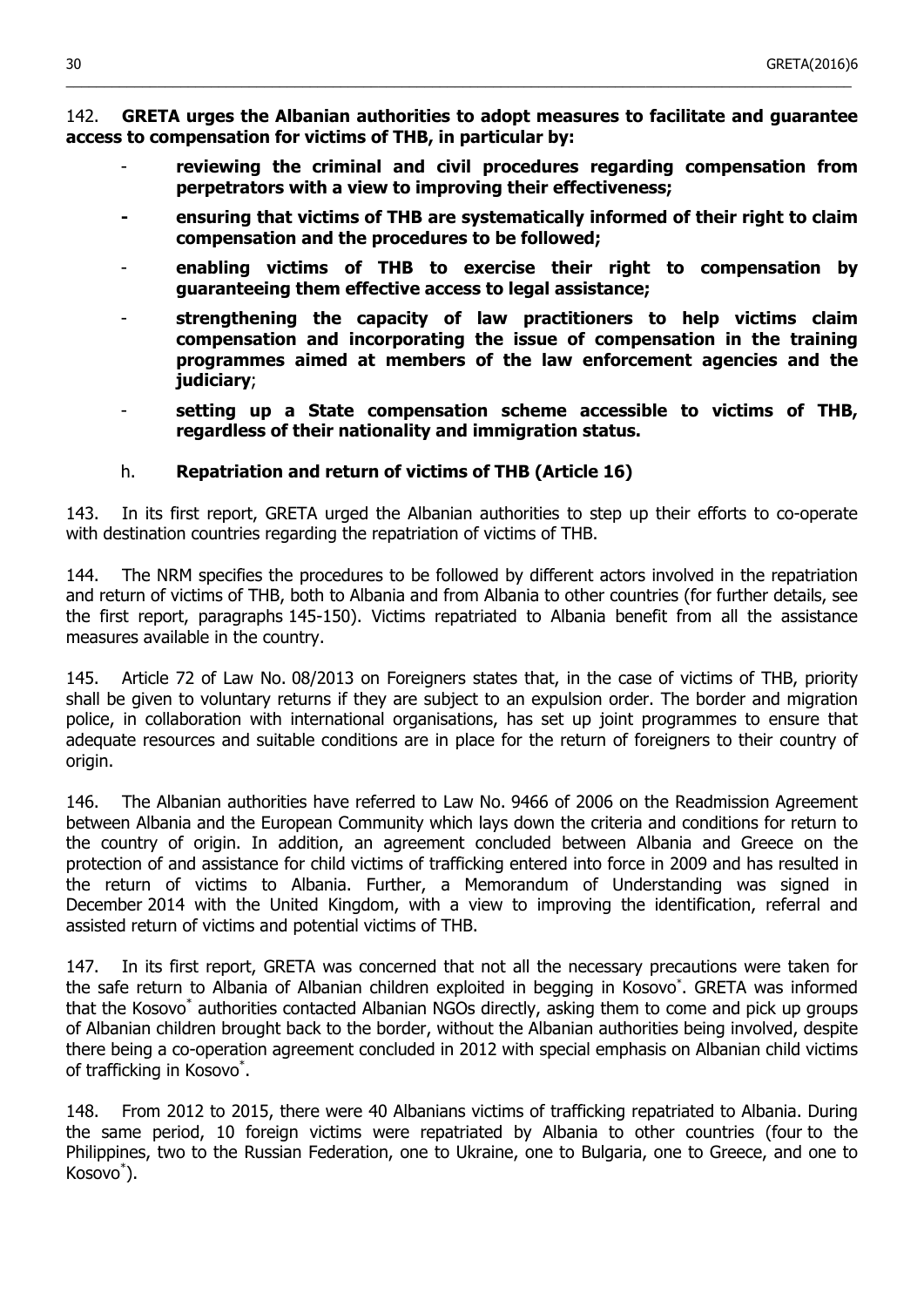## 149. **GRETA considers that the Albanian authorities should take additional steps to:**

- **- ensure that the return of victims of trafficking is conducted with due regard for their rights, safety and dignity. This means informing victims about existing programmes, protecting them from re-victimisation and re-trafficking and, in the case of children, fully respecting the principle of the best interests of the child;**
- **- develop international co-operation in order to ensure proper risk assessment and safe return, as well as effective reintegration of victims of THB;**
- **- ensure compliance with the non-refoulement obligation under Article 40, paragraph 4, of the Convention.**

## <span id="page-30-1"></span>**3. Substantive criminal law**

### a. **Criminalisation of THB (Article 18)**

<span id="page-30-0"></span>150. Following the amendments made to the CC in 2013, trafficking in human beings is criminalised in Article 110/a and Article 128/b as follows:

"Article 110/a - Trafficking in adults

The recruitment, transport, transfer, hiding or reception of persons through threat or the use of force or other forms of compulsion, kidnapping, fraud, abuse of office, or taking advantage of social, physical or psychological condition, or giving or receipt of payments or benefits in order to get the consent of a person who controls another person, with the purpose of exploitation of prostitution of others or other forms of sexual exploitation, forced services or work, slavery or forms similar to slavery, putting to use or transplanting organs, as well as other forms of exploitation, within and beyond the territory of the Republic of Albania, shall be punishable by imprisonment from eight to 15 years.

If such offence is committed against an adult female, it shall be punishable by 10 to 15 years of imprisonment.

The organisation, management and financing of the trafficking of persons is punished with imprisonment of from seven to 15 years and with a fine of from four million to ALL six million.

When the offence is committed in collaboration, more than once, accompanied by maltreatment and making the victim commit various actions through the use of physical or psychological violence, causing serious consequences to health or threatening the victim's life, it is punishable by imprisonment of no less than 15 years.

When the crime has brought about the death of the victim as a consequence, it is punished with imprisonment of no less than 20 years or with life imprisonment, as well as with a fine of from seven million to ALL 10 million.

When the crime is committed through the utilisation of a state function or public service, the punishment of imprisonment and the fines are increased by one fourth."[26](#page-30-2)

"Article 128/b - Trafficking of children

The recruitment, sale, transport, transfer, hiding or reception of children with the purpose of exploitation for prostitution or other forms of sexual exploitation, forced services or work, slavery or forms similar to slavery, putting to use or transplanting organs, as well as other forms of exploitation, shall be punishable by 10 to 20 years of imprisonment.

The organisation, management and financing of the trafficking of children is punished with imprisonment of from 10 to 20 years.

<span id="page-30-2"></span> $\overline{26}$ Non-official translation.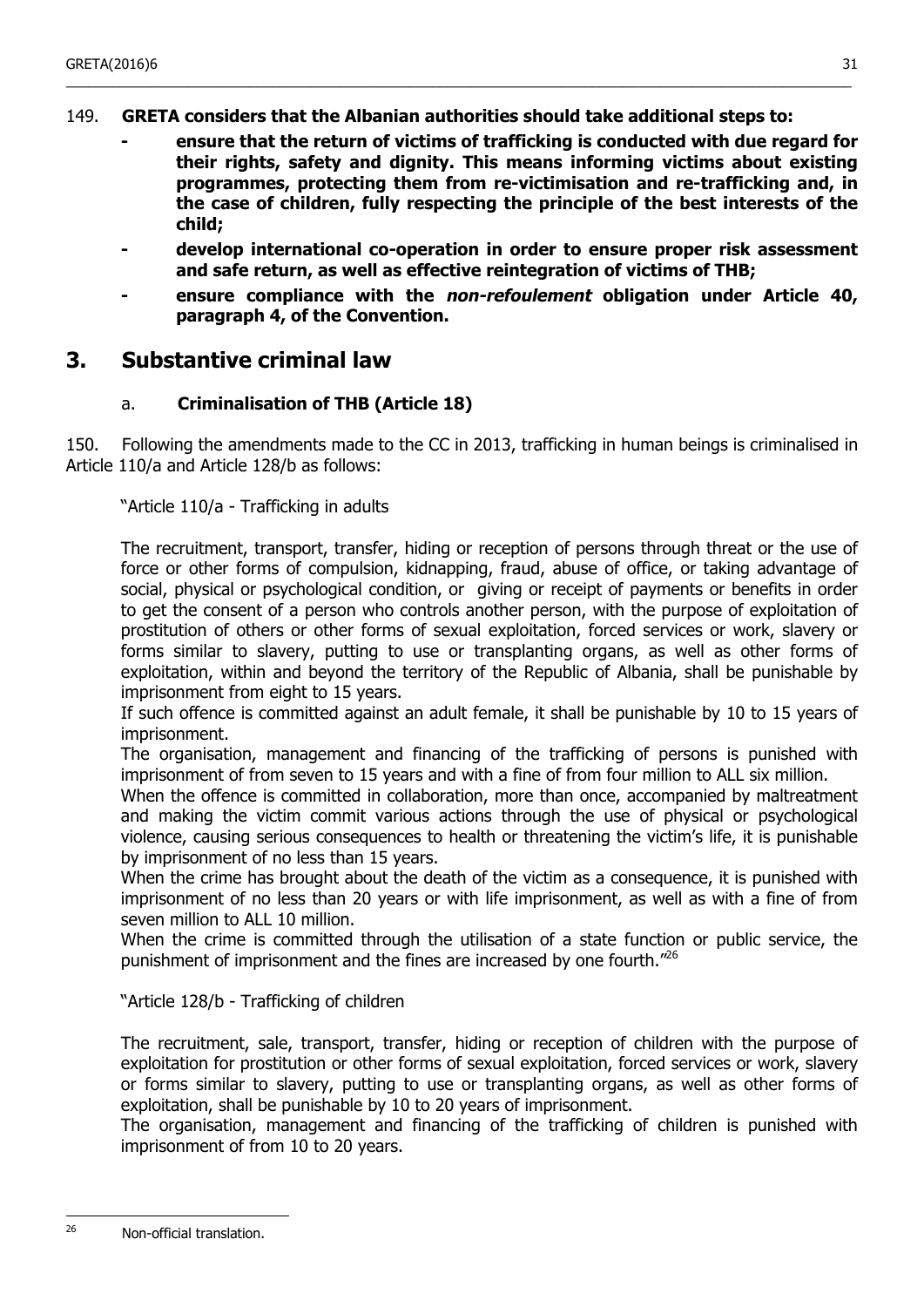When the crime is committed in collaboration or more than once, or is accompanied by maltreatment and making (coercing) the victim to commit various actions through physical or psychological force, or brings serious consequences to the victim's health, it is punished with imprisonment of no less than 15 years and with a fine of from ALL six to eight million.

\_\_\_\_\_\_\_\_\_\_\_\_\_\_\_\_\_\_\_\_\_\_\_\_\_\_\_\_\_\_\_\_\_\_\_\_\_\_\_\_\_\_\_\_\_\_\_\_\_\_\_\_\_\_\_\_\_\_\_\_\_\_\_\_\_\_\_\_\_\_\_\_\_\_\_\_\_\_\_\_\_\_\_\_\_\_\_\_\_\_\_\_\_\_\_\_\_\_\_\_\_\_\_

When the crime has brought about the death of the victim as a consequence it is punished with imprisonment of no less than 20 years or with life imprisonment, as well as with a fine of from ALL eight to 10 million.

When the criminal crime is committed through the utilisation of a state function or public service, the punishment of imprisonment and the fines are increased by one fourth. $"^{27}$  $"^{27}$  $"^{27}$ 

151. In its first report, GRETA drew attention to the risks of confusion between the provision criminalising trafficking in women (Article 114/b of the CC) and the provision criminalising "exploitation of prostitution with aggravating circumstances" (Article 114/a). To remedy the problem, Articles 114/a and 114/b of the CC have been repealed and a single Article 110/a on trafficking in adults now covers both men and women.

152. The sentences provided for in Articles 110/a and 128/b of the CC, where there are no aggravating circumstances, have been made harsher: from 8 to 15 years' imprisonment for trafficking in men, from 10 to 15 years' imprisonment for trafficking in women, and from 10 to 20 years' imprisonment for trafficking in children. The previous Article 114/b of the CC concerning trafficking in women has been repealed, but a specific reference to trafficking in women appears in Article 110/a with regard to the penalties incurred. The Albanian authorities have justified the harsher sanction for trafficking in women (from 10 to 15 years of imprisonment) compared to that for trafficking in men (from eight to 15 years of imprisonment) by the fact that women represent the majority of trafficked persons in Albania, noting that this aims to have positive effects in addressing gender-based violence. **While acknowledging the gender dimension of THB, in view of the non-discrimination principle enshrined in Article 3 of the Convention, GRETA invites the Albanian authorities to keep under review the effectiveness of the different penalties for trafficking in women and trafficking in men.**

153. Both Articles 110/a and 128/b of the CC contain open-ended lists of types of exploitation. The Albanian authorities have stated that while human trafficking for the purposes of forced criminality and forced begging are not specifically mentioned, they are covered by these provisions. Forced marriage is criminalised by Article 130 of the CC and the Albanian authorities have indicated that there had not been any cases of trafficking for the purpose of forced marriage to date.

154. Since the first evaluation, one aggravating circumstance has been added to Article 110/a of the CC, namely endangering the victim's life and causing the death of the victim, in line with GRETA's recommendation.

155. Moreover, following amendments in 2013, Article 110/c of the CC now criminalises the production, possession or supply of forged identity papers, passports, visas or other travel documents or the act of retaining, removing, concealing, damaging or destroying a travel or identity document for the purpose of enabling THB. Offenders are liable to between two and five years' imprisonment if the victim is over 18 years of age and between four and eight years' imprisonment if the victim is a minor or if the offence is repeatedly committed in collaboration with others. If the offence results in serious consequences, the sentence is to be no less than five years' imprisonment.

<span id="page-31-0"></span> $\overline{2}$ 

Non-official translation.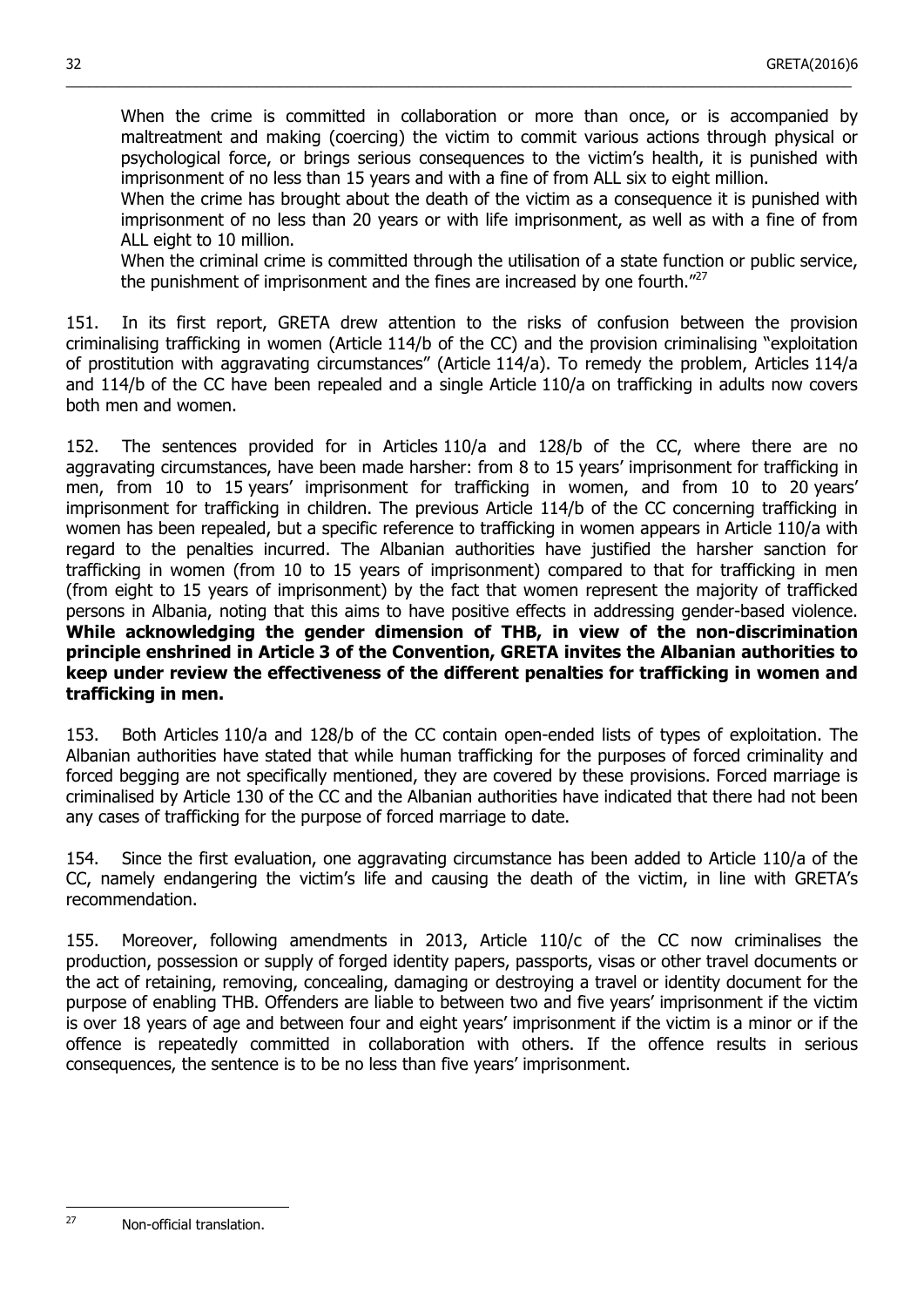## b. **Criminalisation of the use of services of a victim (Article 19)**

156. In its first report, GRETA invited the Albanian authorities to consider the possibility of criminalising the use of services of a victim of trafficking, with the knowledge that the person has been trafficked. In line with GRETA's recommendation, this provision was introduced in the CC in 2013, under Article 110/b, and is punishable by between two and five years' imprisonment. GRETA welcomes the adoption of this provision, but notes that it has not yet been applied.

<span id="page-32-2"></span>\_\_\_\_\_\_\_\_\_\_\_\_\_\_\_\_\_\_\_\_\_\_\_\_\_\_\_\_\_\_\_\_\_\_\_\_\_\_\_\_\_\_\_\_\_\_\_\_\_\_\_\_\_\_\_\_\_\_\_\_\_\_\_\_\_\_\_\_\_\_\_\_\_\_\_\_\_\_\_\_\_\_\_\_\_\_\_\_\_\_\_\_\_\_\_\_\_\_\_\_\_\_\_

### c. **Corporate liability (Article 22)**

<span id="page-32-1"></span>157. The legal situation has not changed since GRETA's first evaluation.<sup>[28](#page-32-3)</sup> Law No. 9754/2007 on the Criminal Liability of Legal Entities stipulates that legal entities shall be subject to criminal prosecution for criminal offences committed on behalf of their organs and representatives, on behalf of or in favour of a person who represents, manages or administers the legal entity and is the hierarchical superior of the person who commits the offence, or on grounds of a lack of supervision and monitoring by the person who represents, manages or administers the legal entity. The organ and representative of the legal entity acting on its behalf are defined as any physical person tasked with representing, managing, administering or monitoring the activity and structures making up the legal entity.

158. The Albanian authorities have indicated that no criminal cases implicating legal entities in THB offences have been recorded to date. **GRETA considers that the Albanian authorities should examine the reasons why no legal entities have been punished for trafficking-related acts and, in the light of their findings, take the necessary measures to ensure that the criminal liability of legal entities can be acted upon in practice.**

### d. **Non-punishment of victims of THB (Article 26)**

<span id="page-32-0"></span>159. At the time of the first evaluation, there was no specific provision in Albanian law stipulating that victims of THB are not to be punished for their involvement in unlawful activities, to the extent that they have been compelled to do so. As noted in paragraph 17, in the light of GRETA's recommendation, amendments were made to the CC in 2013 to include a specific non-punishment provision pursuant to Article 26 of the Convention. Article 52/a of the CC provides that victims of THB may be exempted from punishment if they were forced to commit an illegal act or to refrain from action during the period in which they were trafficked. There is no case-law related to this provision.

160. **Whilst welcoming the adoption of a specific legal provision concerning the nonpunishment of victims of trafficking for offences committed as a result of being trafficked, GRETA invites the Albanian authorities to ensure full compliance with this provision in practice by developing guidance for police officers and prosecutors on the implementation of the non-punishment provision.**

<span id="page-32-3"></span>See paragraph 161 of GRETA's first evaluation report on Albania, GRETA(2010)22.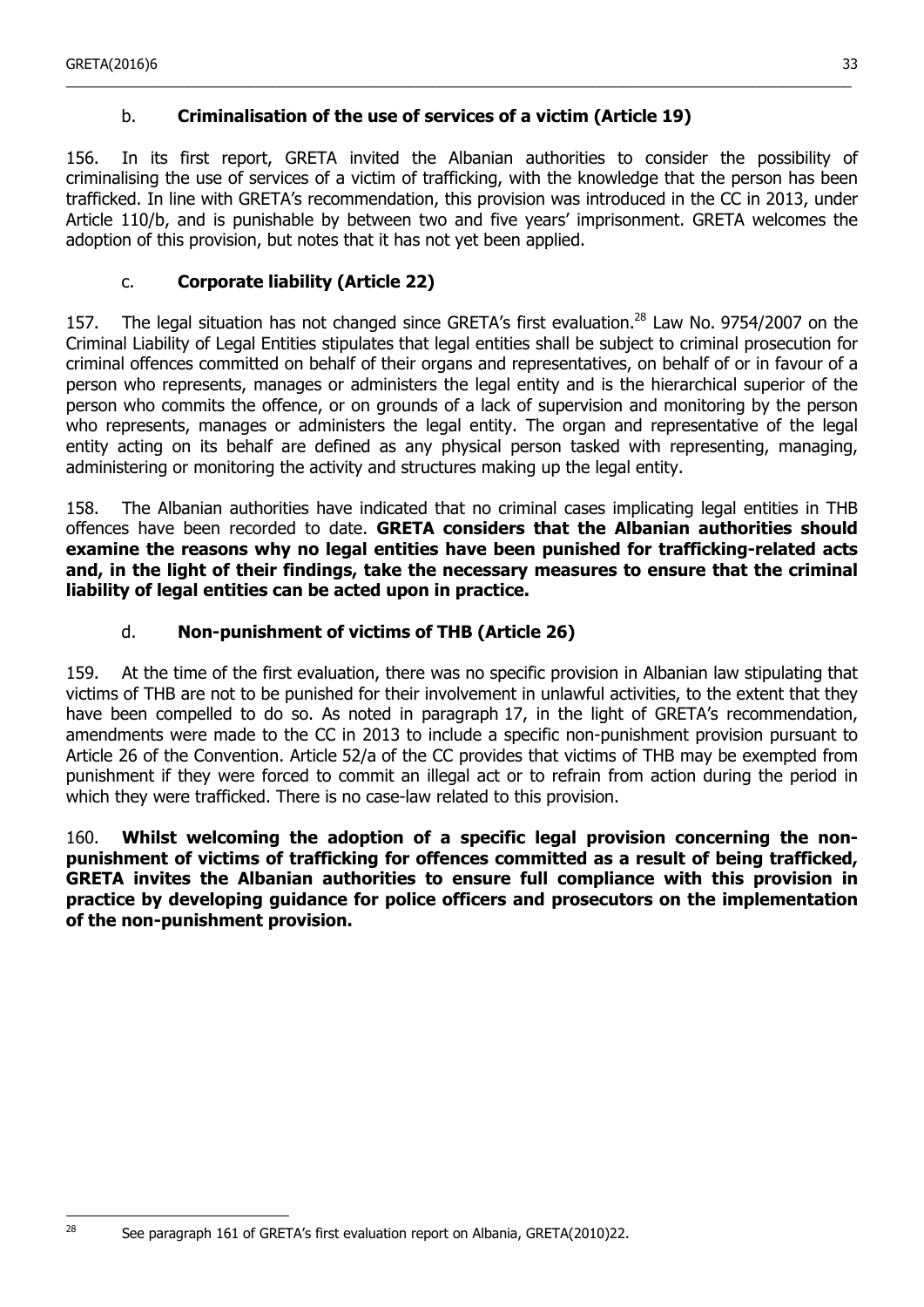## <span id="page-33-1"></span>**4. Investigation, prosecution and procedural law**

## a. **Measures related to ensuring effective investigations (Articles 1, 27 and 29)**

\_\_\_\_\_\_\_\_\_\_\_\_\_\_\_\_\_\_\_\_\_\_\_\_\_\_\_\_\_\_\_\_\_\_\_\_\_\_\_\_\_\_\_\_\_\_\_\_\_\_\_\_\_\_\_\_\_\_\_\_\_\_\_\_\_\_\_\_\_\_\_\_\_\_\_\_\_\_\_\_\_\_\_\_\_\_\_\_\_\_\_\_\_\_\_\_\_\_\_\_\_\_\_

<span id="page-33-0"></span>161. The Police Anti-Trafficking Section, which comes under the Organised Crime Directorate, is competent for investigating THB cases but its jurisdiction extends beyond THB and covers other criminal offences such as trafficking in weapons, vehicles and artworks, as well as illegal border crossings. It comprises five staff members at central level and there are 12 units in each of the country's regions. There are also three police stations with a small THB team, located in areas far from the regional units (in Sarandë, Kavajë and Tropojë). The total staff of their units comprises 100 police officers. At both the central and regional levels, one person has particular responsibility for trafficking in human beings. The authorities informed GRETA that they intended to recruit 40 additional staff for the anti-trafficking units.

162. The Serious Crime Prosecution Office and the First Instance Court for Serious Crimes continue to be competent for cases of trafficking in human beings.

163. Special investigation techniques include phone tapping, video recording, physical surveillance measures, vehicle bugging, the use of GPS to follow suspects' vehicles in real time and the use of undercover agents. Infiltration via the Internet, in particular where a police officer poses as a victim, is also possible. All these measures require the authorisation of the Prosecutor's Office.<sup>[29](#page-33-2)</sup>

164. In order to take action against websites used to recruit persons for their exploitation, the Electronic and Postal Communications Authority (AKEP) can block suspect sites at the request of the authorities, in accordance with Article 15(e) of Law No 9918 of 19 May 2008 on Electronic Communications.

165. The Confiscated Assets Agency was set up in 2010 under Law No. 1012 of 2009 on the Prevention and Punishment of Organised Crime.<sup>[30](#page-33-3)</sup> Trafficking in human beings is one of the offences covered by the Agency. The investigation of assets is separate from the criminal procedure and carried out in parallel to it. The assets seized are sold only once a final decision confirms their confiscation, which results in a certain depreciation of tangible assets and storage costs. In THB cases, the Agency sends a report on the assets seized to the Serious Crime Prosecutor's Office. GRETA was informed that there had been seizures and confiscations in THB cases, but no concrete figures were provided. In 2014, confiscation of traffickers' assets was ordered at first instance and confirmed on appeal, but the Supreme Court annulled the confiscation.

166. According to data provided by the State Police, the number of investigations related to THB was as follows: 22 in 2011, 30 in 2012, 54 in 2013, and 54 in 2014.

<span id="page-33-3"></span><span id="page-33-2"></span><sup>29</sup> <sup>29</sup> Articles 294A, 294B, 221 of the Code of Criminal Procedure and Law No. 9157 of 4 December 2003 on eavesdropping and phone-tapping

See findings of MONEYVAL in its report on Albania on 13 April 2011, pages 85 and following.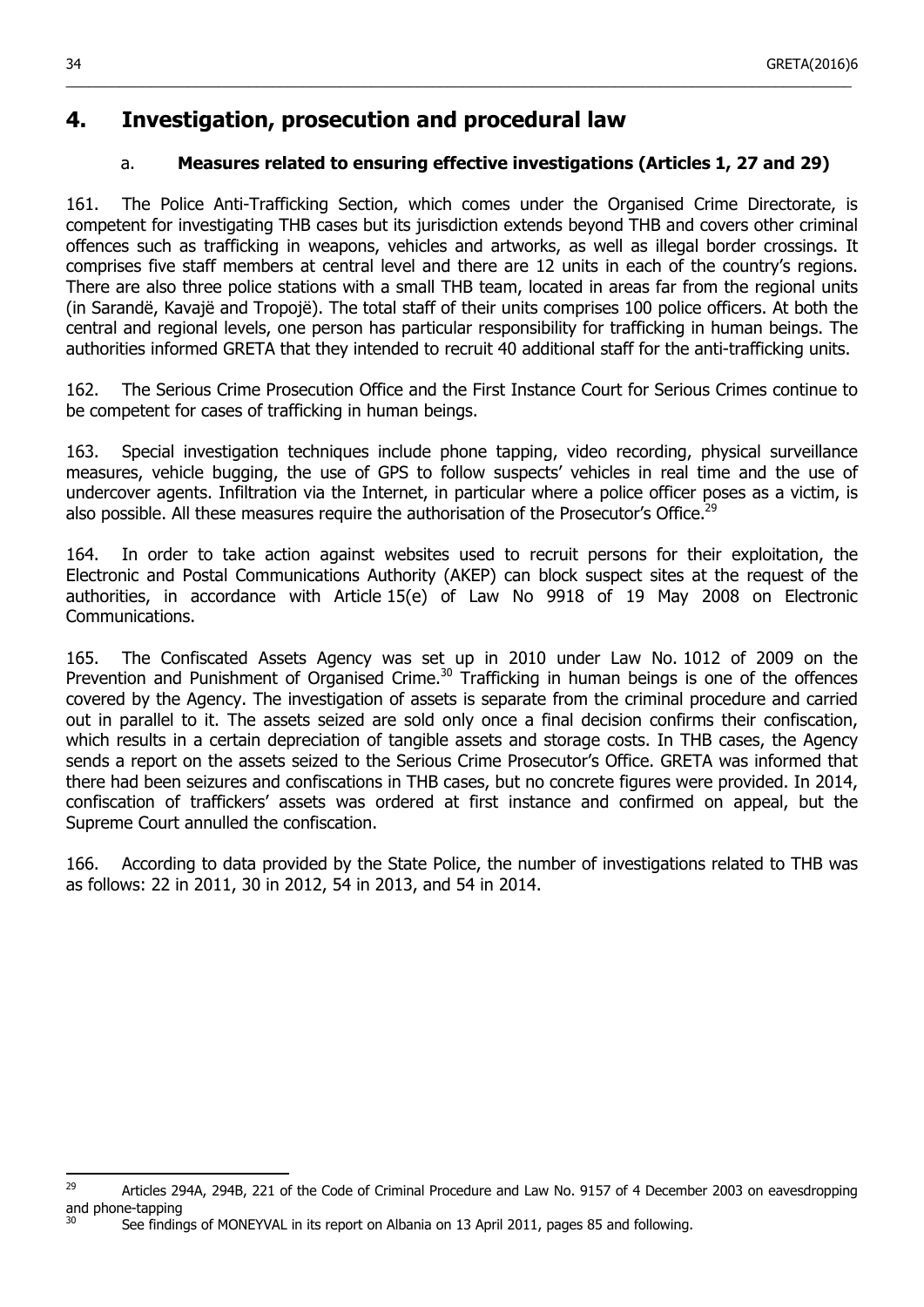167. As regards prosecutions and convictions for THB, GRETA has been provided with several different sets of data – from the Serious Crimes Prosecutor's Office, the First Instance Court for Serious Crimes, the Court of Appeal for Serious Crimes, and the Supreme Court – which are difficult to compare.<sup>[31](#page-34-0)</sup> Thus in 2012, the Serious Crimes Prosecution Office investigated 30 cases, out of which 13 were new and 17 were carried over from previous years. In 2012, the First Instance Court for Serious Crimes registered only one new case of trafficking in women and handed down sentences in two other cases of trafficking in women (respectively, 10 years of imprisonment and a fine of ALL 4 million, and 15 years of imprisonment and a fine of ALL 6 million). In 2013, the Serious Crimes Prosecution Office investigated 42 cases of THB, of which 10 were carried over from previous years and 32 were new cases. In the same year, the First Instance Court for Serious Crimes ruled on two cases of THB (in one of them the trial was carried over in 2014 and in the other the court sentenced two perpetrators). In 2014, the Serious Crimes Prosecutor's Office investigated 71 cases of THB, out of which 25 were cases carried over from previous years and 46 were new cases. In the same year, 11 new cases were tried before the First Instance Court for Serious Crimes Court (including 5 cases concerning children) and 3 cases were carried over from previous years.

\_\_\_\_\_\_\_\_\_\_\_\_\_\_\_\_\_\_\_\_\_\_\_\_\_\_\_\_\_\_\_\_\_\_\_\_\_\_\_\_\_\_\_\_\_\_\_\_\_\_\_\_\_\_\_\_\_\_\_\_\_\_\_\_\_\_\_\_\_\_\_\_\_\_\_\_\_\_\_\_\_\_\_\_\_\_\_\_\_\_\_\_\_\_\_\_\_\_\_\_\_\_\_

168. In 2014, the internal investigations service of the Ministry of the Interior submitted three reports to the Prosecutor's Office implicating four police officers in offences related to trafficking in human beings, which included assistance for illegal border crossings and abuse of authority. Two of these cases are being investigated by the Prosecutor's Office. In the third case, the police officer concerned was found guilty by the first instance court of abuse of authority and sentenced to six months in prison.

169. **GRETA notes that the number of convictions for THB is rather low and urges the Albanian authorities to take measures to ensure that THB cases are investigated proactively, prosecuted successfully, and lead to effective, proportionate and dissuasive sanctions, including by:**

- **- identifying gaps in the investigation and prosecution of THB cases;**
- **- sensitising prosecutors and judges to the rights of victims of THB and developing further their specialisation to deal with THB cases and apply the provisions criminalising THB;**
- **- continuing to prosecute in disciplinary and criminal proceedings any police officer or official involved in cases of trafficking.**

170. **Further, recalling the obligation for Parties to the Convention to confiscate criminal assets linked to human trafficking, GRETA considers that the Albanian authorities should intensify their efforts to identify, seize and confiscate criminal assets generated by trafficking offences.**

<span id="page-34-0"></span> $31$ See pp. 55-61 of Albania's reply to GRETA's questionnaire for the second evaluation round, available at: <http://rm.coe.int/CoERMPublicCommonSearchServices/DisplayDCTMContent?documentId=0900001680630c45>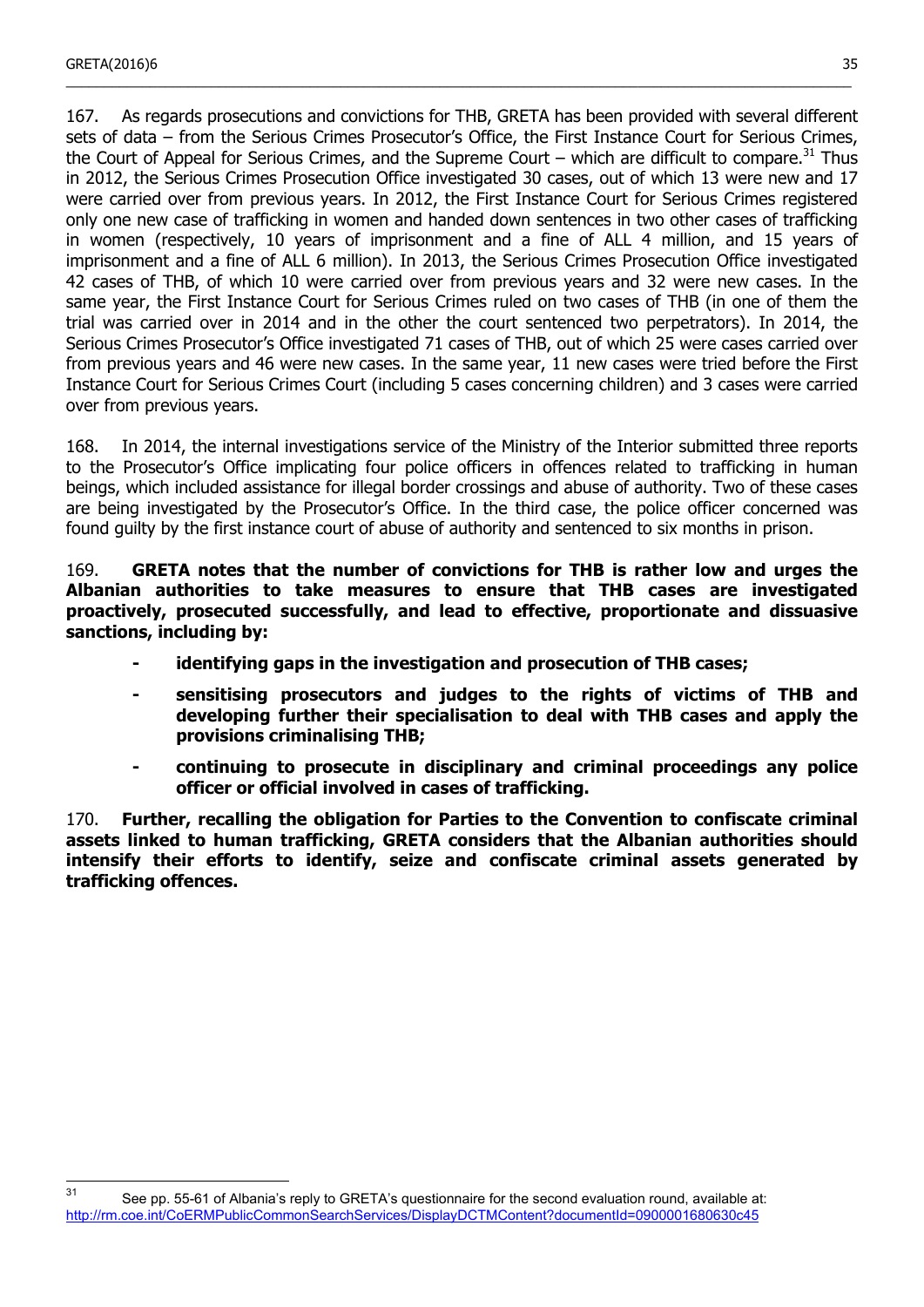## b. **Protection of witnesses and victims (Articles 28 and 30)**

171. In its first report, GRETA urged the Albanian authorities to reinforce the application of measures to protect victims of THB regardless of whether they have agreed to participate in judicial proceedings.

<span id="page-35-1"></span>\_\_\_\_\_\_\_\_\_\_\_\_\_\_\_\_\_\_\_\_\_\_\_\_\_\_\_\_\_\_\_\_\_\_\_\_\_\_\_\_\_\_\_\_\_\_\_\_\_\_\_\_\_\_\_\_\_\_\_\_\_\_\_\_\_\_\_\_\_\_\_\_\_\_\_\_\_\_\_\_\_\_\_\_\_\_\_\_\_\_\_\_\_\_\_\_\_\_\_\_\_\_\_

172. The Witness Protection Directorate is tasked with protecting witnesses, persons collaborating with justice and persons in their entourage, in accordance with Law No. 10/173 of 22 October 2009 on the Protection of Witnesses and Persons Collaborating with Justice.<sup>[32](#page-35-2)</sup> The protection envisaged includes measures such as providing a new identity and change of residence. The decision to place a person in the protection programme is taken by a committee made up of the Deputy Minister of the Interior, an officer from the Serious Crimes Directorate of the police, a prosecutor from the Serious Crime Prosecutor's Office and a judge from the First Instance Court for Serious Crimes. In practice, this programme is still seldom used. Only one victim of THB benefited from this protection programme in 2012.

173. Witness protection measures envisaged in the Code of Criminal Procedure include the questioning of anonymous witnesses and/or witnesses in remote locations in Albania or abroad, the questioning of children in the presence of a relative or psychologist, the admissibility of evidence before proceedings begin, thus shortening the time in which the victim of trafficking is involved in the court procedure, and hearings in camera to protect witnesses, particularly minors.<sup>[33](#page-35-3)</sup>

174. The new Law on the National Police No. 108/2014 of 2014 provides for additional safeguards for victims of THB, especially children. Article 14(g) of this law establishes the protection of victims of trafficking as one of the tasks of the national police. Article 17/g stipulates that "the Police identifies, protects and refers for assistance to responsible authorities victims of trafficking and of domestic violence, especially women and children". Furthermore, Article 123 provides for measures to protect unaccompanied minors and children who have run away from home. Under the SOPs, those who come into contact with a potential victim are obliged to contact the anti-trafficking police units so that protection measures are taken without delay.

175. **Recalling the recommendation made in its first report, GRETA once again urges the Albanian authorities to ensure that full use is made of existing measures to protect victims of human trafficking from potential retaliation or intimidation before, during and after criminal proceedings.**

## c. **Jurisdiction (Article 31)**

<span id="page-35-0"></span>176. The Criminal Procedure Code (CPC) regulates the scope of the Albanian state's jurisdiction over criminal offences, including that of trafficking in human beings, in relation to other states. Article 77, paragraph 1, of the CPC stipulates that when an offence is entirely committed abroad, jurisdiction will be dependent on the offenders' residence, domicile or the place where they were arrested or gave themselves up. Albanian courts are competent when an Albanian citizen or a person having his/her habitual residence in Albania commits an offence of trafficking abroad, if there are no criminal proceedings initiated in that country for the same offence. The offence must be punishable in both countries and there should no final decision of a foreign court.

<span id="page-35-3"></span><span id="page-35-2"></span> $32$ <sup>32</sup> See paragraph 176 of GRETA's first evaluation report on Albania, GRETA(2010)22.<br>33 See paragraph 177 of CBETA's first evaluation report on Albania, GBETA(2010)22.

See paragraph 177 of GRETA's first evaluation report on Albania, GRETA(2010)22.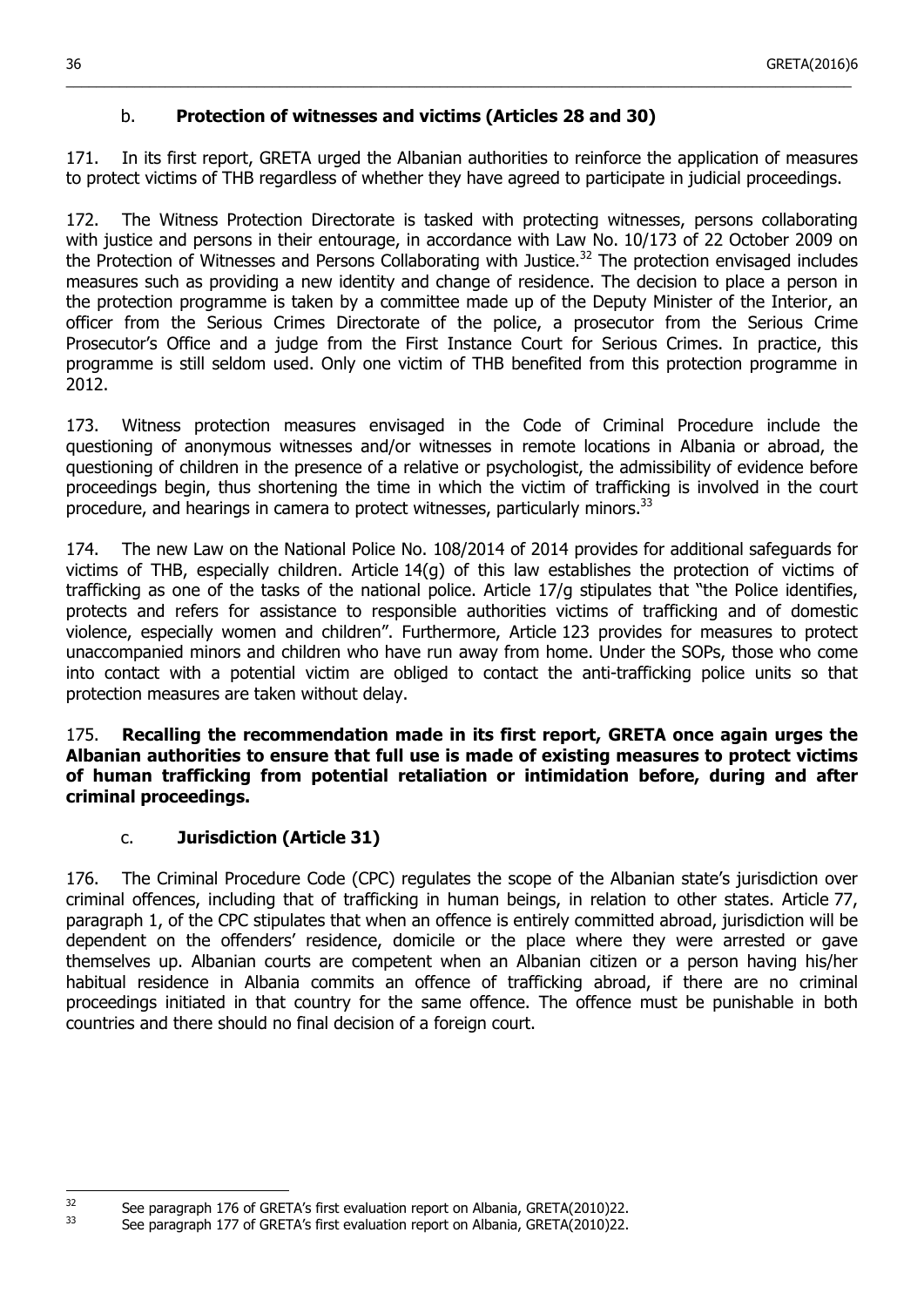## <span id="page-36-1"></span>**5. International co-operation and co-operation with civil society**

\_\_\_\_\_\_\_\_\_\_\_\_\_\_\_\_\_\_\_\_\_\_\_\_\_\_\_\_\_\_\_\_\_\_\_\_\_\_\_\_\_\_\_\_\_\_\_\_\_\_\_\_\_\_\_\_\_\_\_\_\_\_\_\_\_\_\_\_\_\_\_\_\_\_\_\_\_\_\_\_\_\_\_\_\_\_\_\_\_\_\_\_\_\_\_\_\_\_\_\_\_\_\_

## a. **International co-operation (Article 32)**

<span id="page-36-0"></span>177. In its first report, GRETA considered that the Albanian authorities should step up their efforts to reinforce co-operation with neighbouring and destination countries in the fields of prevention, victim protection and prosecution of perpetrators of trafficking.

178. Albania has concluded agreements concerning victims of THB with neighbouring countries (Greece, Kosovo\* , "the former Yugoslav Republic of Macedonia" and Montenegro) as well as Italy. However, according to civil society interlocutors, these agreements are not fully applied in practice. For example, reference was made to problems experienced when Albanian children are returned from Kosovo\* (see paragraph 123). The Office of the National Anti-Trafficking Co-ordinator (ONAC) has organised bilateral talks with neighbouring countries such as Kosovo\* and Montenegro. The meetings held with the Montenegrin authorities in 2014 resulted in the signing of an additional protocol on the "Stepping up of co-operation in combating trafficking in human beings and improvement of identification, notification, referral and assisted voluntary returns of victims and potential victims of trafficking in human beings".

179. A Memorandum of Understanding was signed on 4 December 2014 with the United Kingdom, with a view to improving identification, referral and assisted return of victims and potential victims of trafficking. This agreement is aimed at forging direct links between the competent authorities of both countries in order to quickly find suitable solutions for the cases of trafficking identified.

180. Albania has ratified the Police Co-operation Convention for South-East Europe but does not yet have a legal basis for setting up Joint Investigation Teams (JITs). Co-operation that has taken place to date has been via letters rogatory.

181. Albania has also concluded an agreement on strategic and operational co-operation with Europol in 2014 paving the way for exchanges of information with member countries and others having signed an agreement. Analysing this information makes it possible to identify trends in THB and trafficker profiles.

182. Albania has participated in projects run by the International Centre for Migration Policy Development (ICMPD) on the "Transnational Referral Mechanisms for Trafficked Persons in South-Eastern Europe" and the "Transnational Referral Mechanisms for Trafficked Persons in Europe", which have contributed to strengthening co-operation with the other countries participating in these projects.

### 183. **GRETA considers that the Albanian authorities should:**

- **- pursue their efforts to encourage the implementation of international agreements on action against THB signed with neighbouring countries;**
- **- amend their legislation so that joint investigation teams can be set up.**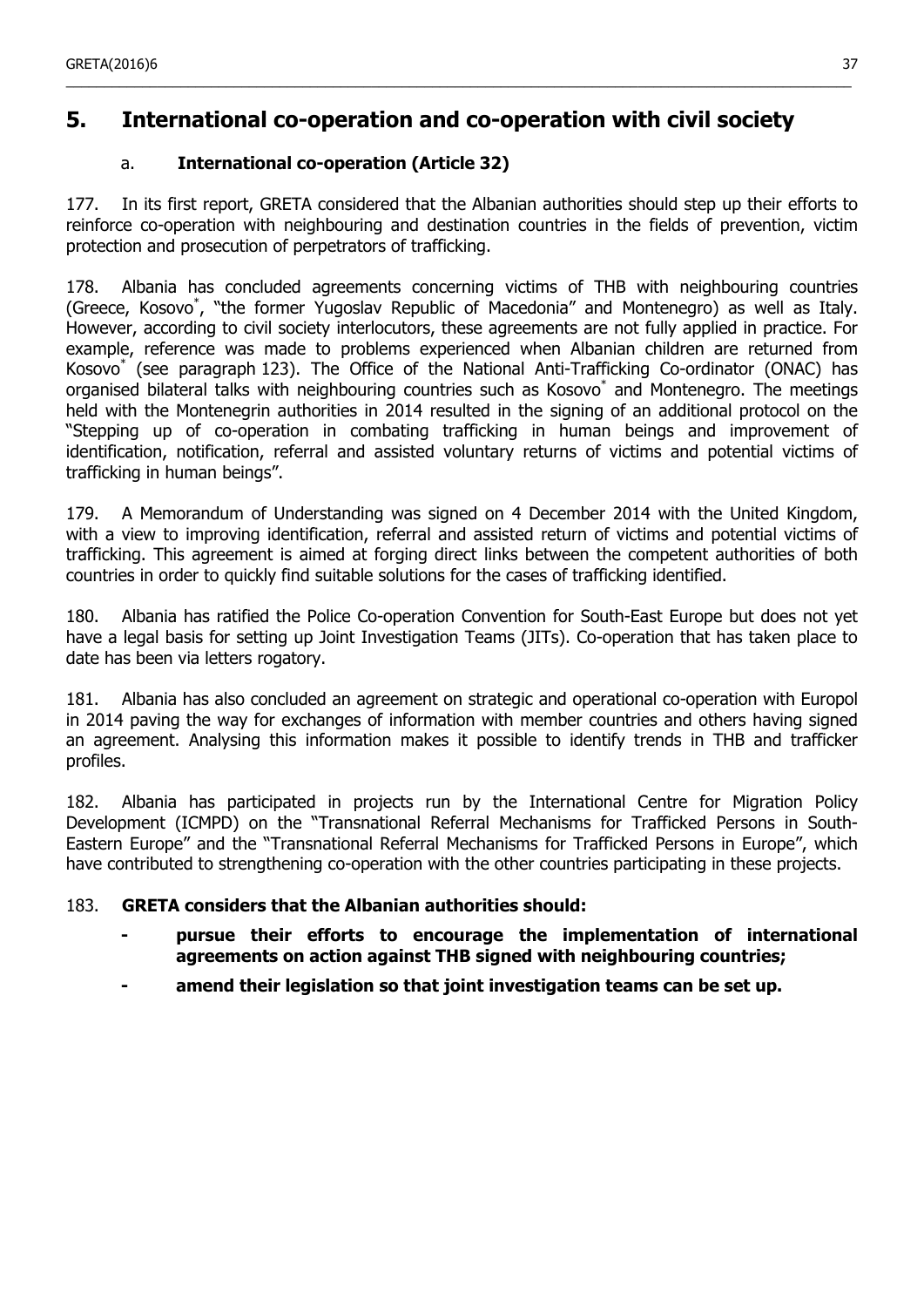## b. **Co-operation with civil society (Article 35)**

184. As noted in the preceding sections, NGOs specialised in providing assistance to victims of trafficking have been full members of the NRM since 2005 and became members of the Responsible Authority in 2014 and are involved in the initial identification of victims of human trafficking.

<span id="page-37-0"></span>\_\_\_\_\_\_\_\_\_\_\_\_\_\_\_\_\_\_\_\_\_\_\_\_\_\_\_\_\_\_\_\_\_\_\_\_\_\_\_\_\_\_\_\_\_\_\_\_\_\_\_\_\_\_\_\_\_\_\_\_\_\_\_\_\_\_\_\_\_\_\_\_\_\_\_\_\_\_\_\_\_\_\_\_\_\_\_\_\_\_\_\_\_\_\_\_\_\_\_\_\_\_\_

185. The Albanian authorities have sought to associate specialised NGOs with the development of anti-trafficking policies. For this purpose, NGO representatives are invited to events and discussions on THB organised by ONAC. Furthermore, NGOs are also involved in efforts to train relevant professionals (see paragraphs 31-40).

186. In 2014 the National Anti-Trafficking Co-ordinator set up an advisory group of NGOs involved in action against THB in order to place collaboration with NGOs on a formal footing. This advisory group is expected to carry out independent assessments of action against trafficking and make recommendations to ONAC. The group has met eight times in 2014 and 2015.

187. In addition, in order to engage with the media sector, a Media Advisory Forum was established within the framework of a joint project with UN WOMEN on "Prevention and Treatment of Violence against Women and Girls in Albania". It brings together media professionals and, in 2014, its meetings addressed issues such as protecting the identity of trafficked persons and reporting cases of trafficking in the media.

188. As noted in paragraph 113, whilst there have been improvements, the sustained provision of funding for the running of the shelters managed by NGOs remains problematic.

189. **While welcoming developments since the first evaluation, GRETA invites the Albanian authorities to continue strengthening partnership with civil society. Particular attention should also be paid to involving Roma NGOs, trade unions and the private sector in the fight against THB.**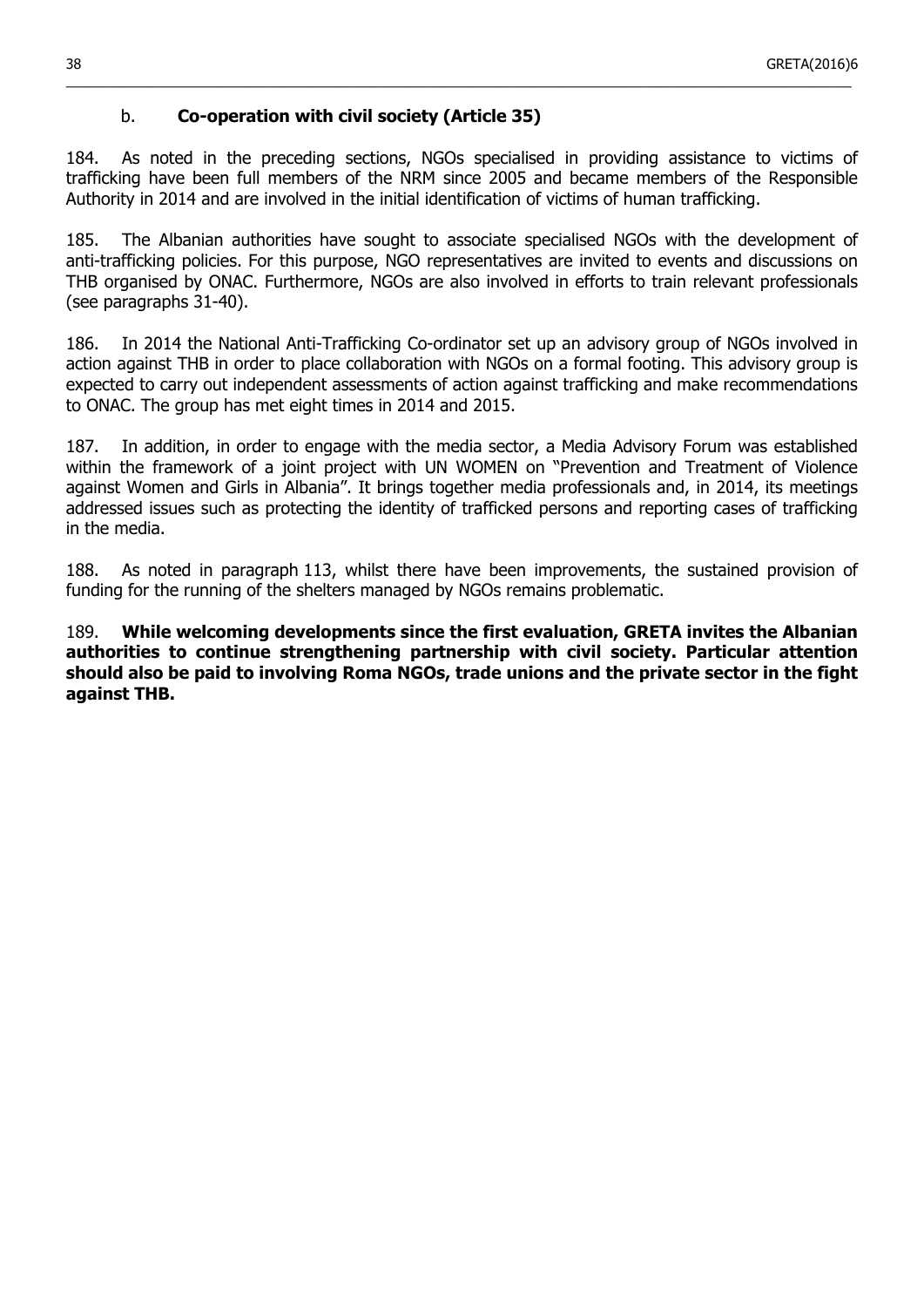# <span id="page-38-0"></span>**IV. Conclusions**

190. Since the adoption of GRETA's first report on Albania in 2011, progress has been made in a number of areas.

\_\_\_\_\_\_\_\_\_\_\_\_\_\_\_\_\_\_\_\_\_\_\_\_\_\_\_\_\_\_\_\_\_\_\_\_\_\_\_\_\_\_\_\_\_\_\_\_\_\_\_\_\_\_\_\_\_\_\_\_\_\_\_\_\_\_\_\_\_\_\_\_\_\_\_\_\_\_\_\_\_\_\_\_\_\_\_\_\_\_\_\_\_\_\_\_\_\_\_\_\_\_\_

191. The Albanian authorities have further developed the legal framework for combating trafficking in human beings, in line with GRETA's recommendations. The definition of human trafficking contained in the Criminal Code has been amended and now includes a specific reference to internal trafficking. The penalties have been made harsher and the list of aggravating circumstances has been expanded. Moreover, acts relating to travel and identify documents committed for the purpose of enabling human trafficking have been criminalised. Another welcome legal development is the adoption of a specific legal provision concerning the non-punishment of victims of trafficking for offences committed as a result of being trafficked.

192. GRETA also commends the inclusion in the Law on Foreigners of provisions concerning the recovery and reflection period for victims of trafficked and the granting of residence permits to victims of trafficking, both on the basis of their personal situation and to enable them to co-operate in the investigation and prosecution.

193. The Albanian authorities have strengthened the involvement of relevant stakeholders in antitrafficking action, by enlarging the membership of the State Committee for the Fight against Human Trafficking and of the Responsible Authority of the National Referral Mechanism (NRM). With a view to addressing trafficking for the purpose of forced labour, an agreement on co-operation has been signed between the National Anti-trafficking Co-ordinator, the Labour Inspectorate and the Police.

194. The Albanian authorities have also made further efforts to engage NGOs in the development and implementation of anti-trafficking policies. Specialised NGOs are members of the Responsible Authority of the NRM and are involved in the identification of victims of trafficking, in addition to providing accommodation and other assistance to victims.

195. Efforts have been made to provide training to relevant professionals and to expand the categories of staff targeted. The training is often carried out in co-operation with NGOs and international organisations and, whenever possible, a multi-stakeholder approach is promoted.

196. In terms of prevention, a number of awareness-raising activities have been run in partnership with international organisations and NGOs. Several campaigns targeting specifically children have been organised in schools. A number of initiatives have also been taken to reduce the vulnerability of women to trafficking, including by promoting their economic inclusion.

197. Since the first evaluation report, the functioning of the National Referral Mechanism has been placed on a formal footing through the adoption of Standardised Operating Procedures (SOPs) for the identification and referral of victims and potential victims of trafficking. The SOPs provide for a differentiated procedure for identifying children, taking account of their specific situation.

198. However, despite the progress achieved, some issues give rise to concern. In this report, GRETA requests the Albanian authorities to take further action in a number of areas. The position of the recommendations in the text of the report is shown in brackets.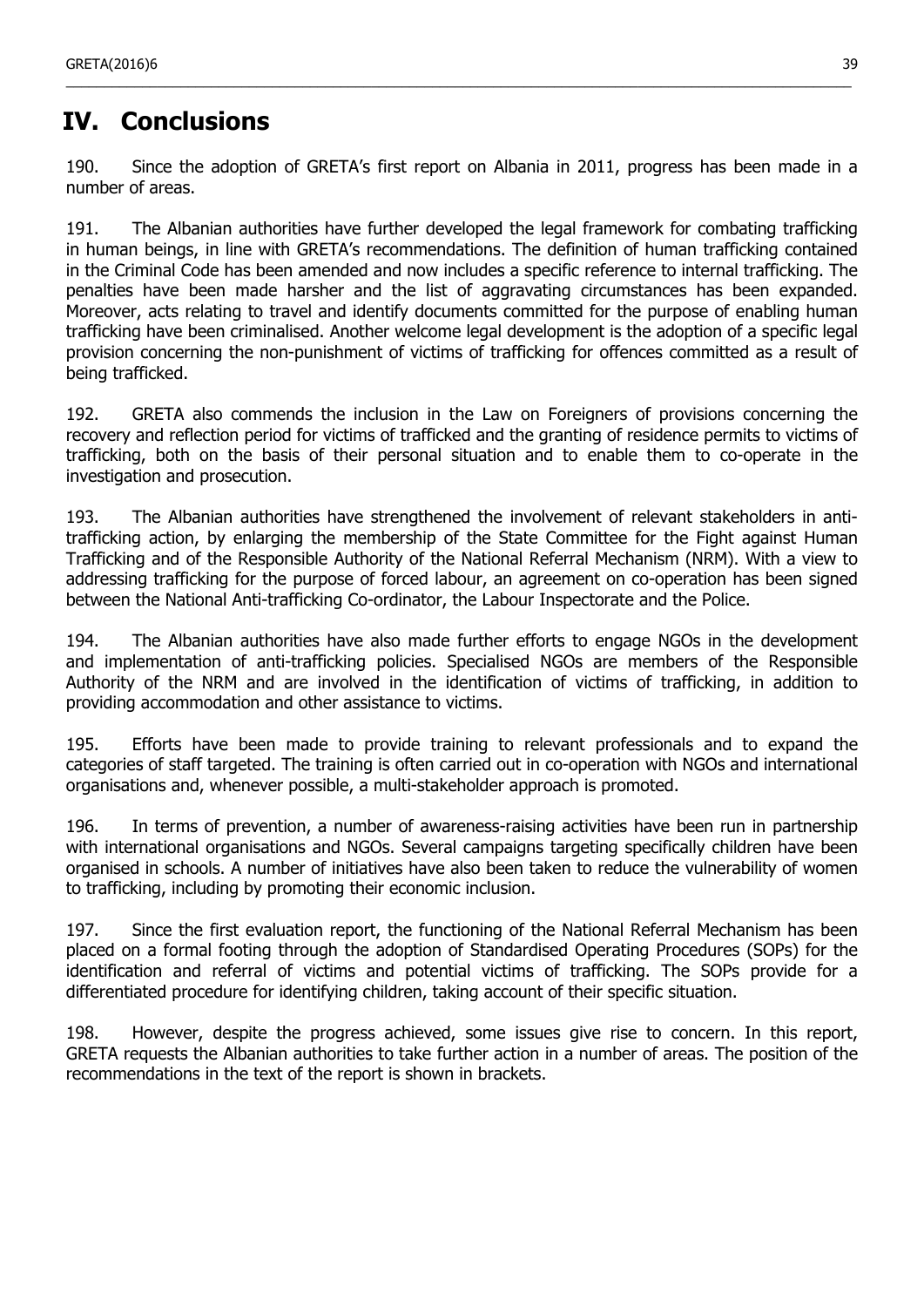#### **Issues for immediate action**

 **GRETA urges the Albanian authorities to step up their efforts to prevent and detect cases of trafficking in human beings during border controls, paying particular attention to unaccompanied children (paragraph 86).**

- **GRETA urges the Albanian authorities to take further steps to ensure the timely identification of victims of THB, and in particular to:**
	- **- ensure that the Standardised Operating Procedures (SOPs) for the identification and referral of victims of trafficking are complied with by the police and all the other actors concerned;**
	- **- provide the necessary funding enabling the regional mobile teams to be reactivated and new ones created to cover the whole territory of the country;**
	- **- increase efforts to proactively detect victims of trafficking for the purpose of labour exploitation;**
	- **- strengthen measures to identify victims among irregular migrants and asylum seekers, particularly by raising the awareness of and providing training to staff working at the detention centre for irregular migrants and the centre for asylum seekers (paragraph 99).**
- **Recalling the recommendations made in the first report, GRETA urges once again the Albanian authorities to provide adequate funding for the assistance to victims of trafficking in order to enable NGOs to comply with the standards of assistance (paragraph 114).**
- **GRETA urges the Albanian authorities to:**
	- **- reinforce the proactive identification of child victims of trafficking, particularly among children in street situation;**
	- **- urgently initiate consultations with destination countries with a view to putting into place effective mechanisms for identifying children at risk to be re-trafficked, effective reporting on such cases to the consular or diplomatic missions of Albania, and the provision of adequate assistance and protection in accordance the Convention;**
	- **- review the application of the guardianship system for child victims of trafficking and pay increased attention to children who are trafficked by their parents or other family members, ensuring that proper risk assessment is conducted before returning such children to their parents;**
	- **- ensure that there is a shelter providing adapted services for child victims of THB above 16 years of age, in line with the best interests of the child;**
	- **- introduce a procedure for identifying victims of THB among unaccompanied foreign children (paragraph 127).**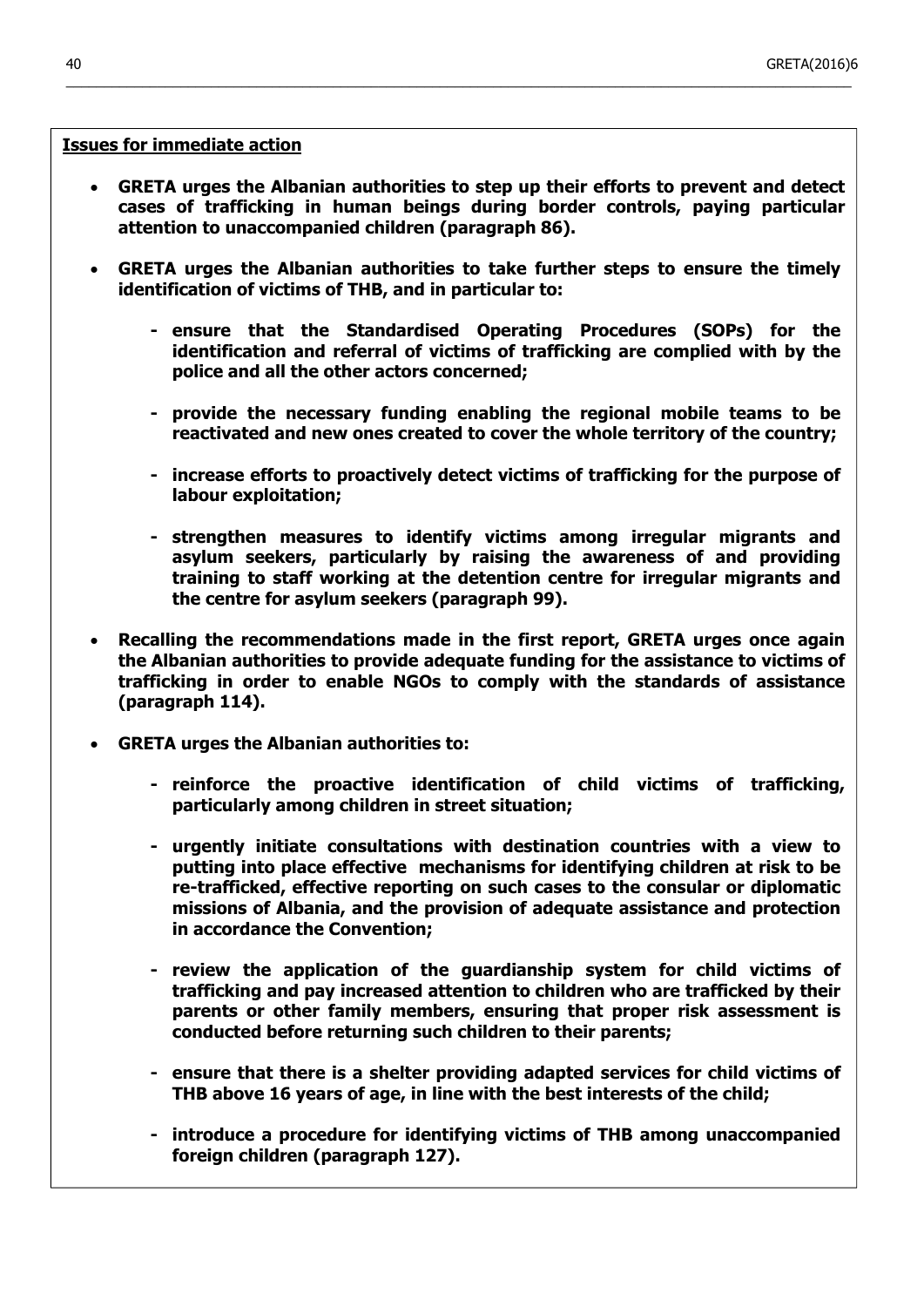**GRETA urges the Albanian authorities to adopt measures to facilitate and guarantee access to compensation for victims of THB, in particular by:**

\_\_\_\_\_\_\_\_\_\_\_\_\_\_\_\_\_\_\_\_\_\_\_\_\_\_\_\_\_\_\_\_\_\_\_\_\_\_\_\_\_\_\_\_\_\_\_\_\_\_\_\_\_\_\_\_\_\_\_\_\_\_\_\_\_\_\_\_\_\_\_\_\_\_\_\_\_\_\_\_\_\_\_\_\_\_\_\_\_\_\_\_\_\_\_\_\_\_\_\_\_\_\_

- **- reviewing the criminal and civil procedures regarding compensation from perpetrators with a view to improving their effectiveness;**
- **- ensuring that victims of THB are systematically informed of their right to claim compensation and the procedures to be followed;**
- **- enabling victims of THB to exercise their right to compensation by guaranteeing them effective access to legal assistance;**
- **- strengthening the capacity of law practitioners to help victims claim compensation and incorporating the issue of compensation in the training programmes aimed at members of the law enforcement agencies and the judiciary;**
- **- setting up a State compensation scheme accessible to victims of THB, regardless of their nationality and immigration status (paragraph 142).**
- **GRETA notes that the number of convictions for THB is rather low and urges the Albanian authorities to take measures to ensure that THB cases are investigated proactively, prosecuted successfully, and lead to effective, proportionate and dissuasive sanctions, including by:**
	- **- identifying gaps in the investigation and prosecution of THB cases;**
	- **- sensitising prosecutors and judges to the rights of victims of THB and developing further their specialisation to deal with THB cases and apply the provisions criminalising THB;**
	- **- continuing to prosecute in disciplinary and criminal proceedings any police officer or official involved in cases of trafficking (paragraph 169).**
- **Recalling the recommendation made in its first report, GRETA once again urges the Albanian authorities to ensure that full use is made of existing measures to protect victims of human trafficking from potential retaliation or intimidation before, during and after criminal proceedings (paragraph 175).**

#### Further conclusions:

- GRETA welcomes the training provided to different categories of professionals, including judges. GRETA considers that the Albanian authorities should actively pursue their efforts to train and sensitise relevant professionals on human trafficking and victims' rights, in particular police officers, prosecutors, judges, health professionals, labour inspectors, social workers and consular and diplomatic staff. The training should be organised throughout the country and should aim, inter alia, at combating prejudices against victims of trafficking, improving their identification, increasing the number of prosecutions against traffickers and guaranteeing compensation for victims (paragraph 41).
- While acknowledging the steps taken to improve data collection, GRETA considers that the Albanian authorities should pursue their efforts to set up and maintain a comprehensive and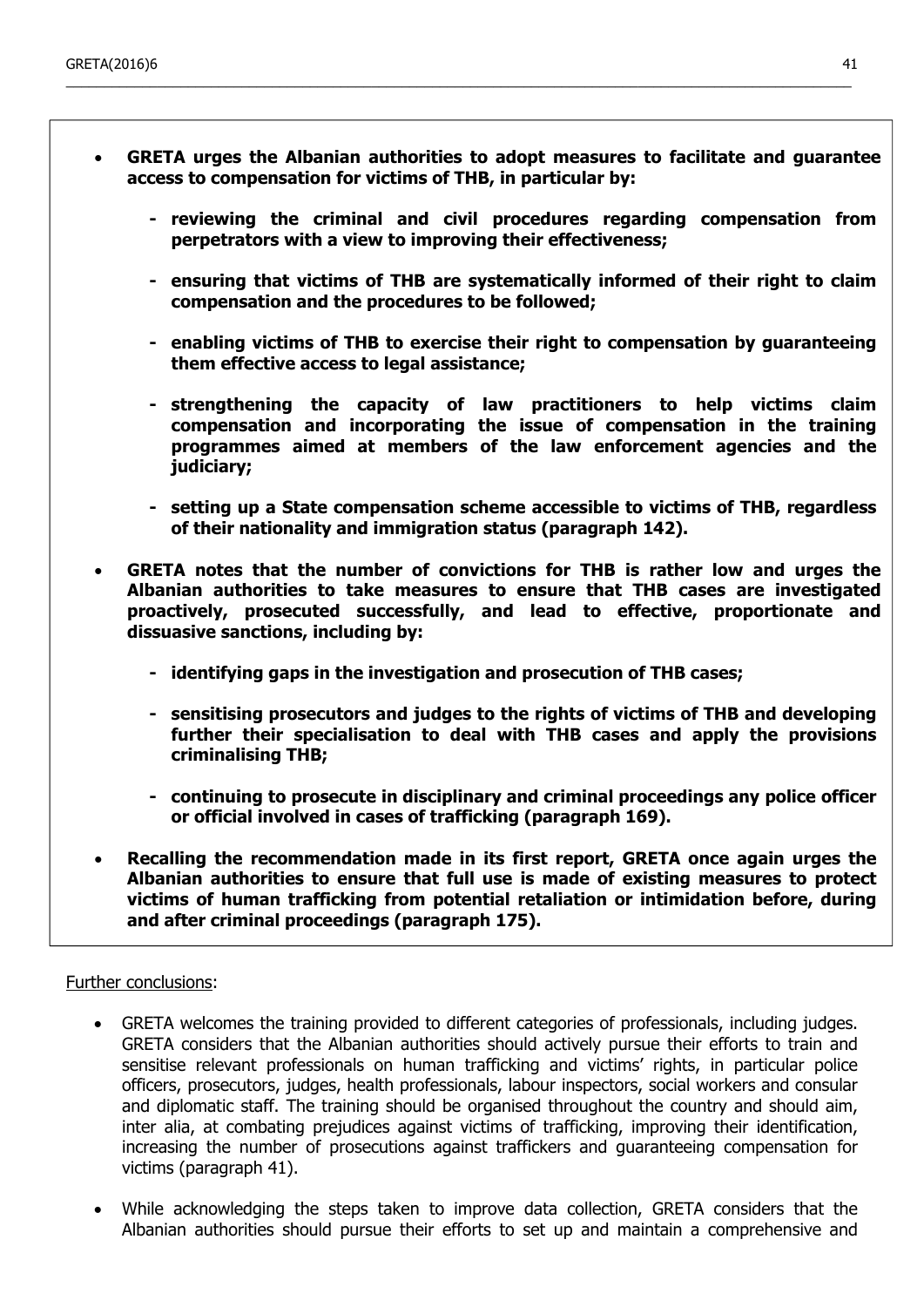coherent statistical system on trafficking in human beings by compiling reliable statistical data from all main actors on measures to protect and promote the rights of victims as well as on the investigation, prosecution, convictions and compensation in human trafficking cases. Statistics regarding victims should be collected from all main actors and allow disaggregation concerning not only sex, age, country of origin and/or destination, but also type of exploitation. This should be accompanied by all the necessary measures to respect the right of data subjects to personal data protection (paragraph 44).

- GRETA considers that the Albanian authorities should conduct and support research on THBrelated issues as an evidence base for future policy measures. Areas where research is needed in order to shed more light on the extent and nature of the problem of THB include internal trafficking, trafficking for the purpose of labour exploitation, and trafficking in men (paragraph 46).
- GRETA considers that the Albanian authorities should continue and strengthen their efforts to raise awareness of THB for different types of exploitation, both internally and transnationally. Future actions in this area should be designed in the light of impact assessment of previous measures, focusing on the needs identified (paragraph 52).
- With a view to preventing trafficking for the purpose of labour exploitation, GRETA considers that the Albanian authorities should take further measures to:
	- organise activities aimed at raising awareness on the risks of human trafficking for the purpose of labour exploitation in Albania and abroad, aimed in particular at vulnerable groups.
	- sensitise relevant officials, in particular labour inspectors, about THB for the purpose of labour exploitation and the rights of victims;
	- strengthen the monitoring of recruitment and temporary work agencies;
	- work closely with the private sector, in line with the Guiding Principles on Business and Human Rights (paragraph 57).
- GRETA considers that the Albanian authorities should continue their efforts to register children, particularly those born outside maternity units or abroad and/or returning to Albania without valid documentation (paragraph 60).
- GRETA considers that the Albanian authorities should strengthen their efforts in the area of prevention of child trafficking, in particular by sensitising and training child protection professionals across the country, raising awareness of children through education, and paying special attention to children placed in institutions and children from the Roma and Egyptian communities (paragraph 68).
- GRETA considers that the Albanian authorities should take vigorous measures to strengthen the prevention of THB, including through measures to:
	- combat violence and discrimination against women and ensure gender equality;
	- facilitate access for Roma and Egyptian communities to jobs, education, housing and public services (paragraph 74).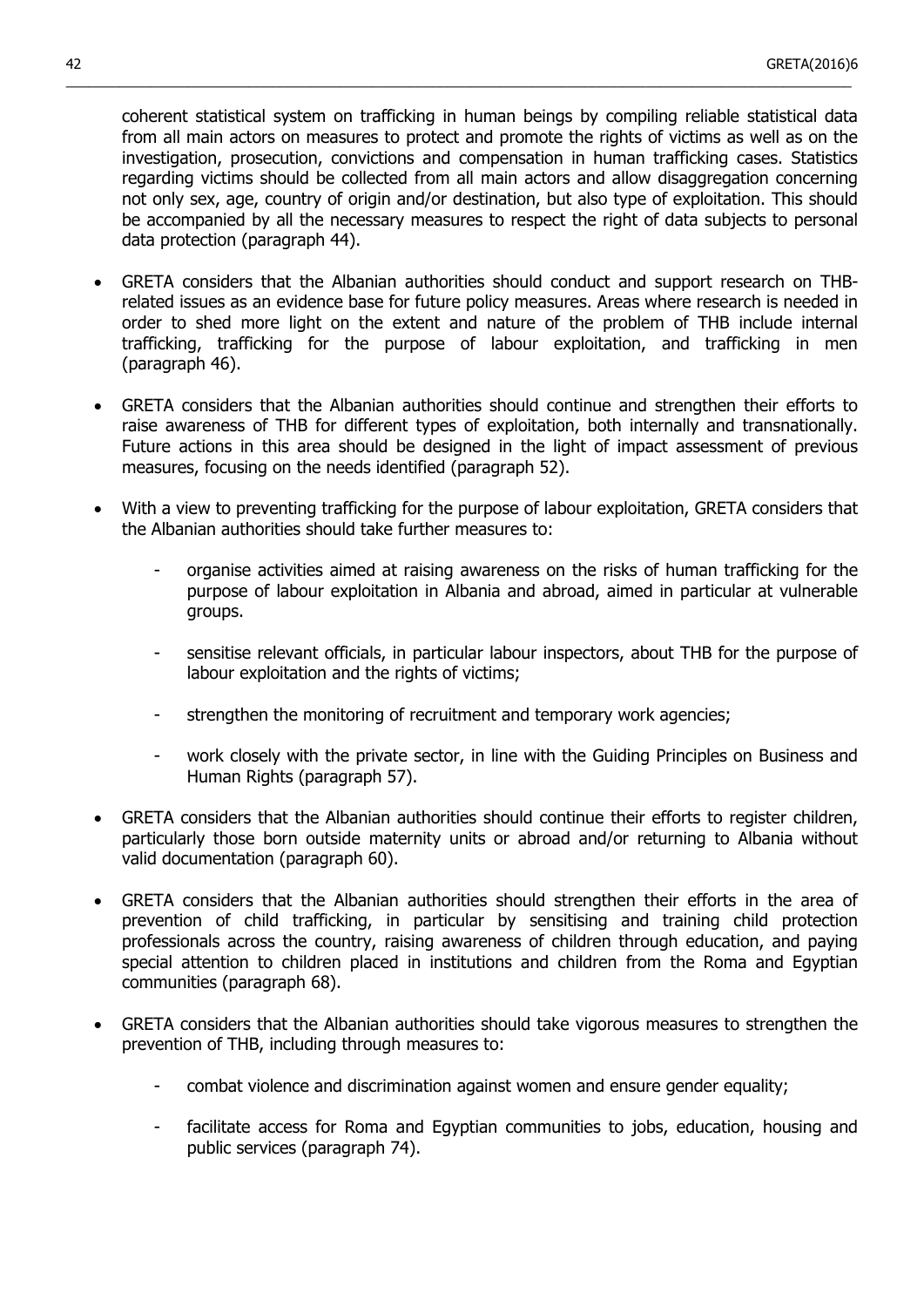GRETA considers that the Albanian authorities should ensure that, as part of their training, medical professionals involved in organ transplantations and other relevant professionals are sensitised about THB for the purpose of organ removal (paragraph 79).

- GRETA considers that the Albanian authorities should strengthen their efforts to discourage demand for the services of trafficked persons, for all forms of exploitation, in partnership with civil society and the private sector (paragraph 82).
- Furthermore, GRETA considers that the Albanian authorities should:
	- increase the number of places available in shelters to cater for the rise in identified victims, including male victims;
	- facilitate the reintegration of victims of THB, by providing them with vocational training and access to the labour market, and by strengthening the capacity and resources of the social services responsible for assisting in their integration (paragraph 115).
- While welcoming the progress made in providing victims of THB with access to public health care, GRETA considers that the Albanian authorities should ensure that this access is facilitated in practice, including by raising awareness amongst health care staff (paragraph 116).
- Whilst welcoming the introduction of a recovery and reflection period in Albanian legislation, GRETA invites the Albanian authorities to ensure that all victims of human trafficking are properly informed about their right to a recovery and reflection period and, for this purpose, that all police officers, prosecutors, labour inspectors, immigration officers and social workers are adequately trained and given clear guidance in this respect (paragraph 133).
- GRETA welcomes the legal provisions in Albania enabling victims of THB to be granted a residence permit both on the basis of their personal situation and for the purpose of their cooperation in the investigation and prosecution. GRETA invites the Albanian authorities to ensure that victims of human trafficking are systematically informed about the right to a renewable residence permit and that all immigration officers are adequately trained and given clear guidance in this respect (paragraph 136).
- GRETA considers that the Albanian authorities should take additional steps to:
	- ensure that the return of victims of trafficking is conducted with due regard for their rights, safety and dignity. This means informing victims about existing programmes, protecting them from re-victimisation and re-trafficking and, in the case of children, fully respecting the principle of the best interests of the child;
	- develop international co-operation in order to ensure proper risk assessment and safe return, as well as effective reintegration of victims of THB;
	- ensure compliance with the *non-refoulement* obligation under Article 40, paragraph 4, of the Convention (paragraph 149).
- While acknowledging the gender dimension of THB, in view of the non-discrimination principle enshrined in Article 3 of the Convention, GRETA invites the Albanian authorities to keep under review the effectiveness of the different penalties for trafficking in women and trafficking in men (paragraph 152).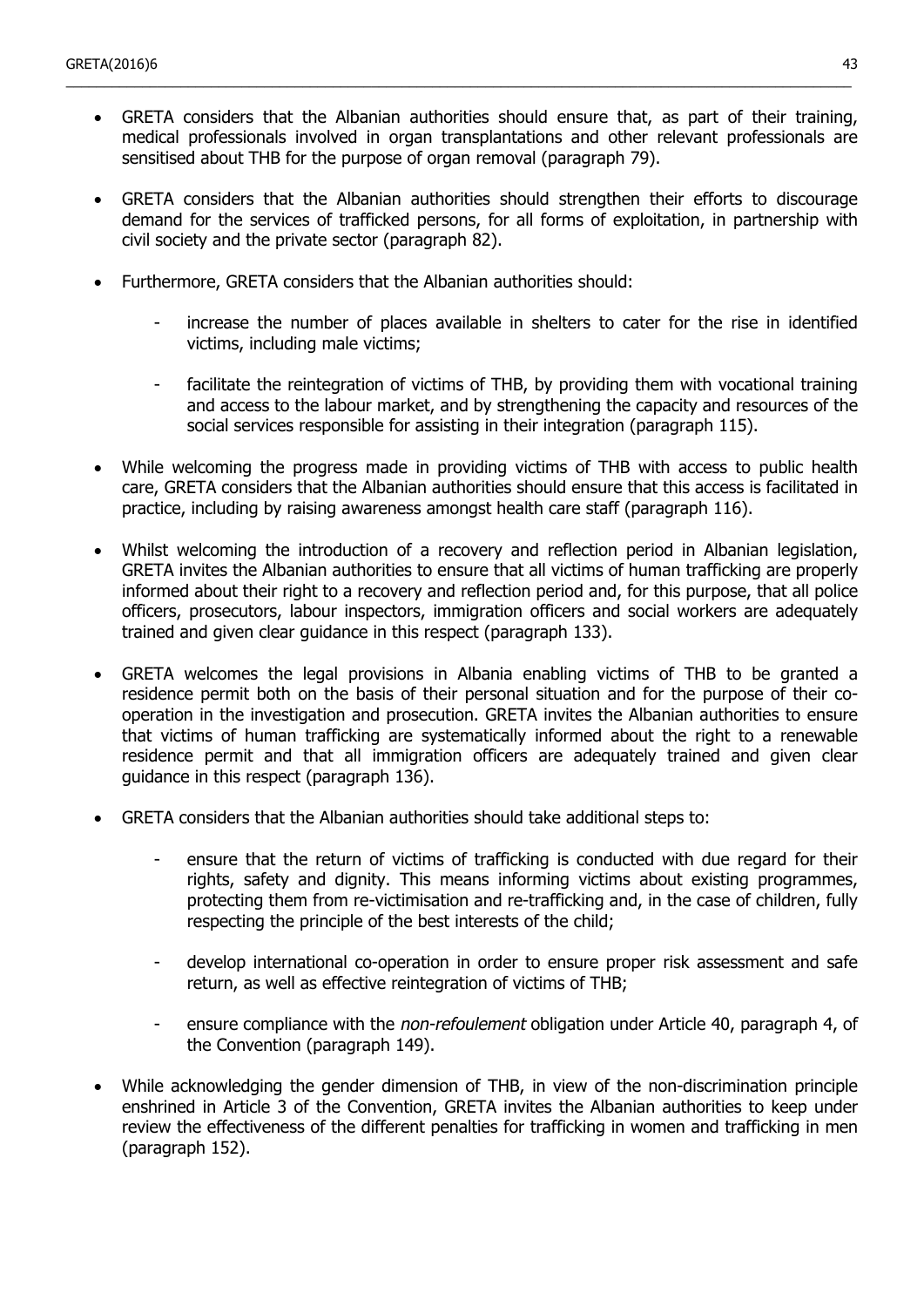GRETA considers that the Albanian authorities should examine the reasons why no legal entities have been punished for trafficking-related acts and, in the light of their findings, take the necessary measures to ensure that the criminal liability of legal entities can be acted upon in practice (paragraph 158).

- Whilst welcoming the adoption of a specific legal provision concerning the non-punishment of victims of trafficking for offences committed as a result of being trafficked, GRETA invites the Albanian authorities to ensure full compliance with this provision in practice by developing guidance for police officers and prosecutors on the implementation of the non-punishment provision (paragraph 160).
- Further, recalling the obligation for Parties to the Convention to confiscate criminal assets linked to human trafficking, GRETA considers that the Albanian authorities should intensify their efforts to identify, seize and confiscate criminal assets generated by trafficking offences (paragraph 170).
- GRETA considers that the Albanian authorities should:
	- pursue their efforts to encourage the implementation of international agreements on action against THB signed with neighbouring countries;
	- amend their legislation so that joint investigation teams can be set up (paragraph 183).
- While welcoming developments since the first evaluation, GRETA invites the Albanian authorities to continue strengthening partnership with civil society. Particular attention should also be paid to involving Roma NGOs, trade unions and the private sector in the fight against THB (paragraph 189).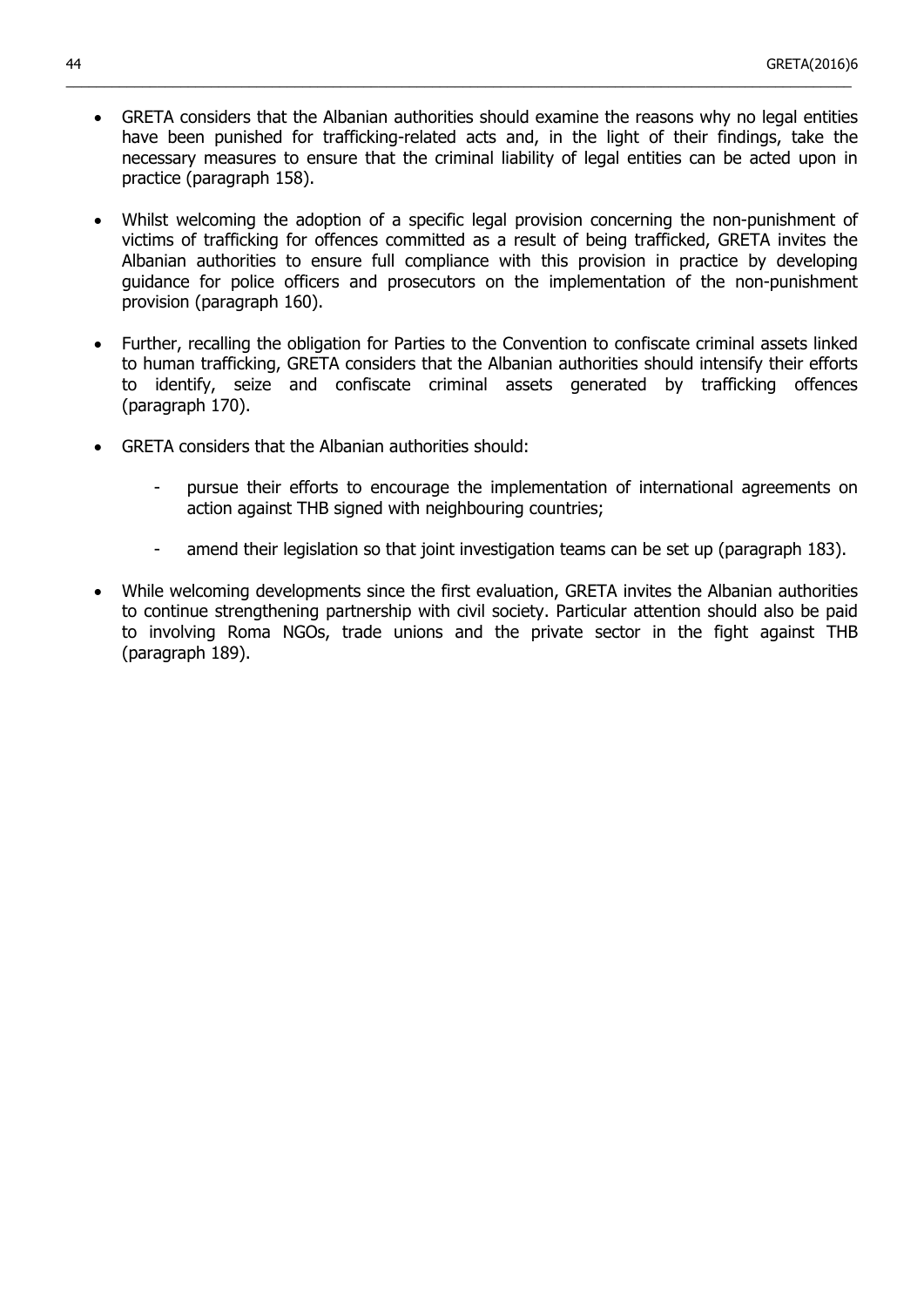# **Appendix**

<span id="page-44-0"></span>\_\_\_\_\_\_\_\_\_\_\_\_\_\_\_\_\_\_\_\_\_\_\_\_\_\_\_\_\_\_\_\_\_\_\_\_\_\_\_\_\_\_\_\_\_\_\_\_\_\_\_\_\_\_\_\_\_\_\_\_\_\_\_\_\_\_\_\_\_\_\_\_\_\_\_\_\_\_\_\_\_\_\_\_\_\_\_\_\_\_\_\_\_\_\_\_\_\_\_\_\_\_\_

## **List of public bodies, intergovernmental organisations, non-governmental organisations and civil society actors with which GRETA held consultations**

### **Public bodies**

- Ministry of the Interior:
	- Ms Elona Gjebrea Hoxha, Deputy Minister of the Interior and National Anti-Trafficking Coordinator
	- Office of the National Anti-Trafficking Co-ordinator (ONAC)
	- Department of Organised and Serious Crimes
	- Border and Migration Department
	- Directorate for the Protection of Witnesses and Justice Collaborators
- Ministry of Social Affairs and Youth:
	- State Agency for the Protection of Children's Rights
- Ministry of Labour, Social Affairs and Equal Opportunities,
	- State Social Service
- Ministry of Finance:
- Agency for the Administration of Seized and Confiscated Assets
- Ministry of Health
- Ministry of Education and Sport
- State Labour Inspectorate
- Serious Crimes Prosecutor's Office
- Regional Anti-Trafficking Co-ordination of Vlora
- Vlora District Prosecutor's Office
- Deputy Ombudsman
- National Assembly

#### **Intergovernmental organisations**

- International Organization for Migration (IOM)
- Office of the United Nations High Commissioner for Refugees (UNHCR)
- International Labour Organization (ILO)

#### **NGOs and other civil society organisations**

- Albania Hope (Mary Ward Loreto Foundation)
- ASIS (Social Organisation for the Support of Youth)
- Caritas Albania
- Centre for Legal Initiatives (CCI)
- Children's Human Rights Centre for Albania
- Coalition of NGOs to Combat Child Trafficking (BKTF)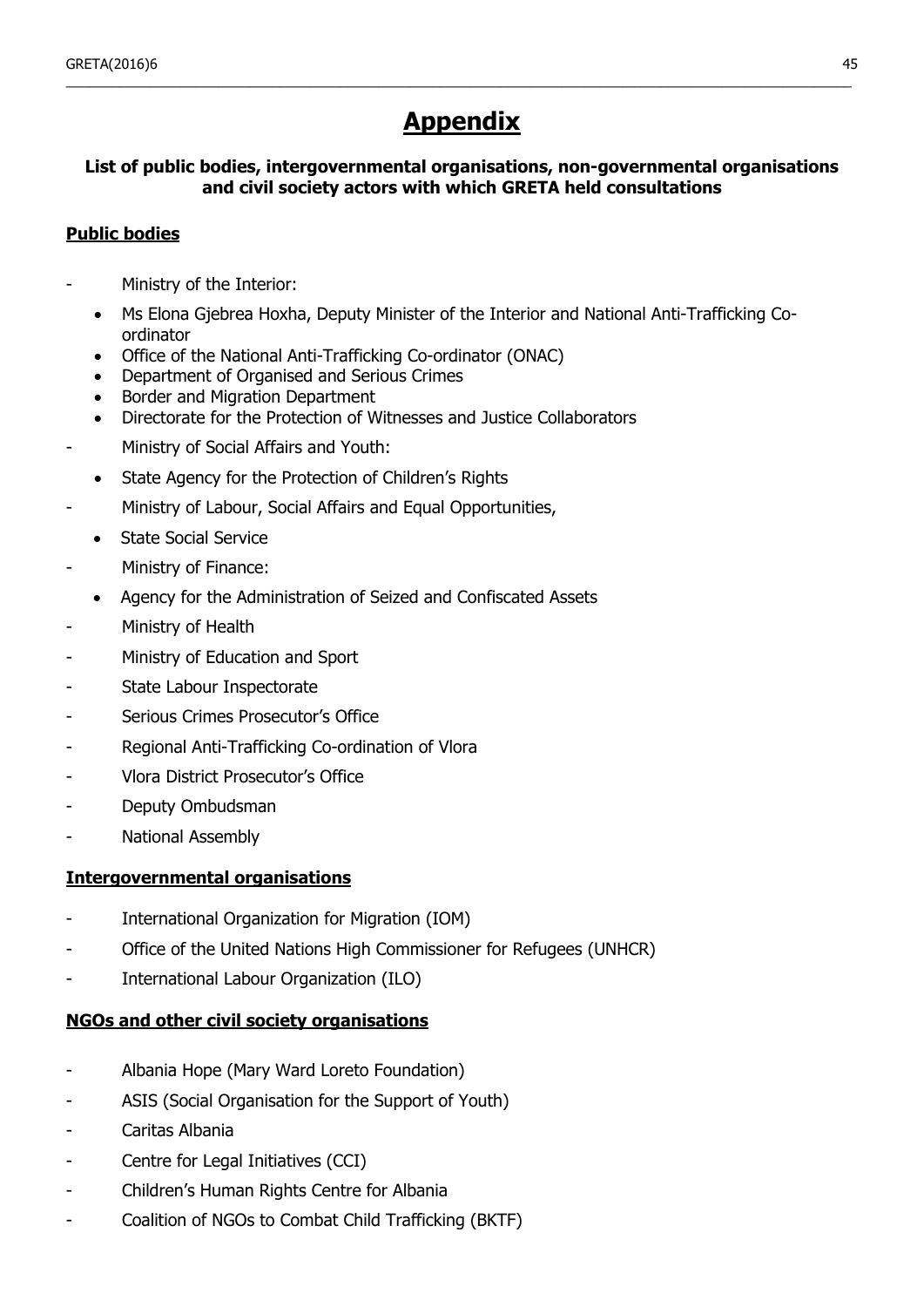- Different and Equal
- Tirana Legal Aid Society (TLAS)
- Help for Children Foundation (NPF)

- Romani Bahxt
- Save the Children Albania
- Terre des Hommes
- Tjeter Vizion (Another Vision)
- Vatra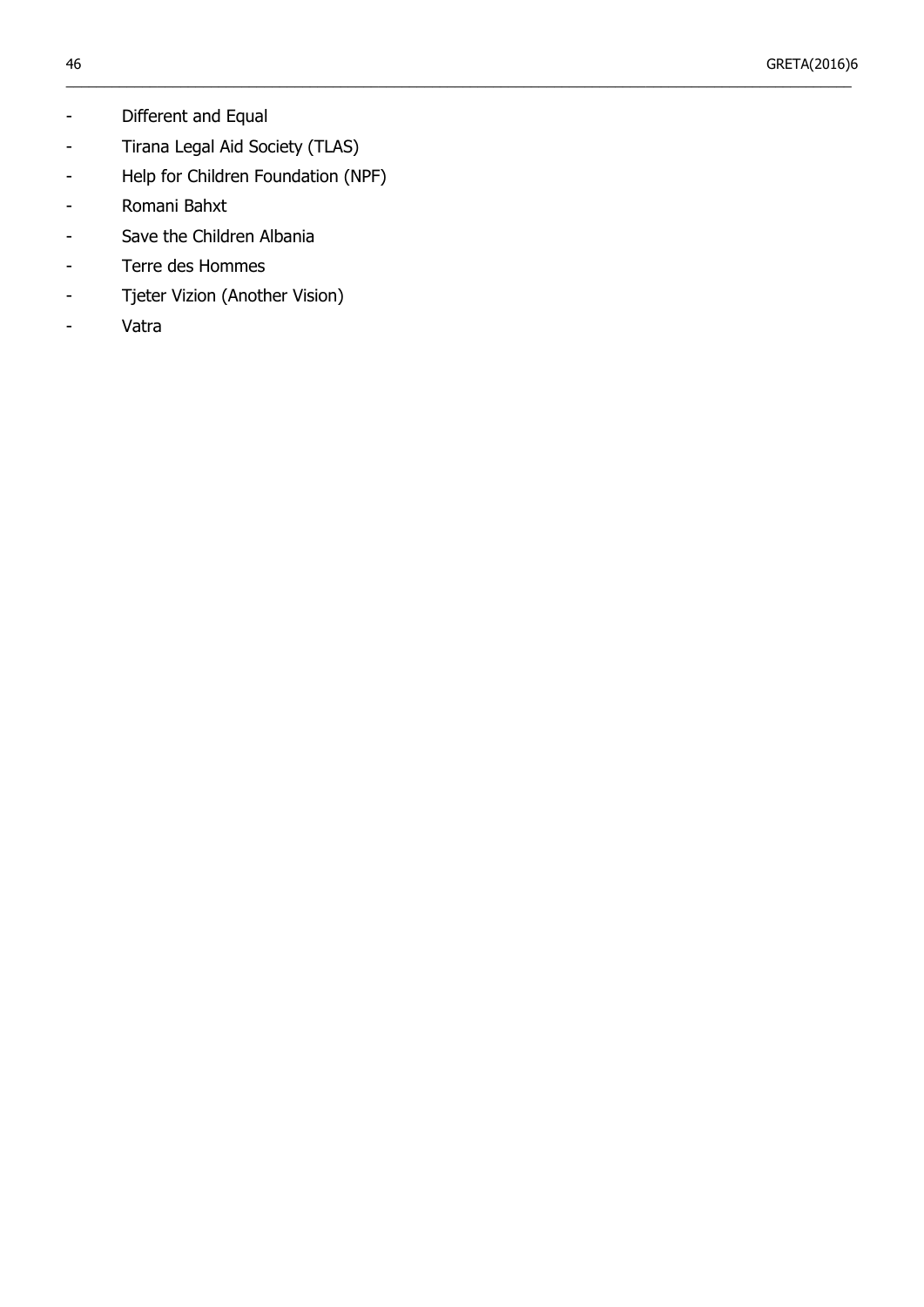## **Government's Comments**

\_\_\_\_\_\_\_\_\_\_\_\_\_\_\_\_\_\_\_\_\_\_\_\_\_\_\_\_\_\_\_\_\_\_\_\_\_\_\_\_\_\_\_\_\_\_\_\_\_\_\_\_\_\_\_\_\_\_\_\_\_\_\_\_\_\_\_\_\_\_\_\_\_\_\_\_\_\_\_\_\_\_\_\_\_\_\_\_\_\_\_\_\_\_\_\_\_\_\_\_\_\_\_

## <span id="page-46-0"></span>**The following comments do not form part of GRETA's analysis concerning the situation in Albania**

GRETA engaged in a dialogue with the Albanian authorities on a first draft of the report. A number of the authorities' comments were taken on board and integrated into the report's final version.

The Convention requires that "the report and conclusions of GRETA shall be made public as from their adoption, together with eventual comments by the Party concerned." GRETA transmitted its final report to the Albanian authorities on 15 April 2016 and invited them to submit any final comments. The comments of the authorities of Albania, submitted on 20 May 2016, are reproduced hereafter.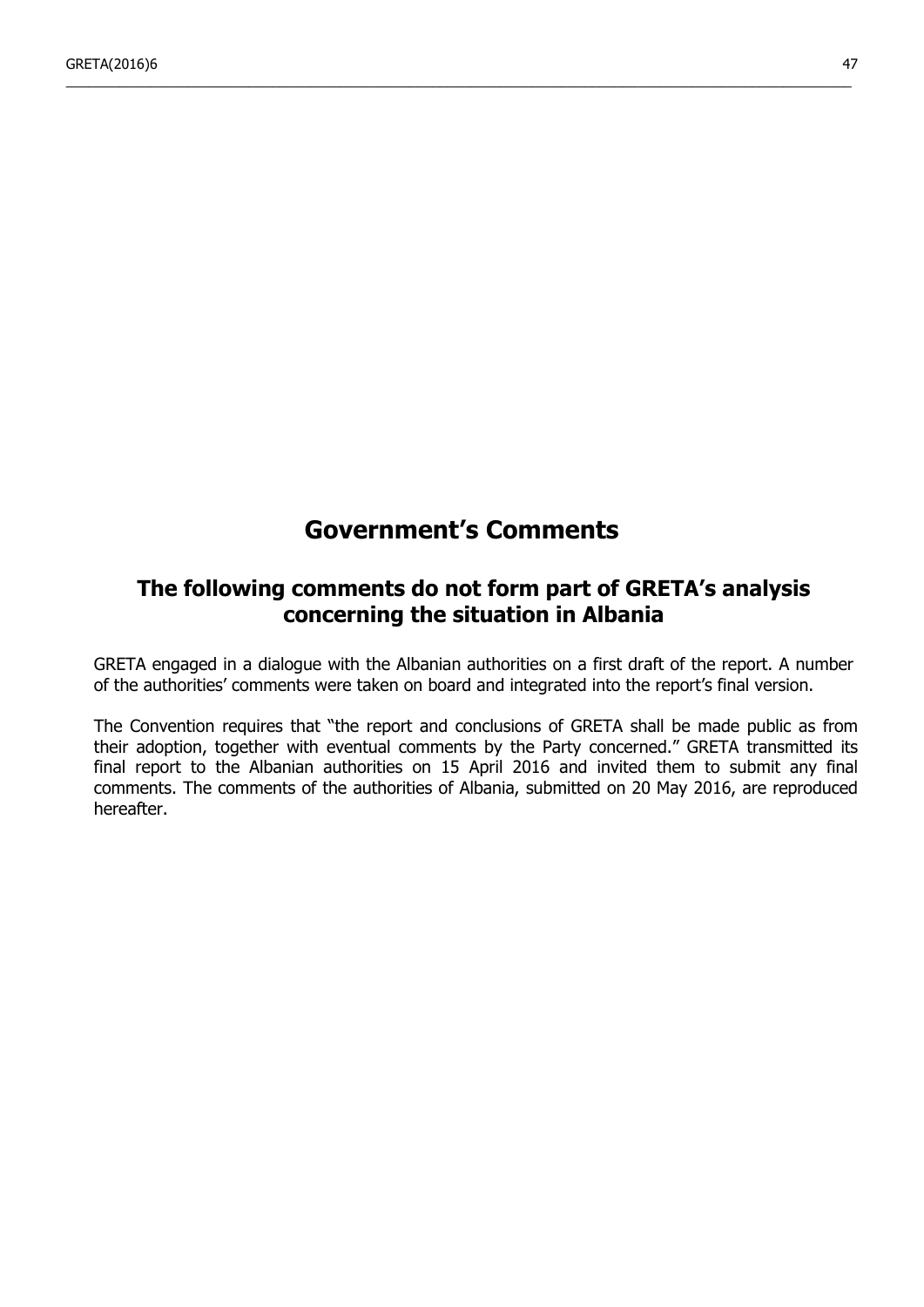| Nr.             | Recommendation                                                                                                                                                                                                                                                                                                                                                                                                                                                                                                                                                                                                                                                                                                                                                                                                                                                        |                                                                                                                                                                                                                                                                                                                                                                                                                                                                                                                                                                                                                                                                                                                                                                                                                                                                                                                                                                                                                                                                                                                                                                                                                                                                                                                                                                                                                                                                                                                                                                                    |
|-----------------|-----------------------------------------------------------------------------------------------------------------------------------------------------------------------------------------------------------------------------------------------------------------------------------------------------------------------------------------------------------------------------------------------------------------------------------------------------------------------------------------------------------------------------------------------------------------------------------------------------------------------------------------------------------------------------------------------------------------------------------------------------------------------------------------------------------------------------------------------------------------------|------------------------------------------------------------------------------------------------------------------------------------------------------------------------------------------------------------------------------------------------------------------------------------------------------------------------------------------------------------------------------------------------------------------------------------------------------------------------------------------------------------------------------------------------------------------------------------------------------------------------------------------------------------------------------------------------------------------------------------------------------------------------------------------------------------------------------------------------------------------------------------------------------------------------------------------------------------------------------------------------------------------------------------------------------------------------------------------------------------------------------------------------------------------------------------------------------------------------------------------------------------------------------------------------------------------------------------------------------------------------------------------------------------------------------------------------------------------------------------------------------------------------------------------------------------------------------------|
| $\frac{41}{12}$ | GRETA welcomes the training<br>provided to different categories of<br>professionals, including judges, but<br>notes the absence of training on<br>THB for labour inspectors. GRETA<br>Albanian<br>considers<br>that the<br>authorities should actively pursue<br>their efforts to train and sensitise<br>relevant professionals on human<br>trafficking and victims' rights, in<br>particular<br>police<br>officers.<br>health<br>prosecutors,<br>judges,<br>professionals, labour inspectors,<br>social workers and consular and<br>diplomatic staff. The training<br>should be organised throughout the<br>country and should aim, inter alia,<br>at combating prejudices against<br>victims of trafficking, improving<br>their identification, increasing the<br>number of prosecutions against<br>traffickers<br>and<br>guaranteeing<br>compensation for victims. | In 2015 labor inspectors participated in joint trainings on the implementation of the SOPs, cooperation with<br>the CPU-s (Child Protection Units) and identification of Internal Trafficking.<br><b>During 2015,</b> the Directorate of Anti-Trafficking in cooperation with the State Police and the OSCE have<br>developed training sessions on "Improving the implementation of the National Referral Mechanism for the<br>Identification and Referral of Victims / Potential Victims of Trafficking, in accordance with Standard<br>Operating Procedures ", respectively in Shkodra, April 28; Kukes, May 15; Debar, May 27; Lezha, June 4;<br>Elbasan, June 11; Fier, September 22; Vlora, September 28; Berat, October 6; Korce, October 13; Tirana,<br>October 26; Gjirokastra, October 21; Durres, October 21.<br>During February- April 2016, the Directorate of Anti-trafficking, in cooperation with IOM and RA<br>members, have developed 12 trainings in 12 regions of Albania, with the participation of 388 (in total)<br>actors (SSS, Border Police, Anti trafficking Police, Public Order, Labor Inspectorate, School psychologists,<br>NGOs) involved in the fight against trafficking in human beings, in accordance with Standard Operating<br>Procedures respectively in Lezha 23 February; Shkodra 24 February; Elbasan 1 <sup>st</sup> of March, 2 <sup>nd</sup> of march in<br>Korça, 9 March in Durrës; 11 March in Tirana; 16 March in Fieri, 17 March in Vlora; 29 March in Kukës;<br>30 March in Dibra; 6 April in Berat and 13 April in Gjirokastra. |
| 44/12           | While acknowledging the steps<br>taken to improve data collection,<br>considers<br><b>GRETA</b><br>that<br>the<br>Albanian authorities should pursue<br>their efforts to set up and maintain a<br>comprehensive<br>and<br>coherent<br>statistical system on trafficking in<br>human beings by compiling reliable<br>statistical data from all main actors<br>on measures to protect and promote<br>the rights of victims as well as on                                                                                                                                                                                                                                                                                                                                                                                                                                | Each state and non-state institution part of the NRM collect data on human trafficking and report them to the<br>ONAC. State police collects data on investigations initiated (active/proactive), and referred to the<br>Prosecutor's office (district/ Serious crimes') police operations, number of perpetrators, arrested, detained,<br>at large, and victims of trafficking (VoT) identified.<br>General Prosecutor's Office also collects data on the cases registered, those sent to court, number of<br>detainees etc.<br>While ONAC itself manages the VoT-s Database, SIVET, which has data on the victims as follows:<br>Personal Data (name, surname, DOB, POB, education etc), Initial or formal interview, Status (victim of<br>trafficking (VoT) or potential victim of trafficking (PVoT), History of exploitation (from recruitment to<br>country/ies of destination), Referral to a Shelter/community, treatment in the shelter/community,                                                                                                                                                                                                                                                                                                                                                                                                                                                                                                                                                                                                                        |

\_\_\_\_\_\_\_\_\_\_\_\_\_\_\_\_\_\_\_\_\_\_\_\_\_\_\_\_\_\_\_\_\_\_\_\_\_\_\_\_\_\_\_\_\_\_\_\_\_\_\_\_\_\_\_\_\_\_\_\_\_\_\_\_\_\_\_\_\_\_\_\_\_\_\_\_\_\_\_\_\_\_\_\_\_\_\_\_\_\_\_\_\_\_\_\_\_\_\_\_\_\_\_\_\_\_\_\_\_\_\_\_\_\_\_\_\_\_\_\_\_\_\_\_\_\_\_\_\_\_\_\_\_\_\_\_\_\_\_\_\_\_\_\_\_\_\_\_\_\_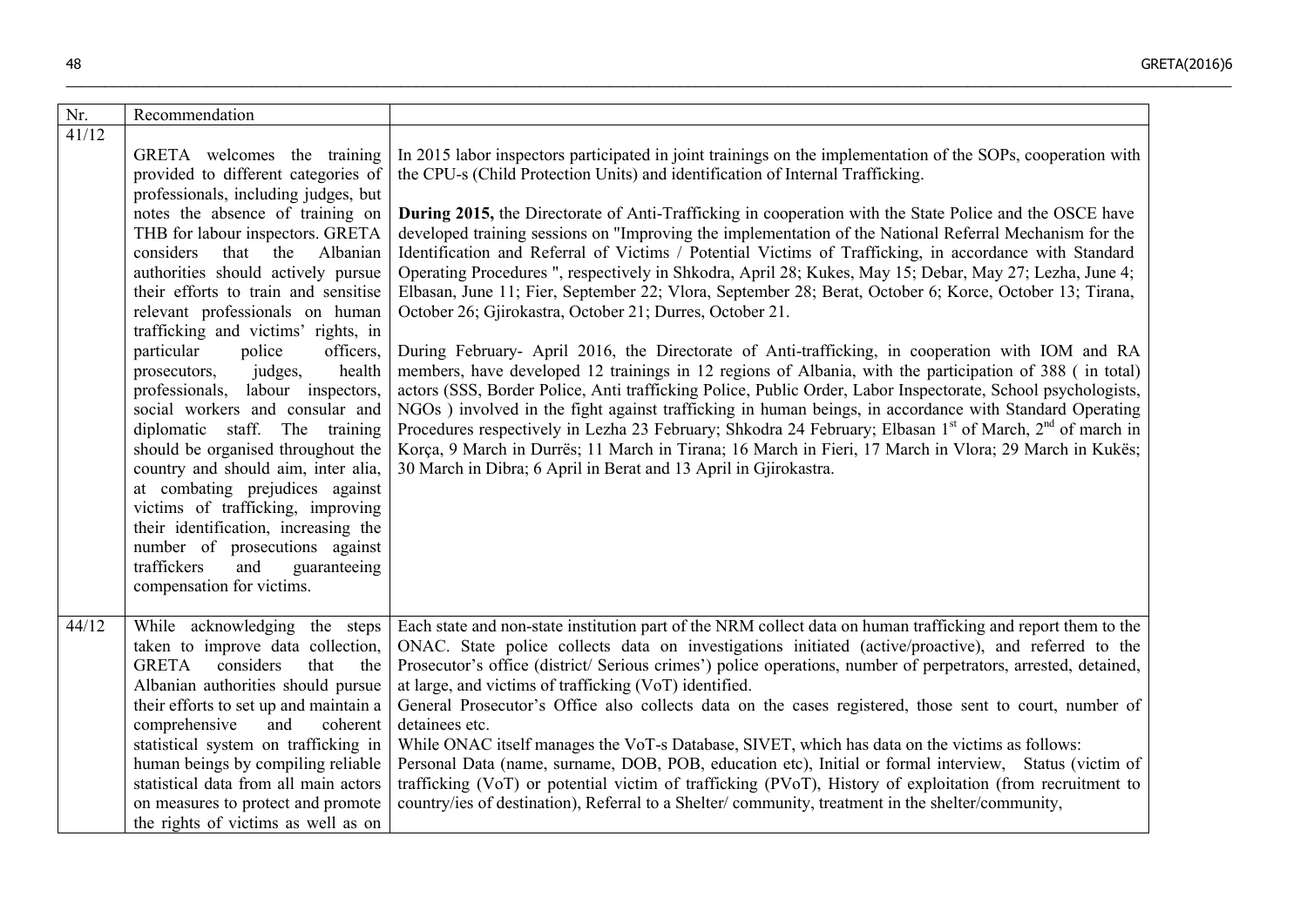|       | investigation,<br>prosecution,<br>the<br>convictions and compensation in<br>human trafficking cases. Statistics<br>regarding victims should<br>be<br>collected from all main actors and<br>allow disaggregation concerning<br>not only sex, age, country of origin<br>and/or destination, but also type of<br>should be<br>exploitation. This<br>accompanied by all the necessary<br>measures to respect the right of data<br>subjects to personal data protection. | The database has also a few data on the suspected trafficker and recruiter.                                                                                                                                                                                                                                                                                                                                                                                                                                                                                                                                                                                                                                                                                                                                                                                                                                                                                                                                                                                                                                                                                                                                                                                                                                                                                                                                                                                                                                                                                                                                                                                                                    |
|-------|---------------------------------------------------------------------------------------------------------------------------------------------------------------------------------------------------------------------------------------------------------------------------------------------------------------------------------------------------------------------------------------------------------------------------------------------------------------------|------------------------------------------------------------------------------------------------------------------------------------------------------------------------------------------------------------------------------------------------------------------------------------------------------------------------------------------------------------------------------------------------------------------------------------------------------------------------------------------------------------------------------------------------------------------------------------------------------------------------------------------------------------------------------------------------------------------------------------------------------------------------------------------------------------------------------------------------------------------------------------------------------------------------------------------------------------------------------------------------------------------------------------------------------------------------------------------------------------------------------------------------------------------------------------------------------------------------------------------------------------------------------------------------------------------------------------------------------------------------------------------------------------------------------------------------------------------------------------------------------------------------------------------------------------------------------------------------------------------------------------------------------------------------------------------------|
| 46/13 | considers<br><b>GRETA</b><br>that<br>the<br>Albanian authorities should conduct<br>and support research on THB-<br>related issues as an evidence base<br>for future policy measures. Areas<br>where research is needed in order to<br>shed more light on the extent and<br>nature of the problem of THB<br>include<br>internal<br>trafficking,<br>trafficking for the purpose of labour<br>exploitation, and trafficking in men.                                    | ONAC in cooperation with IOM has undertaken several projects to identify various forms of exploitation,<br>including trafficking in men and children, as well as practices of prevention and protection of victims<br>exploited:<br>Under the project "Support of the United Nations for Social Inclusion in Albania" program UNSSIA -<br>funded by the Swiss Agency for Development and Cooperation and implemented by the UN Office in<br>Albania, it was developed the "National Assessment Report - Synergies for Coordination and reference to<br>existing mechanisms for women victims of trafficking and violence" (August 2015).<br>http://www.punetebrendshme.gov.al/files/priorities files/Mechanisms against violence and trafficking.pdf<br>Furthermore in January 2015 was published "The profile of the victims of trafficking and social exclusion",<br>United<br>for<br>Social<br>with<br>the<br>of<br>the<br>Nations<br>Inclusion<br>in<br>support<br>Albania;<br>http://publications.iom.int/system/files/pdf/social_inclusion_albania_en.pdf<br>In the framework of the project of European Union, "Fight against trafficking in human beings and<br>Organized Crime- Phase 2 (THB/IFS/2)", ICMPD has drafted the report "National and Transnational<br>Referral Mechanism for Victims of Trafficking in Albania. 2015".<br>In the framework of the month against trafficking in persons, October 2015, the ONAC conducted a<br>research on "Citizens' knowledge on the phenomenon of trafficking in persons, Tirana, October 2015". This<br>research was based in quantitative and qualitative interviews, structured and mid structured. 270 persons<br>were interviewed. |

 $\_$  , and the set of the set of the set of the set of the set of the set of the set of the set of the set of the set of the set of the set of the set of the set of the set of the set of the set of the set of the set of th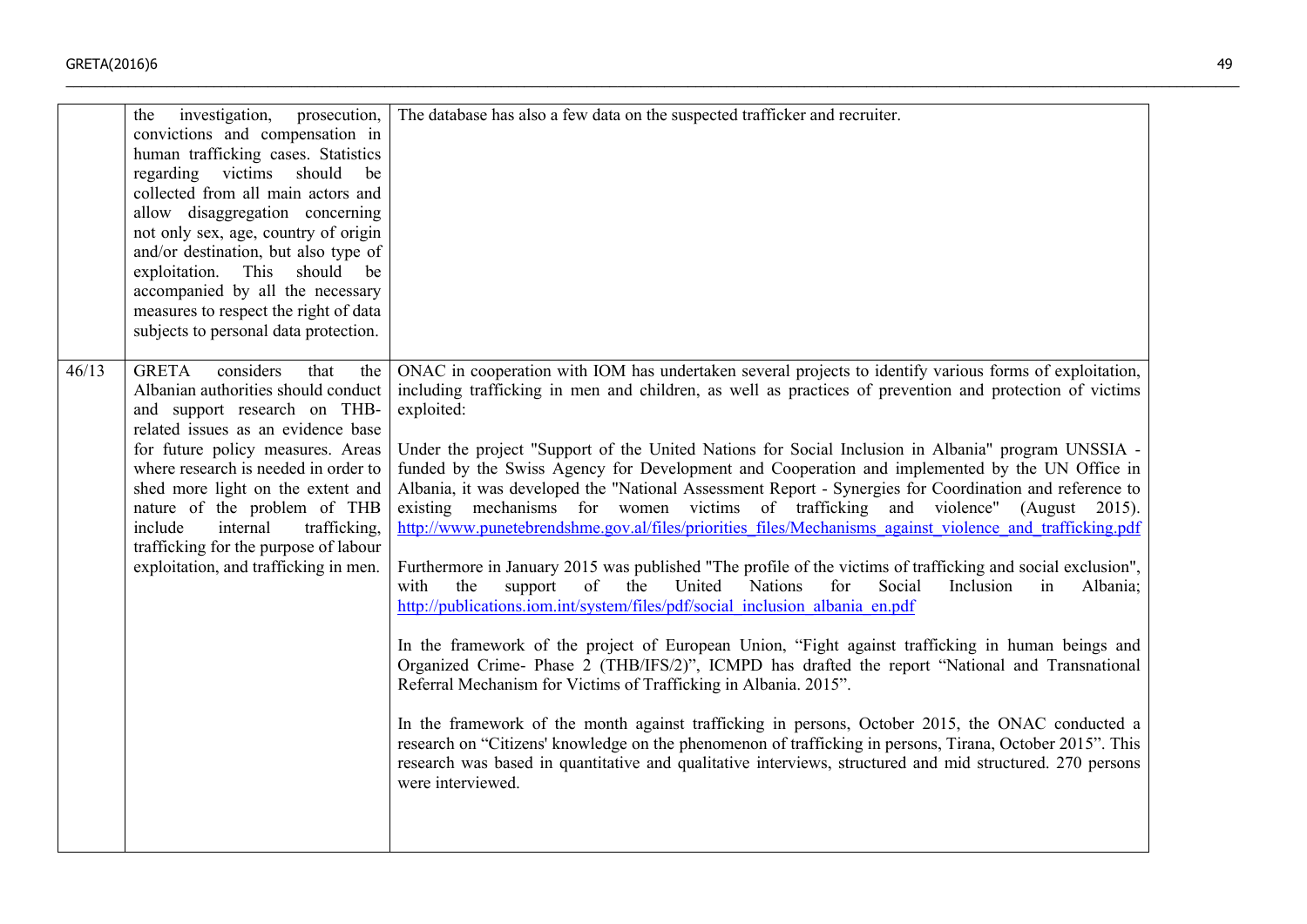| 52/14 | <b>GRETA</b><br>considers<br>that<br>the<br>should<br>Albanian<br>authorities | During 2015, the National Anti-trafficking coordinator, launched two main awareness raising campaigns:                                                                                                                                                                                                                                                                                                                     |
|-------|-------------------------------------------------------------------------------|----------------------------------------------------------------------------------------------------------------------------------------------------------------------------------------------------------------------------------------------------------------------------------------------------------------------------------------------------------------------------------------------------------------------------|
|       | continue and strengthen their efforts                                         | The "Anti-trafficking Month" on October 1st 2015, part of the awareness raising activities, round tables,                                                                                                                                                                                                                                                                                                                  |
|       | to raise awareness of THB for<br>different types of exploitation, both        | forums and workshops were also discussions on labor exploitation as a form of trafficking:                                                                                                                                                                                                                                                                                                                                 |
|       | and transnationally.<br>internally                                            | 10 discussion forums with students, school pupils and representatives of the governmental and non-<br>$\bullet$                                                                                                                                                                                                                                                                                                            |
|       | Future actions in this area should be                                         | governmental structures;                                                                                                                                                                                                                                                                                                                                                                                                   |
|       | designed in the light of impact                                               | $\bullet$<br>7 exhibitions with pupils' paintings                                                                                                                                                                                                                                                                                                                                                                          |
|       | assessment of previous measures,<br>focusing on the needs identified.         | $\bullet$<br>Distribution of the awareness and informative materials:                                                                                                                                                                                                                                                                                                                                                      |
|       |                                                                               | 3000 photo-novels: "A broken dream" and "A new beginning".                                                                                                                                                                                                                                                                                                                                                                 |
|       |                                                                               | Over 5000 t-shirts and 5000 caps with the logo "Denounce-Save".                                                                                                                                                                                                                                                                                                                                                            |
|       |                                                                               | Over 3000 leaflets of the Office of National Coordinator.<br>Around 2000 leaflets for the National Line "116006".                                                                                                                                                                                                                                                                                                          |
|       |                                                                               | Over 500 notebooks with awareness messages in their cover "Stop trafficking of children"                                                                                                                                                                                                                                                                                                                                   |
|       |                                                                               | 180 pens with the line $116006$ ;                                                                                                                                                                                                                                                                                                                                                                                          |
|       |                                                                               | 500 ecological bags with the logo of the national helpline 116006.                                                                                                                                                                                                                                                                                                                                                         |
|       |                                                                               | The summer campaign, which was organized during June $-$ August 2015 and was mainly focused in<br>public awareness raising on child trafficking, exploitation of children for begging and forced labour as well<br>as exploitation of females for prostitution. But specifically regarding the measures taken on the prevention<br>of human trafficking included in school curricula, during this campaign were organized: |
|       |                                                                               | 13 awareness activities were held in towns, high schools and secondary schools, as well as in community<br>centres in Tirana, Dibra, Kukës, Durrës, Korça, Lezha, Berat, Elbasan and Fier                                                                                                                                                                                                                                  |
|       |                                                                               | 11 discussion forums in local level on issues of trafficking in persons and in particular children, with                                                                                                                                                                                                                                                                                                                   |
|       |                                                                               | members of the Regional Anti-Trafficking Committee, with students and pupils of high schools in                                                                                                                                                                                                                                                                                                                            |
|       |                                                                               | Gjirokastër, Elbasan, Korça, Kukës, Vlora, Dibra;                                                                                                                                                                                                                                                                                                                                                                          |
|       |                                                                               | 2 competitions were developed in Vlora and there were distributed 480 awareness materials, such as                                                                                                                                                                                                                                                                                                                         |
|       |                                                                               | leaflets, brochures and photo novels in schools, ports, bars and restaurants;                                                                                                                                                                                                                                                                                                                                              |
|       |                                                                               | 10 summer camps were established in the main cities such as: Elbasan, Tirana, Durres, Dibra, Berat, Fier,                                                                                                                                                                                                                                                                                                                  |
|       |                                                                               | etc., where 230 pupils of high schools and secondary schools of these cities took part in;                                                                                                                                                                                                                                                                                                                                 |
|       |                                                                               | For 2016, there are organized several informative meetings with students as follows:                                                                                                                                                                                                                                                                                                                                       |
|       |                                                                               | On 22 <sup>nd</sup> February meetings were organized in 9 schools in Tirana                                                                                                                                                                                                                                                                                                                                                |
|       |                                                                               | On 10 <sup>th</sup> of March in 6 schools in Shkodra, and                                                                                                                                                                                                                                                                                                                                                                  |

\_\_\_\_\_\_\_\_\_\_\_\_\_\_\_\_\_\_\_\_\_\_\_\_\_\_\_\_\_\_\_\_\_\_\_\_\_\_\_\_\_\_\_\_\_\_\_\_\_\_\_\_\_\_\_\_\_\_\_\_\_\_\_\_\_\_\_\_\_\_\_\_\_\_\_\_\_\_\_\_\_\_\_\_\_\_\_\_\_\_\_\_\_\_\_\_\_\_\_\_\_\_\_\_\_\_\_\_\_\_\_\_\_\_\_\_\_\_\_\_\_\_\_\_\_\_\_\_\_\_\_\_\_\_\_\_\_\_\_\_\_\_\_\_\_\_\_\_\_\_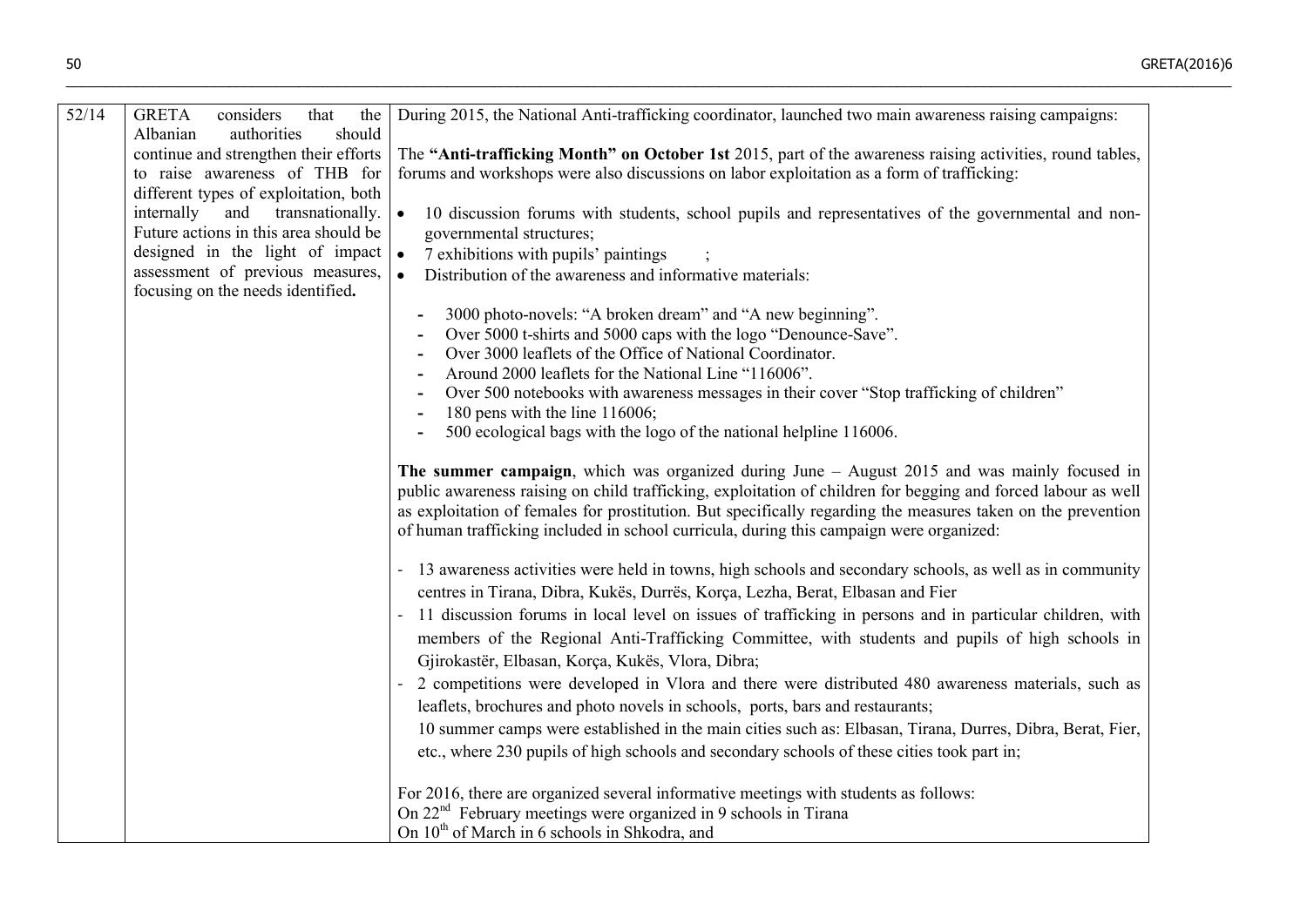|       |                                                                                                                                                                                                                                                                                                                                                                                          | On 18 <sup>th</sup> of April in 6 schools in Vlora.                                                                                                                                                                                                                                                                                                                                                                                                                                                                                                                                                                                                                                                                                                                                                                                                                                                             |
|-------|------------------------------------------------------------------------------------------------------------------------------------------------------------------------------------------------------------------------------------------------------------------------------------------------------------------------------------------------------------------------------------------|-----------------------------------------------------------------------------------------------------------------------------------------------------------------------------------------------------------------------------------------------------------------------------------------------------------------------------------------------------------------------------------------------------------------------------------------------------------------------------------------------------------------------------------------------------------------------------------------------------------------------------------------------------------------------------------------------------------------------------------------------------------------------------------------------------------------------------------------------------------------------------------------------------------------|
|       |                                                                                                                                                                                                                                                                                                                                                                                          | These meetings were attended by around 660 students, teachers, psychologists, etc.                                                                                                                                                                                                                                                                                                                                                                                                                                                                                                                                                                                                                                                                                                                                                                                                                              |
| 57/15 | With<br>a view to preventing<br>trafficking for the purpose of labour<br>exploitation, GRETA considers that<br>the Albanian authorities should take<br>further measures to:<br>- organise activities aimed at raising<br>awareness on the risks of human<br>trafficking for the purpose of labour<br>exploitation in Albania and abroad,<br>aimed in particular at vulnerable<br>groups. | Please refer to recommendation no. 41/12 and 52/14<br>On January 25, 2016 the Directorate of Anti-Trafficking in cooperation with the State Police organized a<br>training with the participation of employees of the Local Police Directorate of Tirana regarding the<br>recognition and implementation of the Memorandum of Cooperation between the Ministry of Interior, the<br>State Police and the State Labour Inspectorate and Social Services "For identifying cases of labor<br>exploitation and trafficking ".<br>Following the implementation of this measures, on February 25, ONAC in cooperation with SLI and State<br>Police, established the central working group and appointed the regional working groups. An operation plan<br>is drafted by both institutions which foresees joint actions for the identification of VoT/PVoT. The<br>operations are foreseen to start by the end of June. |
|       | - sensitise relevant officials, in<br>particular labour inspectors, about<br>THB for the purpose of labour<br>exploitation and the rights of<br>victims;                                                                                                                                                                                                                                 |                                                                                                                                                                                                                                                                                                                                                                                                                                                                                                                                                                                                                                                                                                                                                                                                                                                                                                                 |
|       | - strengthen the monitoring of<br>recruitment and temporary work<br>agencies;                                                                                                                                                                                                                                                                                                            |                                                                                                                                                                                                                                                                                                                                                                                                                                                                                                                                                                                                                                                                                                                                                                                                                                                                                                                 |
|       | - work closely with the private<br>sector, in line with the Guiding<br>Principles on Business and Human<br>Rights                                                                                                                                                                                                                                                                        |                                                                                                                                                                                                                                                                                                                                                                                                                                                                                                                                                                                                                                                                                                                                                                                                                                                                                                                 |

 $\_$  , and the set of the set of the set of the set of the set of the set of the set of the set of the set of the set of the set of the set of the set of the set of the set of the set of the set of the set of the set of th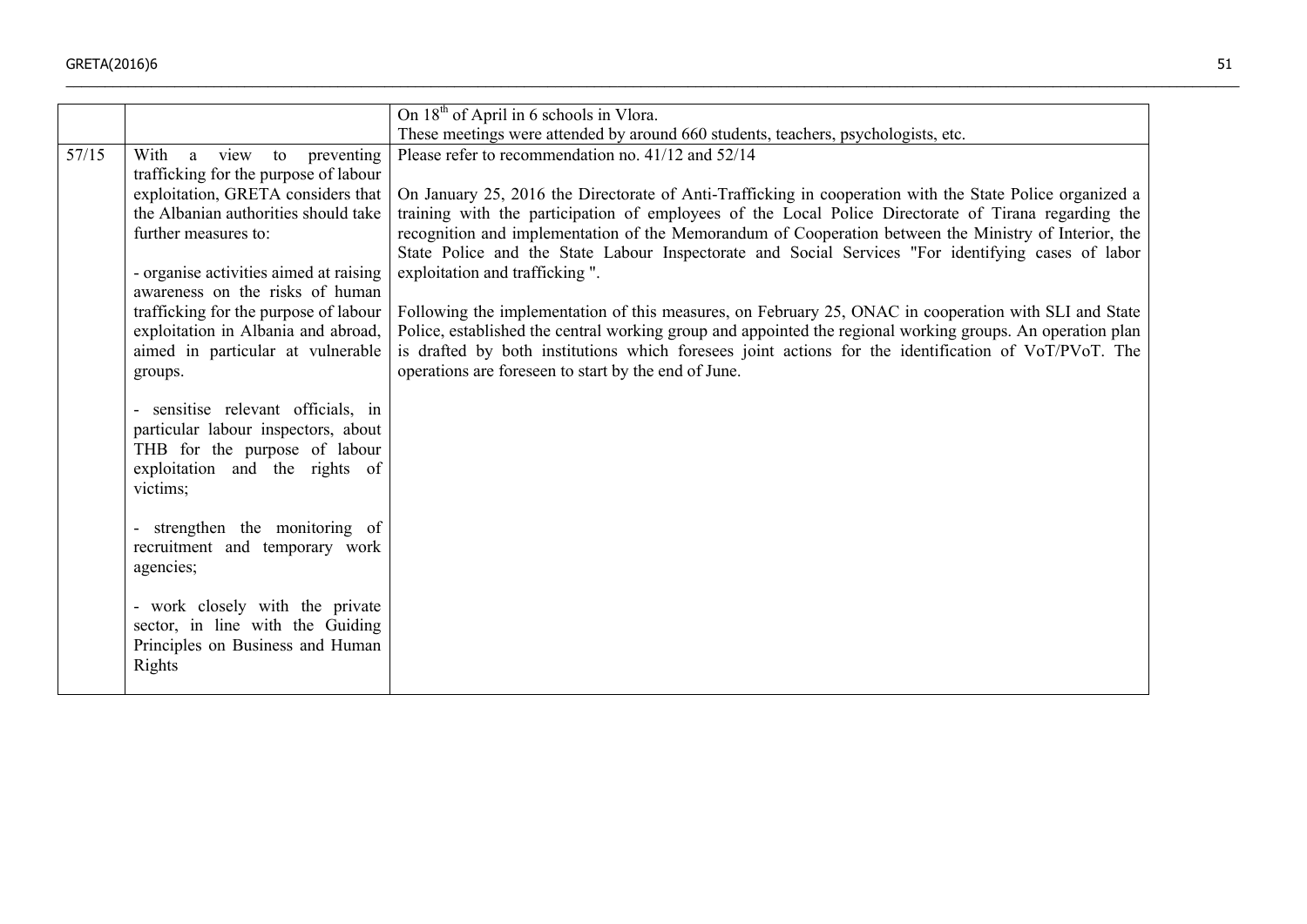|  | children, particularly those born<br>outside maternity units or abroad<br>and/or returning to Albania without<br>valid documentation. |                                                                                                                                                                                                                                                                                   | Type of legal case<br><b>Birth registrations</b> |              | <b>Administrative</b> | <b>Court Solution</b>                                   | <b>Total</b> |  |
|--|---------------------------------------------------------------------------------------------------------------------------------------|-----------------------------------------------------------------------------------------------------------------------------------------------------------------------------------------------------------------------------------------------------------------------------------|--------------------------------------------------|--------------|-----------------------|---------------------------------------------------------|--------------|--|
|  |                                                                                                                                       |                                                                                                                                                                                                                                                                                   |                                                  |              | solutions             |                                                         |              |  |
|  |                                                                                                                                       |                                                                                                                                                                                                                                                                                   |                                                  |              | 299                   | 216                                                     | 515          |  |
|  |                                                                                                                                       |                                                                                                                                                                                                                                                                                   | <b>Maternity, Paternity, Custody</b>             |              | 64                    | 191                                                     | 255          |  |
|  |                                                                                                                                       |                                                                                                                                                                                                                                                                                   | <b>Total</b>                                     |              | 363                   | 407                                                     | 770          |  |
|  |                                                                                                                                       |                                                                                                                                                                                                                                                                                   |                                                  |              |                       |                                                         |              |  |
|  |                                                                                                                                       | Furthermore the General Directorate for the Civil Registry in cooperation with TLAS organization have<br>organized awareness raising activities on the stateless and unregistered births phenomenon. The activities<br>are as follows:<br>Meetings with the community and schools |                                                  |              |                       |                                                         |              |  |
|  |                                                                                                                                       |                                                                                                                                                                                                                                                                                   | <b>Date</b>                                      | <b>Place</b> | <b>Beneficiaries</b>  | Delivery of leaflets, publications,<br>information etc. |              |  |
|  |                                                                                                                                       |                                                                                                                                                                                                                                                                                   | 13.01.2015                                       | Durrës       | $\overline{50}$       | 100                                                     |              |  |
|  |                                                                                                                                       | $\sqrt{2}$                                                                                                                                                                                                                                                                        | 24.02.2015                                       | Durrës       | 68                    | 120                                                     |              |  |
|  |                                                                                                                                       | $\overline{3}$                                                                                                                                                                                                                                                                    | 10.02.2015                                       | Tiranë       | 50                    | 80                                                      |              |  |
|  |                                                                                                                                       | $\overline{4}$                                                                                                                                                                                                                                                                    | 11.03.2015                                       | Fush-Krujë   | 120                   | 150                                                     |              |  |
|  |                                                                                                                                       | 5                                                                                                                                                                                                                                                                                 | 05.03.2015                                       | Shkodër      | 100                   | 120                                                     |              |  |
|  |                                                                                                                                       | 6                                                                                                                                                                                                                                                                                 | 06.03.2015                                       | Durrës       | 50                    | 120                                                     |              |  |
|  |                                                                                                                                       | $\overline{7}$                                                                                                                                                                                                                                                                    | 28.04.2015                                       | Elbasan      | 120                   | 200                                                     |              |  |
|  |                                                                                                                                       | 8                                                                                                                                                                                                                                                                                 | 29.04.2015                                       | Fier         | $\overline{50}$       | $\overline{90}$                                         |              |  |
|  |                                                                                                                                       | 9                                                                                                                                                                                                                                                                                 | 18.05.2015                                       | Kavajë       | 100                   | 150                                                     |              |  |
|  |                                                                                                                                       | 10                                                                                                                                                                                                                                                                                | 24.11.2015                                       | Elbasan      | 100                   | 200                                                     |              |  |
|  |                                                                                                                                       | 11                                                                                                                                                                                                                                                                                | 04.12.2015                                       | Durrës       | $\overline{50}$       | 100                                                     |              |  |
|  |                                                                                                                                       | 12                                                                                                                                                                                                                                                                                | 16.12.2015                                       | Tiranë       | 100                   | 150                                                     |              |  |
|  |                                                                                                                                       |                                                                                                                                                                                                                                                                                   |                                                  | 12           | 958                   | 1580                                                    |              |  |

\_\_\_\_\_\_\_\_\_\_\_\_\_\_\_\_\_\_\_\_\_\_\_\_\_\_\_\_\_\_\_\_\_\_\_\_\_\_\_\_\_\_\_\_\_\_\_\_\_\_\_\_\_\_\_\_\_\_\_\_\_\_\_\_\_\_\_\_\_\_\_\_\_\_\_\_\_\_\_\_\_\_\_\_\_\_\_\_\_\_\_\_\_\_\_\_\_\_\_\_\_\_\_\_\_\_\_\_\_\_\_\_\_\_\_\_\_\_\_\_\_\_\_\_\_\_\_\_\_\_\_\_\_\_\_\_\_\_\_\_\_\_\_\_\_\_\_\_\_\_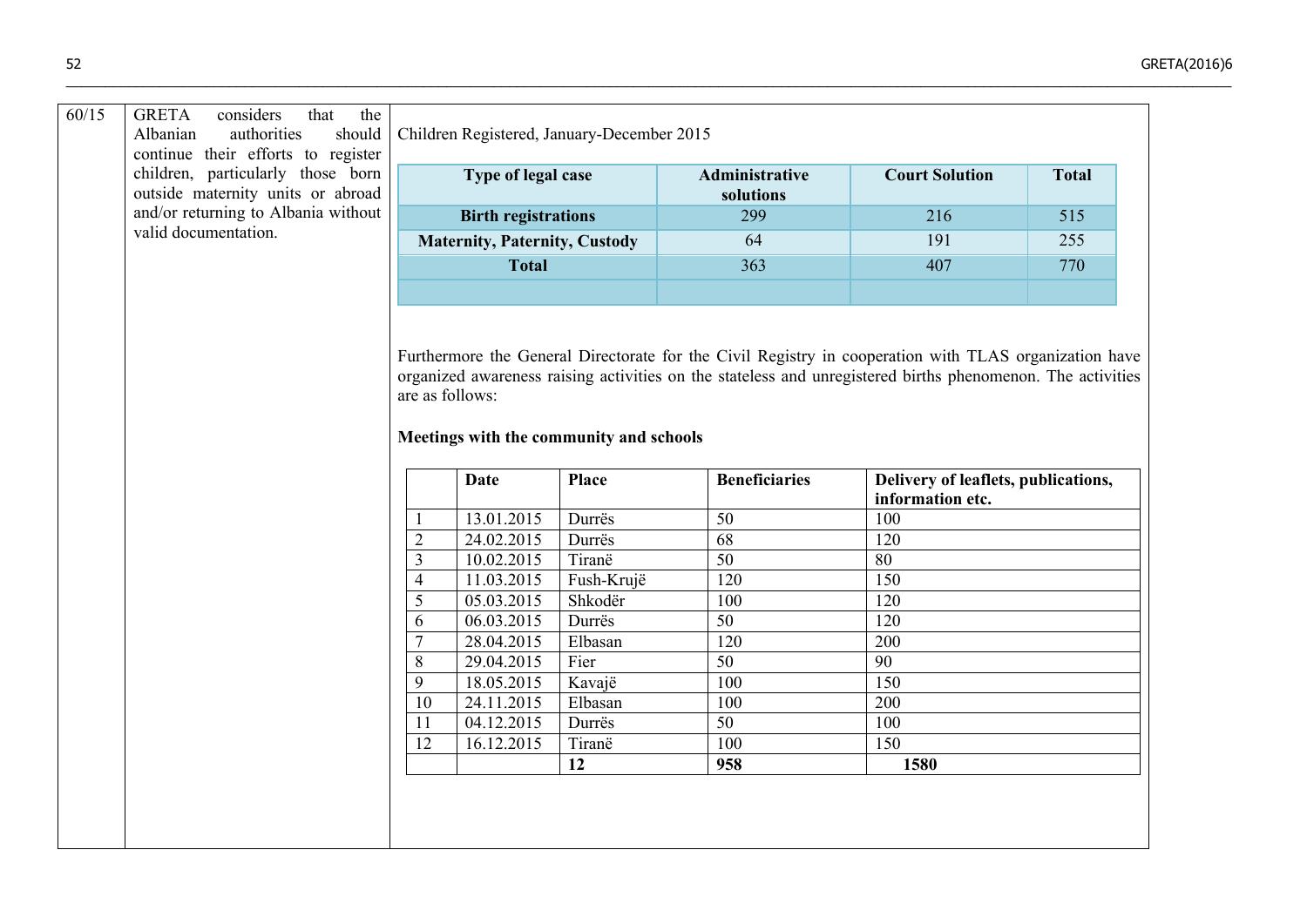|       |                                                                                                                                                                                                                                                                                                                                                                                                                                          | $\bullet$                                        | Workshops                                                                                                        |              |                                                        |                                                                                                                                                                                                                                                                                                                                                                                                                                                                                                                                                                                                                                           |
|-------|------------------------------------------------------------------------------------------------------------------------------------------------------------------------------------------------------------------------------------------------------------------------------------------------------------------------------------------------------------------------------------------------------------------------------------------|--------------------------------------------------|------------------------------------------------------------------------------------------------------------------|--------------|--------------------------------------------------------|-------------------------------------------------------------------------------------------------------------------------------------------------------------------------------------------------------------------------------------------------------------------------------------------------------------------------------------------------------------------------------------------------------------------------------------------------------------------------------------------------------------------------------------------------------------------------------------------------------------------------------------------|
|       |                                                                                                                                                                                                                                                                                                                                                                                                                                          | No                                               | <b>Date</b>                                                                                                      | <b>Place</b> | No of<br>Participants                                  | <b>Subject</b>                                                                                                                                                                                                                                                                                                                                                                                                                                                                                                                                                                                                                            |
|       |                                                                                                                                                                                                                                                                                                                                                                                                                                          | $\overline{2}$                                   | 30.10.2015                                                                                                       | Shkodër      | 23                                                     | The role of local structures and community<br>organisations to protect children's rights                                                                                                                                                                                                                                                                                                                                                                                                                                                                                                                                                  |
|       |                                                                                                                                                                                                                                                                                                                                                                                                                                          | $\overline{3}$                                   | 26.11.2015                                                                                                       | Durrës       | 29                                                     | The role of local structures and community<br>organisations to protect children's rights                                                                                                                                                                                                                                                                                                                                                                                                                                                                                                                                                  |
|       |                                                                                                                                                                                                                                                                                                                                                                                                                                          | $\overline{4}$                                   | 27.11.2015                                                                                                       | Elbasan      | 25                                                     | The role of local structures and community<br>organisations to protect children's rights                                                                                                                                                                                                                                                                                                                                                                                                                                                                                                                                                  |
|       |                                                                                                                                                                                                                                                                                                                                                                                                                                          | 5                                                | 11.12.2015                                                                                                       | Kavajë       | 22                                                     | The role of local structures and community<br>organisations to protect children's rights                                                                                                                                                                                                                                                                                                                                                                                                                                                                                                                                                  |
| 68/17 | <b>GRETA</b> considers that the<br>Albanian authorities should<br>strengthen their efforts in the area<br>of prevention of child trafficking, in<br>particular by sensitising and<br>training child protection<br>professionals across the country,<br>raising awareness of children<br>through education, and paying<br>special attention to children placed<br>in institutions and children from the<br>Roma and Egyptian communities. |                                                  | dates of the trainings are as follows:<br>13 May - Fier<br>17 May - Durrës<br>18 May - Vlora<br>31 May - Elbasan |              |                                                        | During May 2016, supported by OSCE, ONAC in cooperation with SAPCR, different NGOs, and CPUs are<br>developing 4 trainings aiming the identification and referral of PVoT from CPUs and mobile units. The                                                                                                                                                                                                                                                                                                                                                                                                                                 |
| 74/18 | <b>GRETA</b><br>considers<br>that<br>the<br>Albanian authorities should take<br>vigorous measures to strengthen the<br>prevention of THB, including<br>through measures to:<br>combat<br>violence<br>and<br>discrimination against women and<br>ensure gender equality;<br>- facilitate access for Roma and<br>Egyptian communities to jobs,<br>education, housing and<br>public<br>services.                                            | $\bullet$<br>$\bullet$<br>$\bullet$<br>$\bullet$ | Please refer to 52/14<br>Housing<br>Education<br>Social care services                                            |              | reintegration of women and girls VoT and PvOt, namely: | On February 2016 was approved with a CMD, Action Plan for Social – Economic Reintegration of women<br>and girls victims / potential victims of trafficking 2015-2017, as an integral part of the National Strategy<br>against Trafficking in Persons in Albania 2014 -2017. It covers the following areas of the socio economic<br>Economic empowerment, i.e. property rights, employment and vocational training;<br>The document includes a narrative part explaining the context and meaning of each of the above areas, and a<br>matrix which outlines the objectives, outcomes, actions, baseline information, indicators to measure |

 $\_$  , and the set of the set of the set of the set of the set of the set of the set of the set of the set of the set of the set of the set of the set of the set of the set of the set of the set of the set of the set of th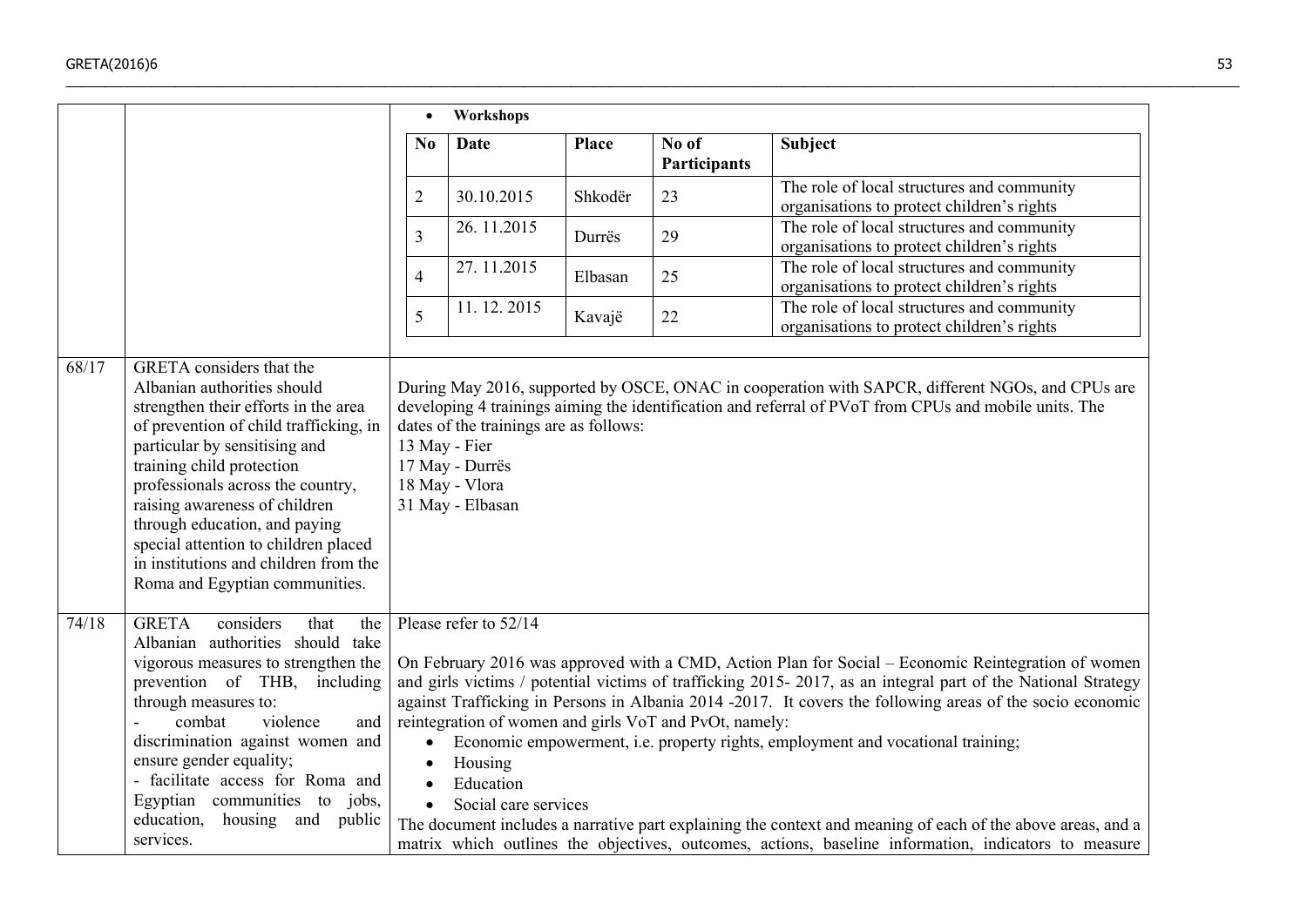|       |                                                                                                                                                                                                                                                                                        | progress of the intervention or action, responsible institutions and timeline.                                                                                                                                                                                                                                                                                                                                                                                                                                                                                                                                                                                                                                                               |
|-------|----------------------------------------------------------------------------------------------------------------------------------------------------------------------------------------------------------------------------------------------------------------------------------------|----------------------------------------------------------------------------------------------------------------------------------------------------------------------------------------------------------------------------------------------------------------------------------------------------------------------------------------------------------------------------------------------------------------------------------------------------------------------------------------------------------------------------------------------------------------------------------------------------------------------------------------------------------------------------------------------------------------------------------------------|
|       |                                                                                                                                                                                                                                                                                        | In December 2015 with the Decision of the Council of Ministers (DCM) No. 1072, was approved the<br>National Action Plan for Roma and Egyptian Community reintegration, 2016-2020". This Action Plan is<br>based in these principles:                                                                                                                                                                                                                                                                                                                                                                                                                                                                                                         |
|       |                                                                                                                                                                                                                                                                                        | Encouragement of social inclusion<br>Using a targeted approach/target for the treatment of specific cases of exclusion<br>Respecting differences<br>$\bullet$<br>Emphasis on engaging Roma and Egyptians<br>Promoting cooperation between different actors<br>Promoting intersectoral connections<br>Measuring progress<br>Sensitizing on gender dimension                                                                                                                                                                                                                                                                                                                                                                                   |
|       |                                                                                                                                                                                                                                                                                        | In December 2015, with the DCM No. 1071 was aproved the National Strategy of Social Protection 2015 -<br>2020 and its Action Plan. This strategy aims at reforming the Social Protection Program through<br>transformation of Financial Assistance into an active social reintegration scheme; revision of the rating<br>system of persons with disabilities; intervention and reintegration of children in the family and community,<br>showing special attention to social and biological orphans and integrated service delivery. The priority is to<br>provide the necessary resources for the most vulnerable groups through the National Fund for Social<br>Services and Regional Funds for Social Services as part of the Social Fund |
| 79/19 | considers<br><b>GRETA</b><br>that<br>the<br>Albanian authorities should ensure<br>that, as part of their training,<br>medical professionals involved in<br>organ transplantations and other<br>relevant professionals are sensitised<br>about THB for the purpose of organ<br>removal. | Please refer to recommendation 41/12.<br>Regarding the organ transplantations, Albania has ratified the convention of Council of Europe, by Law<br>No.150/2015 "Against trafficking in human organs". ONAC has initiated the work to amend the legislation<br>accordingly.                                                                                                                                                                                                                                                                                                                                                                                                                                                                   |
| 86/20 | Albanian<br><b>GRETA</b><br>urges<br>the<br>authorities to step up their efforts to<br>prevent and detect cases of<br>trafficking in human beings during<br>border controls, paying particular                                                                                         | In March 2014, the SSS and the State Police, signed the Joint Order "On measures for the reception and<br>social treatment of the unaccompanied minors returned / readmitted from other countries", aiming the<br>coordination process for the assistance of the returned, unaccompanied children.<br>Parties have adopted a unified format for the assessment of the returns (admitted) unaccompanied minors<br>from other countries.                                                                                                                                                                                                                                                                                                       |

\_\_\_\_\_\_\_\_\_\_\_\_\_\_\_\_\_\_\_\_\_\_\_\_\_\_\_\_\_\_\_\_\_\_\_\_\_\_\_\_\_\_\_\_\_\_\_\_\_\_\_\_\_\_\_\_\_\_\_\_\_\_\_\_\_\_\_\_\_\_\_\_\_\_\_\_\_\_\_\_\_\_\_\_\_\_\_\_\_\_\_\_\_\_\_\_\_\_\_\_\_\_\_\_\_\_\_\_\_\_\_\_\_\_\_\_\_\_\_\_\_\_\_\_\_\_\_\_\_\_\_\_\_\_\_\_\_\_\_\_\_\_\_\_\_\_\_\_\_\_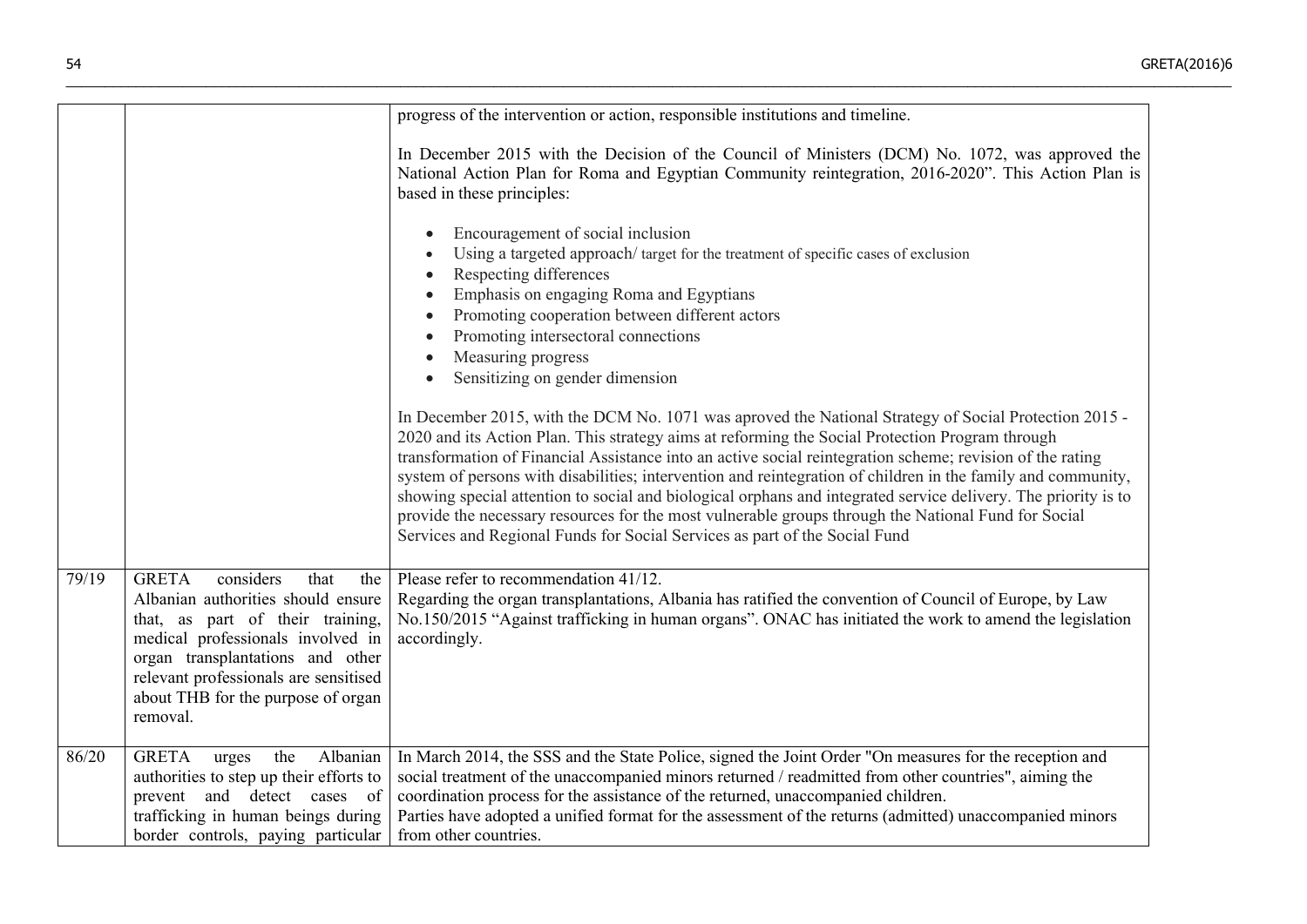|       | attention<br>children.                                                                         | to    | unaccompanied                                                                                                                                                                                                                                                                                                                                                                                                                                                                                                                                                                                       |                                                                                                                                                                                                                                                                                                                                                                                                                                                                                                                                                                                                                                                                                                                                                                                                               |
|-------|------------------------------------------------------------------------------------------------|-------|-----------------------------------------------------------------------------------------------------------------------------------------------------------------------------------------------------------------------------------------------------------------------------------------------------------------------------------------------------------------------------------------------------------------------------------------------------------------------------------------------------------------------------------------------------------------------------------------------------|---------------------------------------------------------------------------------------------------------------------------------------------------------------------------------------------------------------------------------------------------------------------------------------------------------------------------------------------------------------------------------------------------------------------------------------------------------------------------------------------------------------------------------------------------------------------------------------------------------------------------------------------------------------------------------------------------------------------------------------------------------------------------------------------------------------|
|       |                                                                                                |       |                                                                                                                                                                                                                                                                                                                                                                                                                                                                                                                                                                                                     | In May 12, 2016, for the first time in Albania was organized the Meeting of the National Anti-Trafficking<br>Coordinators of South Eastern Europe where was discussed the situation of unaccompanied and separated<br>children in South Eastern, European (SEE) countries; Identification of adequate protection measures,<br>services and procedures catering for the needs of vulnerable children at the national and<br>transnational level; Ways to increase international cooperation - gaps and needs, good practices to share in<br>the SEE region and beyond.                                                                                                                                                                                                                                         |
|       |                                                                                                |       |                                                                                                                                                                                                                                                                                                                                                                                                                                                                                                                                                                                                     | Under the project "Support of the Western Balkan countries for an effective response to the challenges<br>posed by the migration of the unaccompanied minors" financed by the Development Fund of IOM and<br>implemented by missions of IOM in the Western Balkans, in partnership with government authorities in<br>these countries, in March 2015, in Tirana, was organized a workshop with senior representatives of the<br>Ministries of Interior (departments of asylum, border and migration) and the Ministries responsible for the<br>protection of children from Western Balkans countries, where were discussed common approaches and<br>actions to the challenges posed by the migration of the unaccompanied minors, in accordance with the<br>priorities and activities of the EU in the region. |
| 99/22 | <b>GRETA</b><br>to:<br>actors concerned;<br>of the country;<br>purpose of labour exploitation; | urges | the<br>Albanian<br>authorities to take further steps to<br>ensure the timely identification of<br>victims of THB, and in particular<br>- ensure that the Standardised<br>Operating Procedures (SOPs) for<br>the identification and referral of<br>victims of trafficking are complied<br>with by the police and all the other<br>- provide the necessary funding<br>enabling the regional mobile teams<br>to be reactivated and new ones<br>created to cover the whole territory<br>- increase efforts to proactively<br>detect victims of trafficking for the<br>- strengthen measures to identify | During May 2016, supported by OSCE, ONAC in cooperation with SAPCR, different NGOs, CPUs are<br>developing 4 trainings aiming the identification and referral of PVoT from CPUs and mobile units. The<br>dates of the trainings are as follows:<br>13 May - Fier<br>17 May - Durrës<br>18 May - Vlora<br>31 May - Elbasan<br>Please refer also to paragraph 3 of 41/12.                                                                                                                                                                                                                                                                                                                                                                                                                                       |

 $\_$  , and the set of the set of the set of the set of the set of the set of the set of the set of the set of the set of the set of the set of the set of the set of the set of the set of the set of the set of the set of th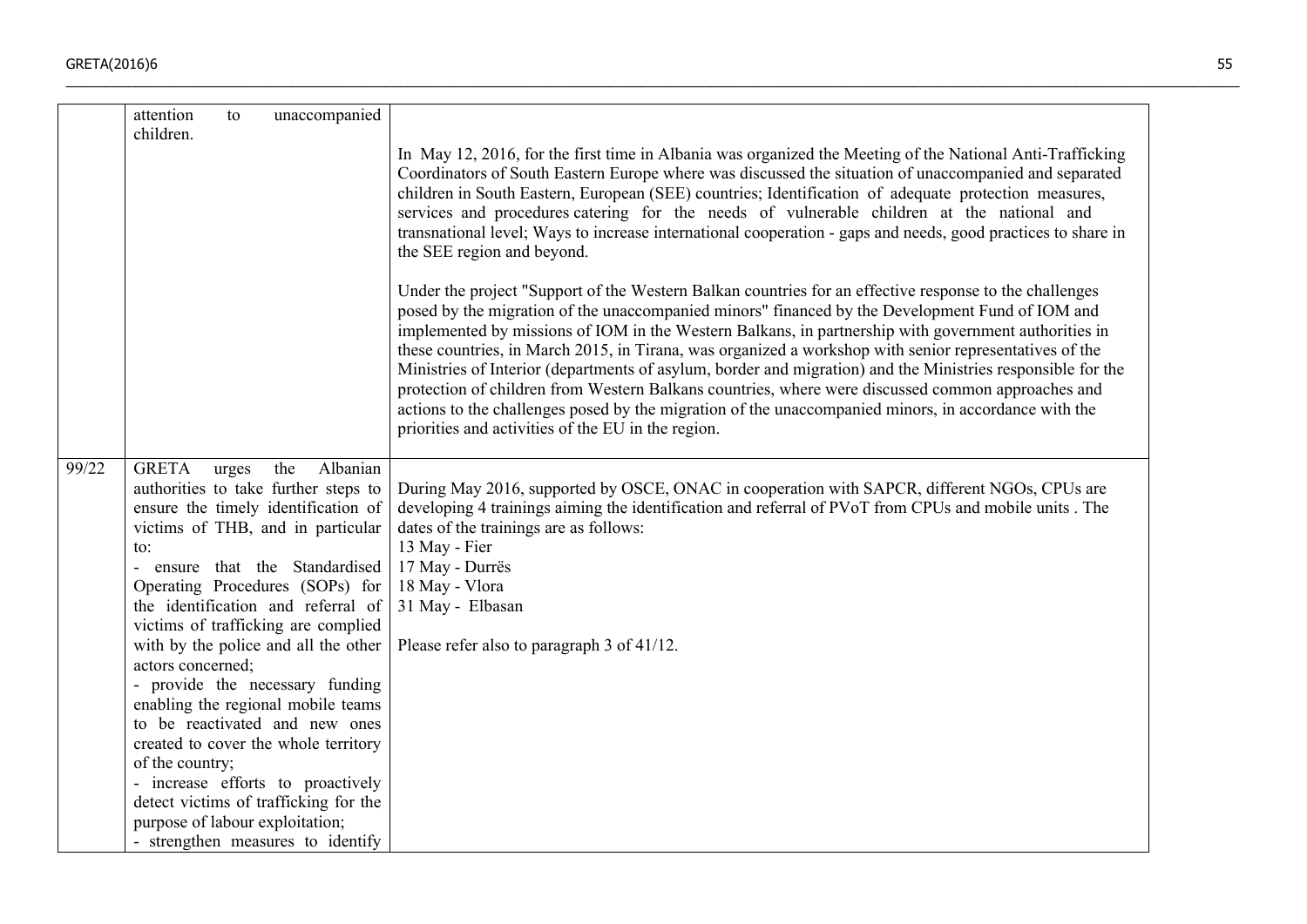|        | victims among irregular migrants<br>and asylum seekers, particularly by<br>raising the awareness of and<br>providing training to staff working<br>at the detention centre for irregular<br>migrants and the centre for asylum<br>seekers.                                                                                                            |                                                                                                                                                                                                                                                                                                                                                                                                                                                                                                                                                                                                                                                                                                                                                                                                                                                                                                                                                                                                                                                                                                                                                                                               |
|--------|------------------------------------------------------------------------------------------------------------------------------------------------------------------------------------------------------------------------------------------------------------------------------------------------------------------------------------------------------|-----------------------------------------------------------------------------------------------------------------------------------------------------------------------------------------------------------------------------------------------------------------------------------------------------------------------------------------------------------------------------------------------------------------------------------------------------------------------------------------------------------------------------------------------------------------------------------------------------------------------------------------------------------------------------------------------------------------------------------------------------------------------------------------------------------------------------------------------------------------------------------------------------------------------------------------------------------------------------------------------------------------------------------------------------------------------------------------------------------------------------------------------------------------------------------------------|
| 114/25 | Recalling<br>the recommendations<br>made in the first report, GRETA<br>urges once again the Albanian<br>authorities to provide adequate<br>funding for the assistance to victims<br>of trafficking in order to enable<br>NGOs to comply with the standards<br>of assistance.                                                                         | The government continued to fully support ONAC and has put forward great efforts in increasing the<br>funding and human resources of structures responsible for fighting TiP. ONAC continues to intensify its<br>efforts to prevent TiP by using its special fund for awareness raising activities.<br>The financial support for the non-public shelters was increased. For 2015, a fund of 2 555 000 ALL was<br>allocated to "Other Vision", "Different and Equal" and "Vatra" shelters. Also, Albanian government<br>enabled the financial support for the employment of 12 social workers of "Vatra" and "Other Vision"<br>shelters.<br>In cooperation with the Czech Republic and the Council of Elbasan District, a fund of 9 000 Euro was<br>allocated to support the "Mobile Units" in Elbasan during 2015.<br>Ministry of Finance, through the Special Fund according to Order No. 30 dated June 17, 2013, has allocated<br>an amount of 2,000,000 ALL for the National Reception Center for Victims of Trafficking.<br>While for 2016 MSW&Y increased the financial support to cover the wages of 24 socil workers of the three<br>NGO run shelters (D&E, Vatra and Another Vision). |
| 115/25 | <b>GRETA</b><br>considers<br>Furthermore,<br>the<br>Albanian<br>authorities<br>that<br>should:<br>- increase the number of places<br>available in shelters to cater for the<br>rise in identified victims, including<br>male victims;<br>facilitate the reintegration of<br>victims of THB, by providing them<br>with vocational training and access | Regarding the first recommendation, all the male victims of trafficking identified, are actually<br>accommodated in the existing shelters (NGO's) or rented apartments.<br>As for the second one, please refer to comments at 74/18                                                                                                                                                                                                                                                                                                                                                                                                                                                                                                                                                                                                                                                                                                                                                                                                                                                                                                                                                           |
|        | to the labour market, and by<br>strengthening the capacity and<br>resources of the social services                                                                                                                                                                                                                                                   |                                                                                                                                                                                                                                                                                                                                                                                                                                                                                                                                                                                                                                                                                                                                                                                                                                                                                                                                                                                                                                                                                                                                                                                               |

\_\_\_\_\_\_\_\_\_\_\_\_\_\_\_\_\_\_\_\_\_\_\_\_\_\_\_\_\_\_\_\_\_\_\_\_\_\_\_\_\_\_\_\_\_\_\_\_\_\_\_\_\_\_\_\_\_\_\_\_\_\_\_\_\_\_\_\_\_\_\_\_\_\_\_\_\_\_\_\_\_\_\_\_\_\_\_\_\_\_\_\_\_\_\_\_\_\_\_\_\_\_\_\_\_\_\_\_\_\_\_\_\_\_\_\_\_\_\_\_\_\_\_\_\_\_\_\_\_\_\_\_\_\_\_\_\_\_\_\_\_\_\_\_\_\_\_\_\_\_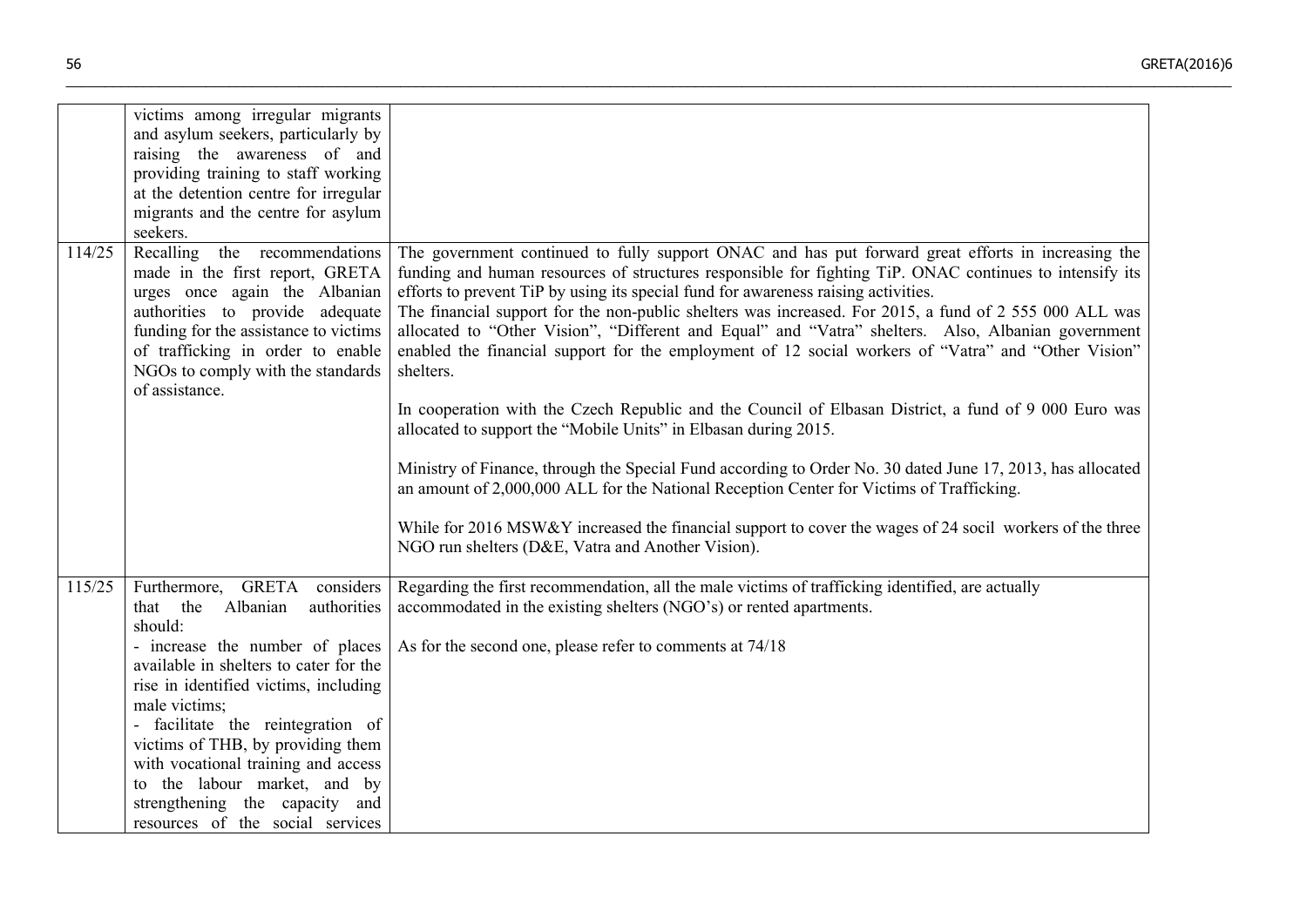|        | responsible for assisting in their<br>integration.                                                                                                                                                                                                                                                                                                                                                                                                                                                                                                                                                                                                                                                                                                                                                                                                                                                                                                                |                                                                                                                                                                                                                                                                                                                                                                                                                                                                                                                                                                                                                                                                                                                                                                                                                                                                                                                                                                                                                                                                                                                                                                                                                                                                                                                                                                                            |
|--------|-------------------------------------------------------------------------------------------------------------------------------------------------------------------------------------------------------------------------------------------------------------------------------------------------------------------------------------------------------------------------------------------------------------------------------------------------------------------------------------------------------------------------------------------------------------------------------------------------------------------------------------------------------------------------------------------------------------------------------------------------------------------------------------------------------------------------------------------------------------------------------------------------------------------------------------------------------------------|--------------------------------------------------------------------------------------------------------------------------------------------------------------------------------------------------------------------------------------------------------------------------------------------------------------------------------------------------------------------------------------------------------------------------------------------------------------------------------------------------------------------------------------------------------------------------------------------------------------------------------------------------------------------------------------------------------------------------------------------------------------------------------------------------------------------------------------------------------------------------------------------------------------------------------------------------------------------------------------------------------------------------------------------------------------------------------------------------------------------------------------------------------------------------------------------------------------------------------------------------------------------------------------------------------------------------------------------------------------------------------------------|
| 116/25 | While welcoming the progress<br>made in providing victims of THB<br>with access to public health care,<br>considers<br><b>GRETA</b><br>that<br>the<br>Albanian authorities should ensure<br>that this access is facilitated in<br>practice, including<br>by raising<br>awareness amongst health care<br>staff.                                                                                                                                                                                                                                                                                                                                                                                                                                                                                                                                                                                                                                                    | The health care staff, were part of the joint trainings regarding the initial identification based to the SOPs.<br>Please refer to paragraph 3 of 41/12<br>During 2015, 44 VoT / PVoT, were provided with health cards.                                                                                                                                                                                                                                                                                                                                                                                                                                                                                                                                                                                                                                                                                                                                                                                                                                                                                                                                                                                                                                                                                                                                                                    |
| 127/27 | <b>GRETA</b><br>Albanian<br>the<br>urges<br>authorities to:<br>reinforce<br>the<br>proactive<br>identification of child victims of<br>trafficking,<br>particularly<br>among<br>children in street situation;<br>- urgently initiate consultations<br>with destination countries with a<br>view to putting into place effective<br>mechanisms<br>for<br>identifying<br>children at risk to be re-trafficked,<br>effective reporting on such cases to<br>the consular or diplomatic missions<br>of Albania, and the provision of<br>adequate assistance and protection<br>in accordance the Convention;<br>- review the application of the<br>guardianship system for child<br>victims of trafficking and pay<br>increased attention to children who<br>are trafficked by their parents or<br>other family members, ensuring<br>that proper risk assessment is<br>conducted before returning such<br>children to their parents;<br>- ensure that there is a shelter | According to the agreement in place on Street Children where ONAC is part, we have agreed for the mobile<br>units for the street children to have as their TOR identification of PVoT. Therefor ONAC staff is training<br>mobile units on the initial identification of PVoTs as per SOP-s.<br>Please refer also to 99/22; 86/20 parag.2;<br>Meanwhile we are working on the unification of the identification and referral procedures between Albania<br>Kosovo and Montenegro, according to the respective cooperation protocols. On the $13th$ of June 2016 a<br>trilateral meeting is foreseen to be organized in Pristina with the support of TDH and Save the Children.<br>SOPs, foresee procedures for the initial and formal identification of minors, either nationals or foreigners,<br>unaccompanied or not.<br>With the aim to prevent trafficking, exploitation or abandonment of children in the destination countries,<br>the Directorate General for Border and Migration signed an agreement with the Chamber of Notaries where<br>is stipulated :<br>"In case when the child is accompanied by one of his parents, he/she must be equipped with a notarial act<br>by the other parent when crossing the border;<br>In case the child in not accompanied by any of his parents, he/she must be equipped with a notarial act by<br>both parents when crossing the border." |

 $\_$  , and the set of the set of the set of the set of the set of the set of the set of the set of the set of the set of the set of the set of the set of the set of the set of the set of the set of the set of the set of th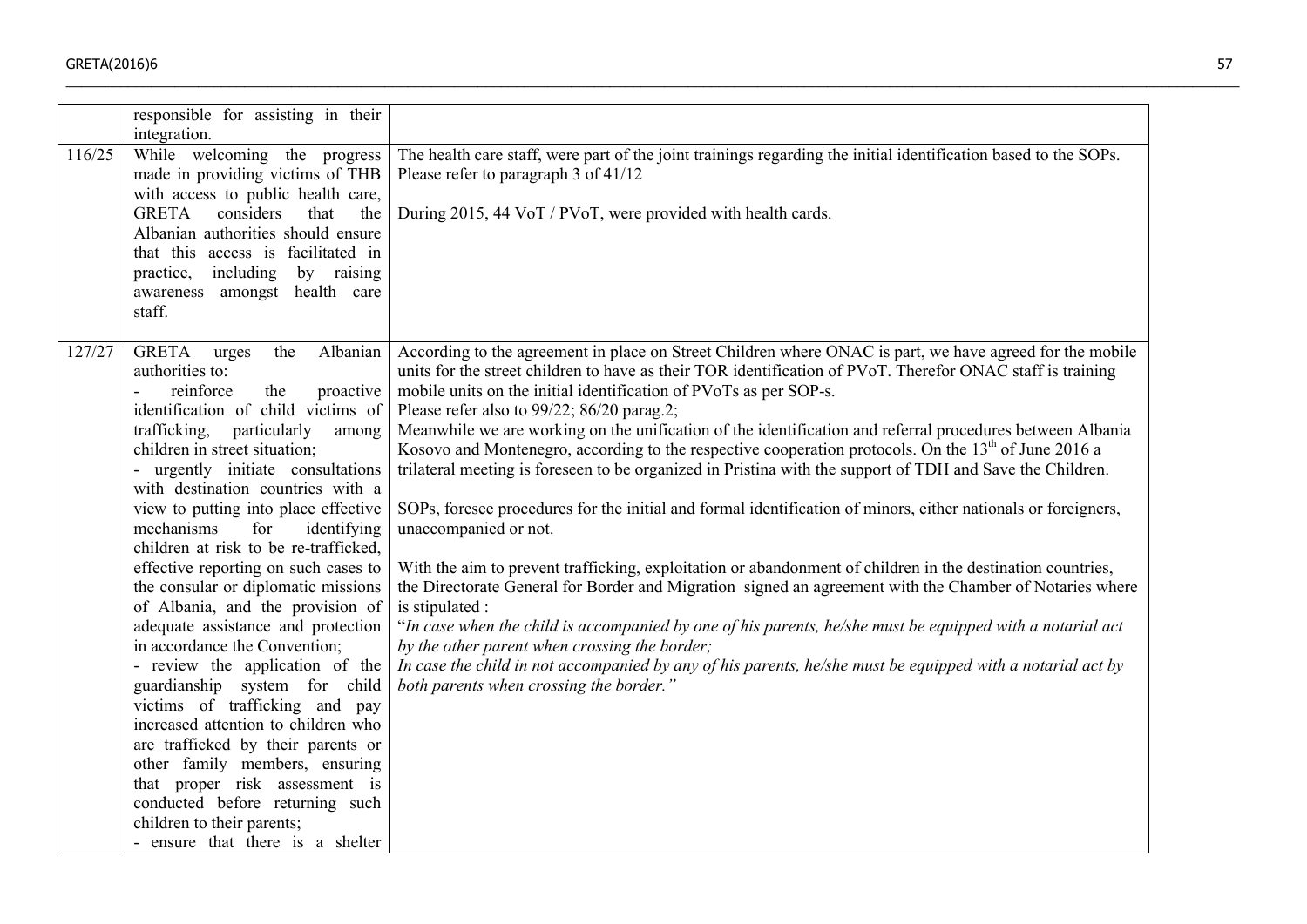|        | providing adapted services for child<br>victims of THB above 16 years of<br>age, in line with the best interests of<br>the child;<br>introduce a procedure for<br>÷.<br>identifying victims of THB among<br>unaccompanied foreign children.                                                                                                                                                                                                                                                                                                                             |                                                                                                                                                                                                                                                                                                                                                                                                                      |
|--------|-------------------------------------------------------------------------------------------------------------------------------------------------------------------------------------------------------------------------------------------------------------------------------------------------------------------------------------------------------------------------------------------------------------------------------------------------------------------------------------------------------------------------------------------------------------------------|----------------------------------------------------------------------------------------------------------------------------------------------------------------------------------------------------------------------------------------------------------------------------------------------------------------------------------------------------------------------------------------------------------------------|
| 136/28 | <b>GRETA</b><br>welcomes<br>the<br>legal<br>provisions in Albania enabling<br>victims of THB to be granted a<br>residence permit both on the basis<br>of their personal situation and for<br>the purpose of their co-operation in<br>the investigation and prosecution.<br>GRETA invites the Albanian<br>authorities to ensure that victims of<br>human<br>trafficking<br>are<br>systematically informed about the<br>right to a renewable residence<br>permit and that all immigration<br>officers are adequately trained and<br>given clear guidance in this respect. | During 2015 -2016; 5 PVoT/VoT in total were assisted either to get or renew a residence permit.<br>2 from "Another Vision"<br>3 from D&E                                                                                                                                                                                                                                                                             |
| 142/30 | <b>GRETA</b><br>Albanian<br>the<br>urges<br>authorities to adopt measures to<br>facilitate and guarantee access to<br>compensation for victims of THB,<br>in particular by:<br>- reviewing the criminal and civil<br>procedures regarding compensation<br>from perpetrators with a view to<br>improving their effectiveness;<br>- ensuring that victims of THB are<br>systematically informed of their<br>right to claim compensation and the<br>procedures to be followed;                                                                                             | Ministry of Finance, through the Special Fund according to Order No. 84 dated October 08, 2014, and No.<br>09 dated 18.01.2016, has allocated an amount of 5,000,000 ALL for the projects of NGOs who assist<br>victims of crime, including VoTs. This fund will be distributed on the basis of project applications through<br>the State Interagency Committee of Experts for the Measures against organized crime. |

\_\_\_\_\_\_\_\_\_\_\_\_\_\_\_\_\_\_\_\_\_\_\_\_\_\_\_\_\_\_\_\_\_\_\_\_\_\_\_\_\_\_\_\_\_\_\_\_\_\_\_\_\_\_\_\_\_\_\_\_\_\_\_\_\_\_\_\_\_\_\_\_\_\_\_\_\_\_\_\_\_\_\_\_\_\_\_\_\_\_\_\_\_\_\_\_\_\_\_\_\_\_\_\_\_\_\_\_\_\_\_\_\_\_\_\_\_\_\_\_\_\_\_\_\_\_\_\_\_\_\_\_\_\_\_\_\_\_\_\_\_\_\_\_\_\_\_\_\_\_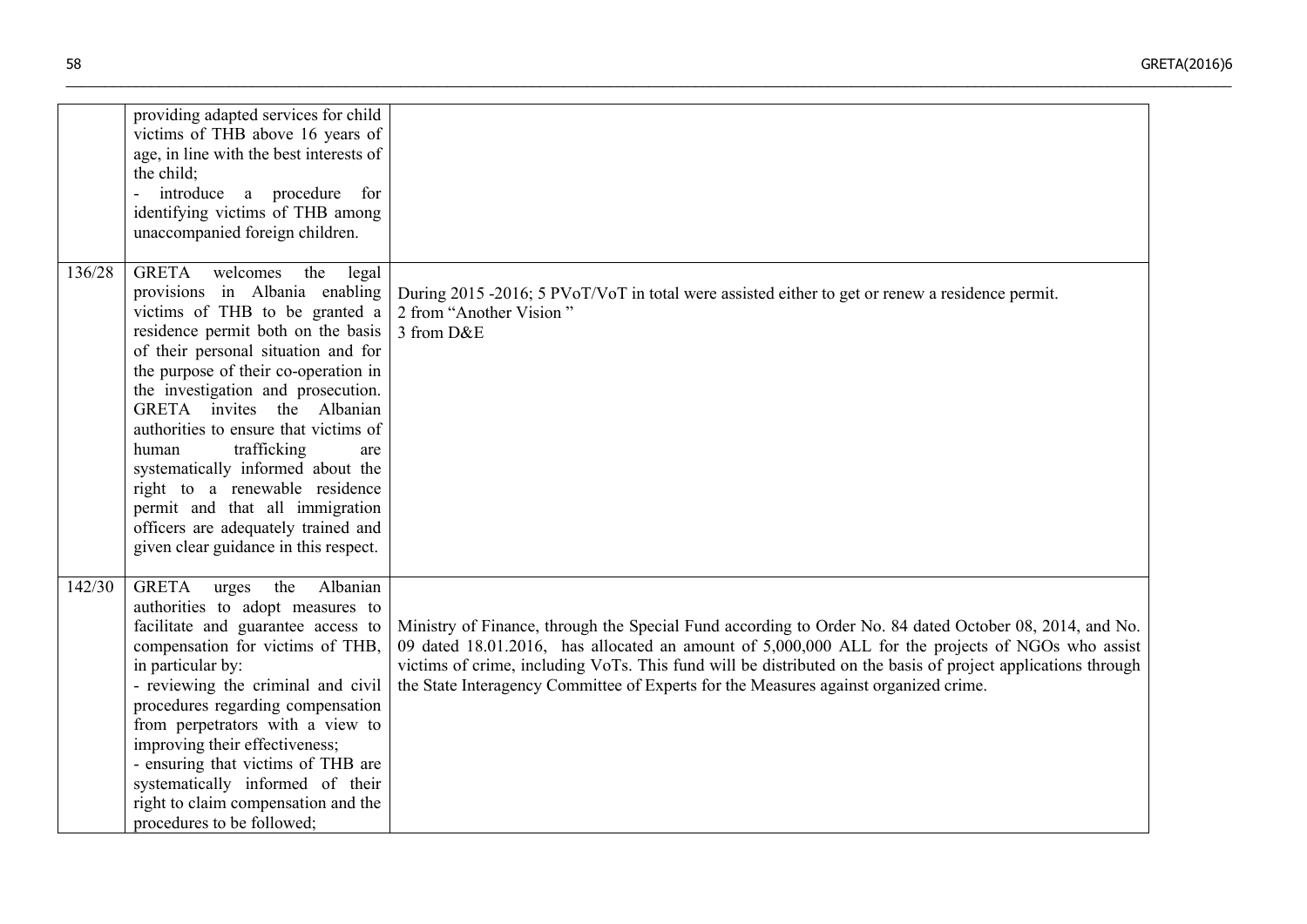|        | - enabling victims of THB to             |                                  |
|--------|------------------------------------------|----------------------------------|
|        | exercise their right to compensation     |                                  |
|        | by guaranteeing them effective           |                                  |
|        | access to legal assistance;              |                                  |
|        | - strengthening the capacity of law      |                                  |
|        | practitioners to help victims claim      |                                  |
|        |                                          |                                  |
|        | compensation and incorporating the       |                                  |
|        | issue of compensation in the             |                                  |
|        | training programmes aimed at             |                                  |
|        | members of the law enforcement           |                                  |
|        | agencies and the judiciary;              |                                  |
|        | - setting up a State compensation        |                                  |
|        | scheme accessible to victims of          |                                  |
|        | THB, regardless of their nationality     |                                  |
|        | and immigration status.                  |                                  |
| 149/31 | <b>GRETA</b><br>considers<br>that<br>the | Please refer to 86/20 and 127/27 |
|        | Albanian authorities should take         |                                  |
|        | additional steps to:                     |                                  |
|        | - ensure that the return of victims of   |                                  |
|        | trafficking is conducted with due        |                                  |
|        | regard for their rights, safety and      |                                  |
|        | dignity. This means informing            |                                  |
|        | victims about existing programmes,       |                                  |
|        | protecting<br>them<br>from<br>re-        |                                  |
|        | victimisation and re-trafficking and,    |                                  |
|        | in the case of children, fully           |                                  |
|        | respecting the principle of the best     |                                  |
|        | interests of the child;                  |                                  |
|        | - develop international co-operation     |                                  |
|        | in order to ensure proper risk           |                                  |
|        | assessment and safe return, as well      |                                  |
|        | as effective reintegration of victims    |                                  |
|        | of THB;                                  |                                  |
|        | - ensure compliance with the non-        |                                  |
|        | refoulement<br>obligation<br>under       |                                  |
|        | Article 40, paragraph 4, of the          |                                  |
|        | Convention.                              |                                  |
|        |                                          |                                  |

 $\_$  , and the set of the set of the set of the set of the set of the set of the set of the set of the set of the set of the set of the set of the set of the set of the set of the set of the set of the set of the set of th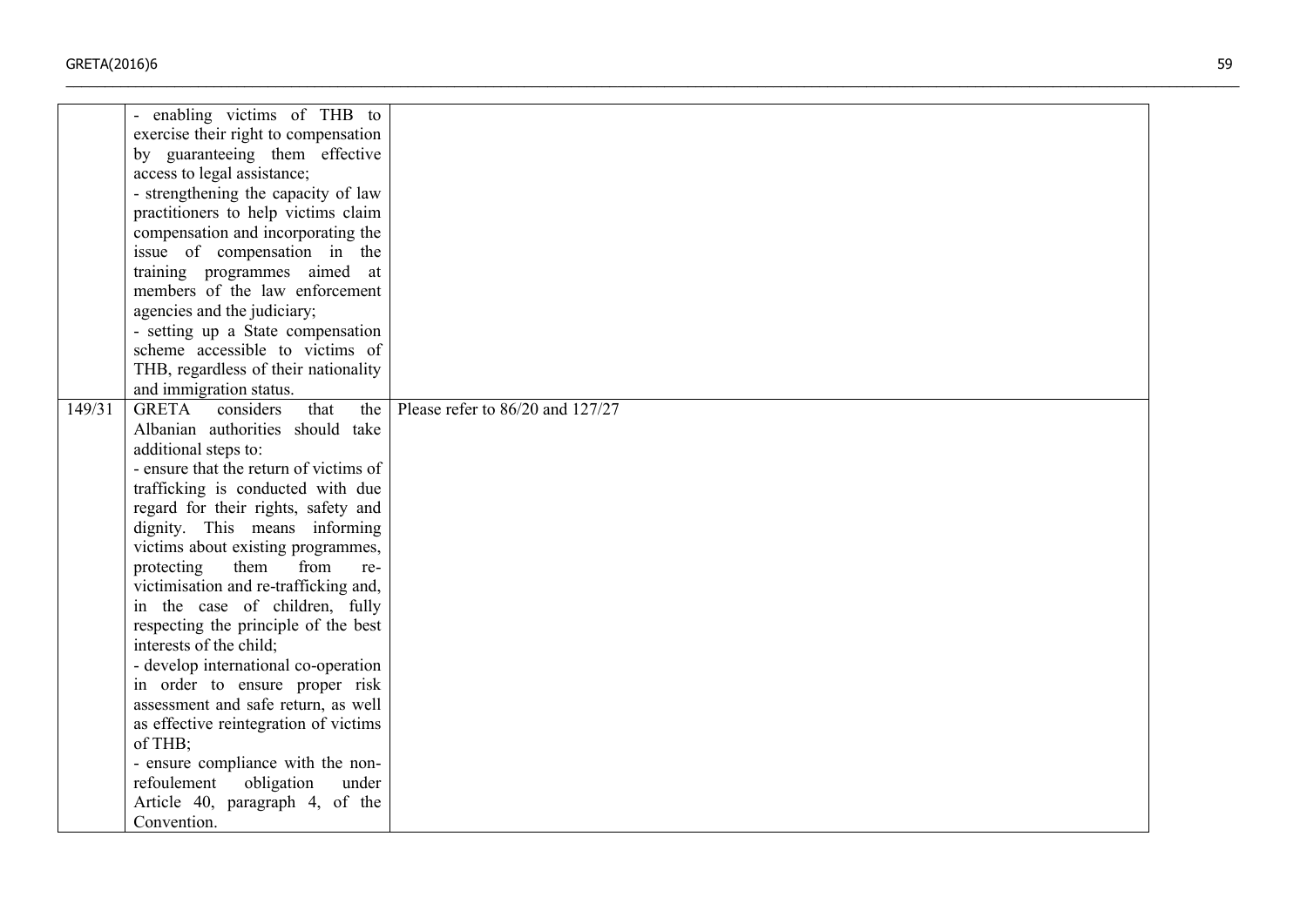| 158/33 | <b>GRETA</b><br>considers<br>that<br>the<br>Albanian<br>authorities<br>should<br>examine the reasons why no legal                                                                                                                                                                                                                                                                                                                                                                                                                                                                                                                                                                                                                                         | During 2015 Albanian State Police has referred to the Prosecutor's office the following the criminal cases<br>linked to trafficking in persons:                                                                                                                                                                                                                                                                                                                                                                                                                                                                                                                                                                                                                                                                                           |                  |                     |          |                 |                  |                 |
|--------|-----------------------------------------------------------------------------------------------------------------------------------------------------------------------------------------------------------------------------------------------------------------------------------------------------------------------------------------------------------------------------------------------------------------------------------------------------------------------------------------------------------------------------------------------------------------------------------------------------------------------------------------------------------------------------------------------------------------------------------------------------------|-------------------------------------------------------------------------------------------------------------------------------------------------------------------------------------------------------------------------------------------------------------------------------------------------------------------------------------------------------------------------------------------------------------------------------------------------------------------------------------------------------------------------------------------------------------------------------------------------------------------------------------------------------------------------------------------------------------------------------------------------------------------------------------------------------------------------------------------|------------------|---------------------|----------|-----------------|------------------|-----------------|
|        |                                                                                                                                                                                                                                                                                                                                                                                                                                                                                                                                                                                                                                                                                                                                                           | <b>Criminal offenses</b>                                                                                                                                                                                                                                                                                                                                                                                                                                                                                                                                                                                                                                                                                                                                                                                                                  | <b>Evidenced</b> | <b>Perpetrators</b> | Arrested | <b>At large</b> | <b>Displaced</b> | <b>Detained</b> |
|        | entities have been punished for<br>trafficking-related acts and, in the                                                                                                                                                                                                                                                                                                                                                                                                                                                                                                                                                                                                                                                                                   | Possesion of premisses for                                                                                                                                                                                                                                                                                                                                                                                                                                                                                                                                                                                                                                                                                                                                                                                                                |                  |                     |          |                 |                  |                 |
|        | light of their findings, take the                                                                                                                                                                                                                                                                                                                                                                                                                                                                                                                                                                                                                                                                                                                         | prostitution                                                                                                                                                                                                                                                                                                                                                                                                                                                                                                                                                                                                                                                                                                                                                                                                                              | 23               | 32                  | 12       | 15              | 1                | $\overline{4}$  |
|        | necessary measures to ensure that<br>the criminal liability of legal<br>entities can be acted upon in<br>practice.<br>GRETA notes that the number of                                                                                                                                                                                                                                                                                                                                                                                                                                                                                                                                                                                                      | <b>Exploitation of Prostitution</b>                                                                                                                                                                                                                                                                                                                                                                                                                                                                                                                                                                                                                                                                                                                                                                                                       | 81               | 96                  | 27       | 41              | 12               | 16              |
|        |                                                                                                                                                                                                                                                                                                                                                                                                                                                                                                                                                                                                                                                                                                                                                           | <b>Total</b>                                                                                                                                                                                                                                                                                                                                                                                                                                                                                                                                                                                                                                                                                                                                                                                                                              | 104              | 128                 | 39       | 56              | 13               | 20              |
| 169/35 |                                                                                                                                                                                                                                                                                                                                                                                                                                                                                                                                                                                                                                                                                                                                                           | In December 2015 was finalized a Memorandum of Understanding between the National Coordinator for                                                                                                                                                                                                                                                                                                                                                                                                                                                                                                                                                                                                                                                                                                                                         |                  |                     |          |                 |                  |                 |
|        | convictions for THB is rather low<br>and urges the Albanian authorities<br>to take measures to ensure that<br><b>THB</b><br>investigated<br>cases<br>are<br>proactively,<br>prosecuted<br>successfully, and lead to effective,<br>proportionate<br>dissuasive<br>and<br>sanctions, including by:<br>identifying<br>in<br>the<br>gaps<br>investigation and prosecution of<br>THB cases;<br>- sensitising prosecutors and judges<br>to the rights of victims of THB and<br>developing<br>further<br>their<br>specialisation to deal with THB<br>cases and apply the provisions<br>criminalising THB;<br>continuing to prosecute in<br>disciplinary<br>and<br>criminal<br>proceedings any police officer or<br>official involved in cases of<br>trafficking. | Combating Trafficking in Persons, the General Prosecutor's Office and the State Police on " On the<br>establishment of a task force on the integrated review of the cases of trafficking in persons that have been<br>dropped or not started". The goal of this memorandum is to guarantee a multi-institutional approach in<br>detailed examination and qualitative improvement of anti-trafficking actions, to perform an analysis of<br>criminal legislation on issues of trafficking in persons, as well as to strengthen institutional cooperation<br>between the different links of the Criminal Justice System.<br>The working group assisted by PAMECA mission and ICITAP are reviewing the files and will produce a<br>report with recommendations on the necessary improvements in domestic legislations and on investigations. |                  |                     |          |                 |                  |                 |
| 175/36 | the recommendation<br>Recalling                                                                                                                                                                                                                                                                                                                                                                                                                                                                                                                                                                                                                                                                                                                           | The Law No. 108/2014, Article $17 / g$ "On the State Police" stipulates that the State Police, " <i>identifies</i> ,                                                                                                                                                                                                                                                                                                                                                                                                                                                                                                                                                                                                                                                                                                                      |                  |                     |          |                 |                  |                 |
|        | made in its first report, GRETA                                                                                                                                                                                                                                                                                                                                                                                                                                                                                                                                                                                                                                                                                                                           | protects and refers to assistance to the relevant authorities, victims of trafficking in persons and domestic                                                                                                                                                                                                                                                                                                                                                                                                                                                                                                                                                                                                                                                                                                                             |                  |                     |          |                 |                  |                 |
|        | once again urges the Albanian<br>authorities to ensure that full use is                                                                                                                                                                                                                                                                                                                                                                                                                                                                                                                                                                                                                                                                                   | violence, especially minors and women".                                                                                                                                                                                                                                                                                                                                                                                                                                                                                                                                                                                                                                                                                                                                                                                                   |                  |                     |          |                 |                  |                 |
|        |                                                                                                                                                                                                                                                                                                                                                                                                                                                                                                                                                                                                                                                                                                                                                           |                                                                                                                                                                                                                                                                                                                                                                                                                                                                                                                                                                                                                                                                                                                                                                                                                                           |                  |                     |          |                 |                  |                 |

\_\_\_\_\_\_\_\_\_\_\_\_\_\_\_\_\_\_\_\_\_\_\_\_\_\_\_\_\_\_\_\_\_\_\_\_\_\_\_\_\_\_\_\_\_\_\_\_\_\_\_\_\_\_\_\_\_\_\_\_\_\_\_\_\_\_\_\_\_\_\_\_\_\_\_\_\_\_\_\_\_\_\_\_\_\_\_\_\_\_\_\_\_\_\_\_\_\_\_\_\_\_\_\_\_\_\_\_\_\_\_\_\_\_\_\_\_\_\_\_\_\_\_\_\_\_\_\_\_\_\_\_\_\_\_\_\_\_\_\_\_\_\_\_\_\_\_\_\_\_